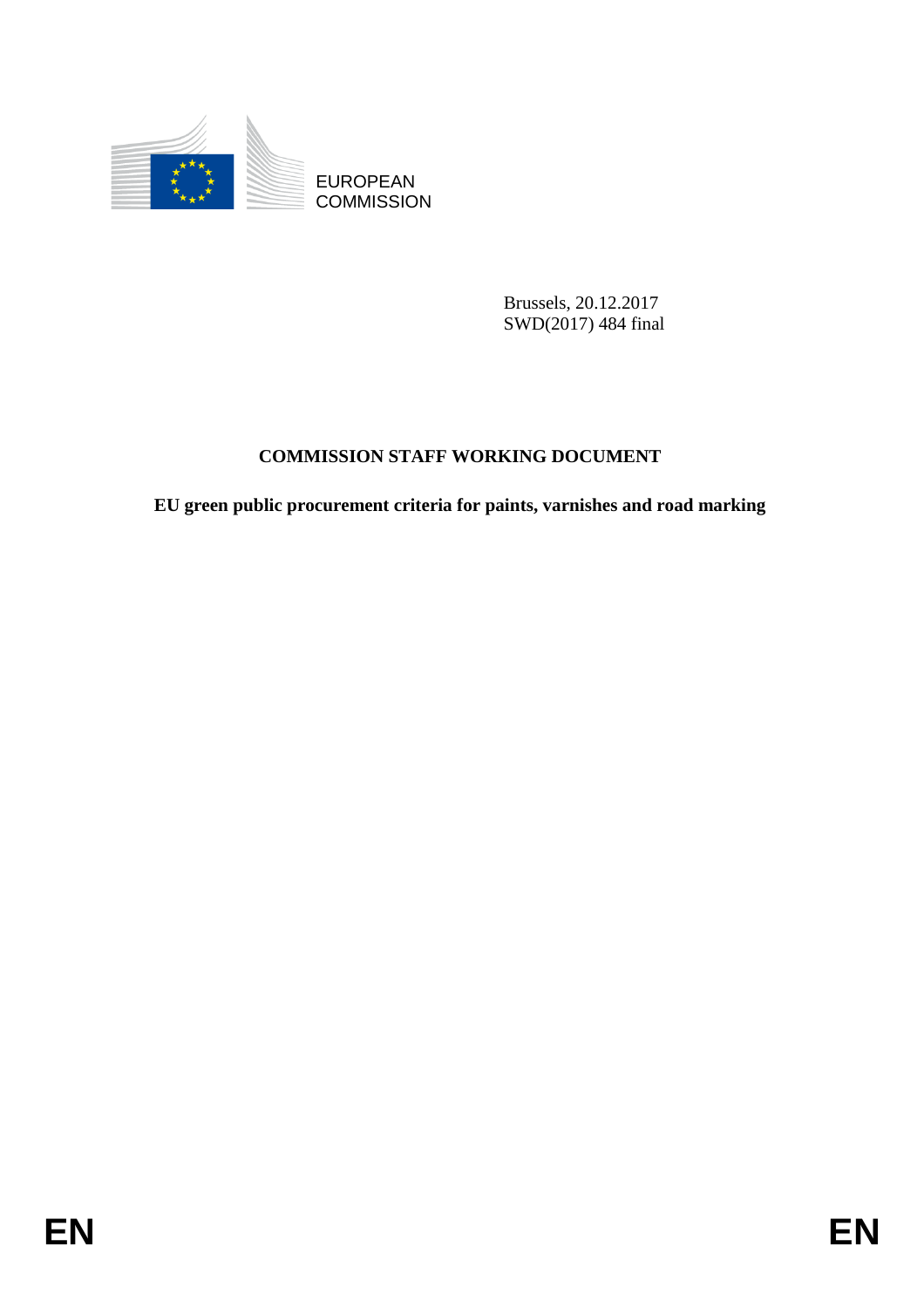## **EU green public procurement criteria for paints, varnishes and road markings**

## **1 INTRODUCTION**

EU green public procurement criteria are designed to make it easier for public authorities to purchase goods, services and works with reduced environmental impacts. The use of the criteria is **voluntary**. The criteria are formulated in such a way that they can be, if deemed appropriate by the individual authority, (partially or fully) integrated into its tender documents with minimal editing. Before publishing a tender, public authorities are advised to check the available offer of the good, services and works they plan to purchase on the market where they are operating. This document lists the EU GPP criteria developed for the paints, varnishes and road markings product group. An accompanying technical report provides the full rationale for the selection of these criteria and references for further information.

The criteria are split into selection criteria, technical specifications, award criteria and contract performance clauses. The criteria are of two types:

- *Core criteria* which *are designed to allow for easy application of GPP, focussing on the key area(s) of environmental performance of a product and aimed at keeping administrative costs for companies to a minimum*.
- *Comprehensive criteria - which take into account more aspects or higher levels of environmental performance, for use by authorities that want to go further in supporting environmental and innovation goals*.

The formulation "(same for core and comprehensive criteria)" is inserted if the criteria are identical for both levels of ambition.

In some cases paint not meeting the requirements of the GPP criteria may be needed for technical reasons e.g., restoration of a historical building, in order to preserve the original character of a painted surface. In such cases the procurer, supported by technical advice, should evaluate the specific needs and the availability of alternative solutions, and if necessary, can decide to exempt tenders for paints or painting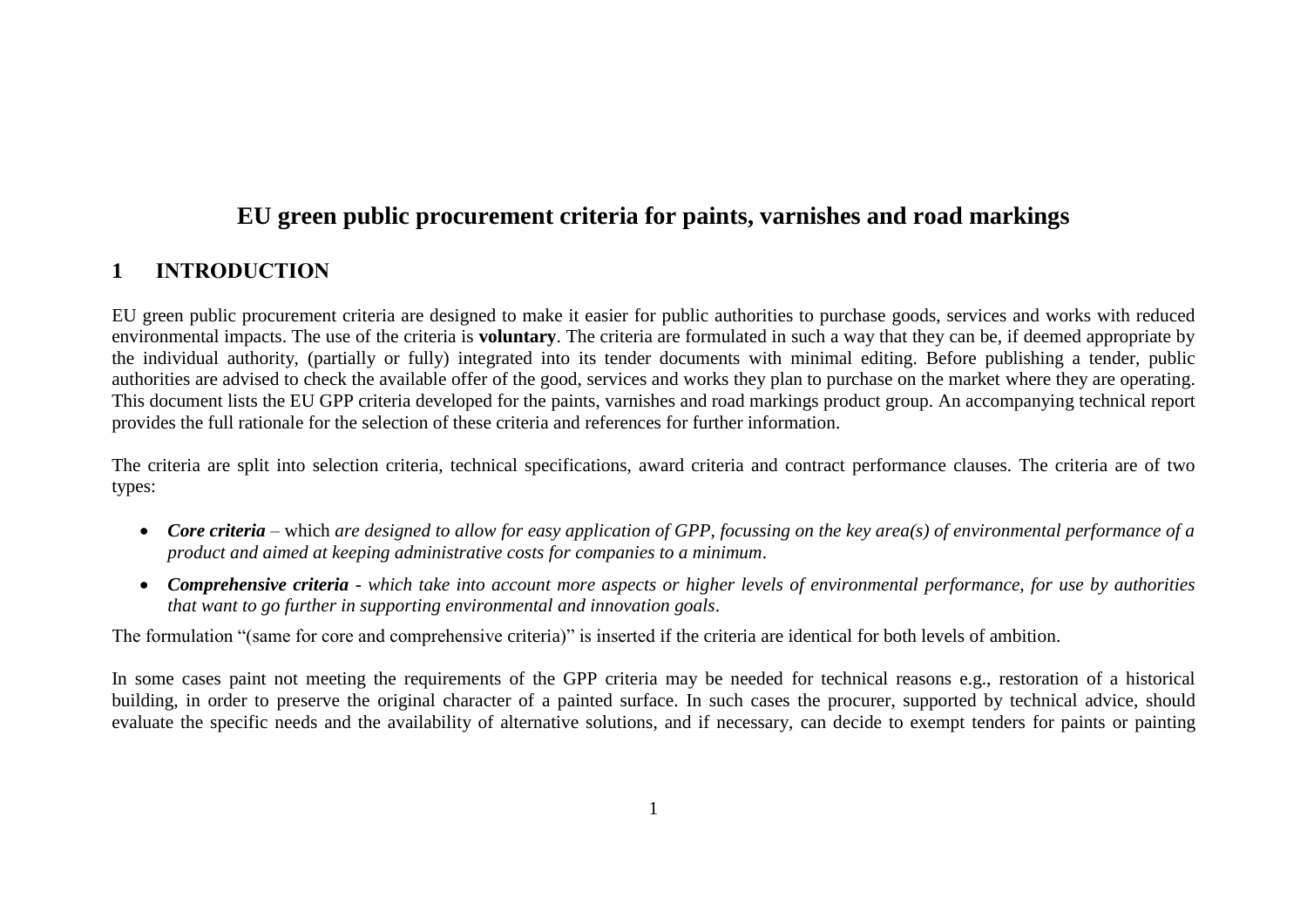services from the GPP requirements. Market enquiries could be used to determine if alternatives with suitable performance requirements may be available.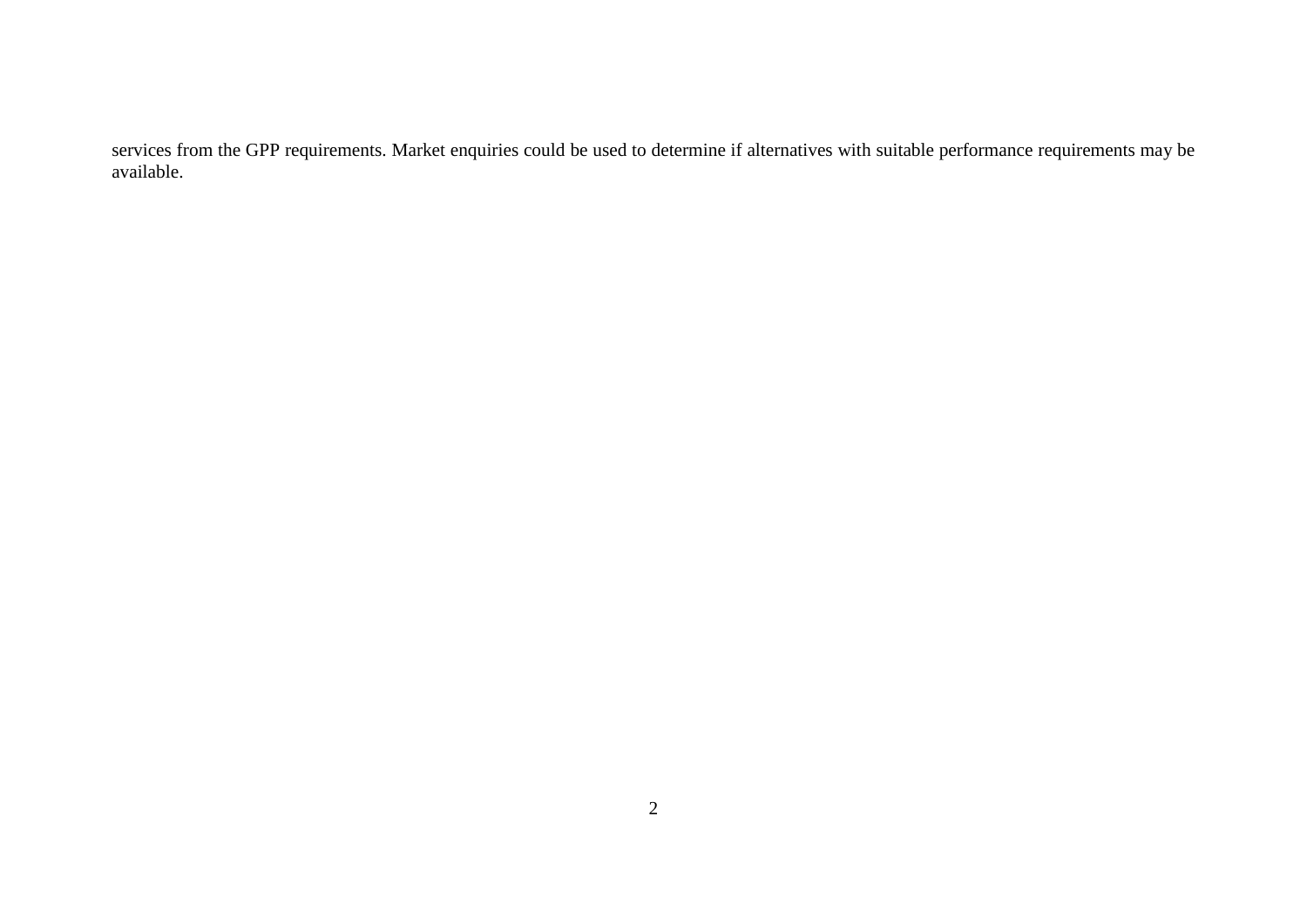## **1.1 Products definition and scope**

The product group comprises two different subsets of products: 'paints and varnishes' and 'road markings'.

The subset 'paints and varnishes' (called also 'paints') includes indoor and outdoor paints and varnishes, woodstains and related products, as defined below, intended for use by professional users (not industrial uses).

Paint and varnish products include, inter alia:

- Floor paints;
- Products which are tinted by distributors at the request of professional decorators;
- Tinting systems;
- Decorative paints in liquid or paste formulas which may have been pre- conditioned, tinted or prepared by the manufacturer to meet consumer's needs, including wood paints, wood and decking stains, masonry coatings and metal finishes primers and undercoats of such product systems as defined within Directive  $2004/42/CE^1$  Annex I 1.1.d and 1.1.g.

The subset 'road markings' includes products such as paint or structural plastic systems which are applied to road surfaces in order to delineate traffic lanes, bays and signals, as well as to provide frictional properties and night time retro-reflection in dry, wet and rain conditions. They are generally composed of a pigmented road marking material and glass beads which, together, may or may not form a film over the substrate. Preformed road marking products defined as tape, preformed cold plastic road marking or preformed thermoplastic road marking with or without drop-on materials are also included in the scope, as well as primers and adhesives needed for application of the road marking material.

The product group does not include:

• anti-fouling coatings;

 $\mathbf{1}$ 

- wood preservation products;
- coatings for particular industrial and professional uses, including heavy-duty coatings;

Directive 2004/42/CE of the European Parliament and of the Council of 21 April 2004 on the limitation of emissions of volatile organic compounds due to the use of organic solvents in certain paints and varnishes and vehicle refinishing products and amending Directive 1999/13/EC.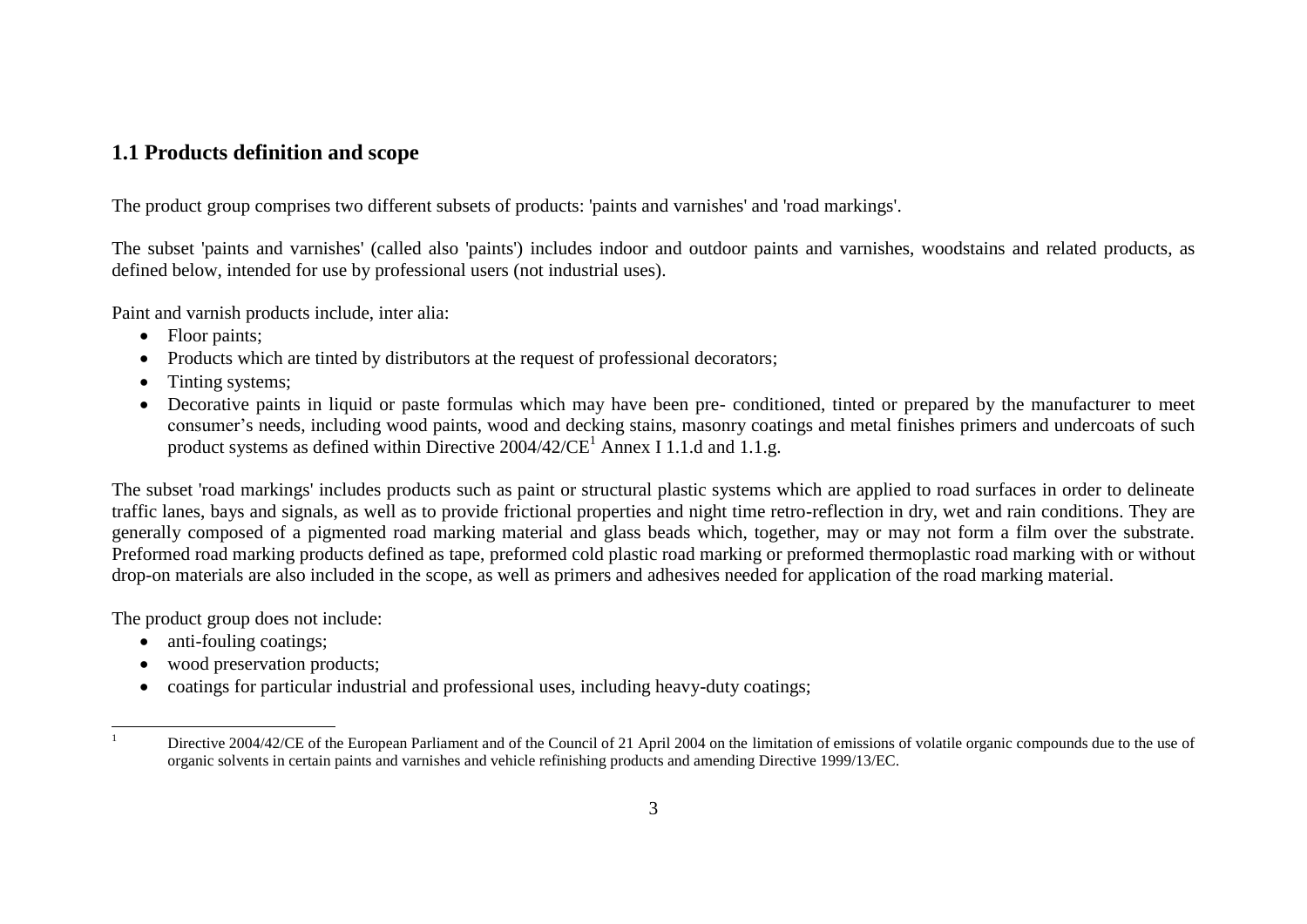- powder coatings:
- UV curable paint systems;
- paints primarily intended for vehicles;
- product which primary function is not to form a film over the substrate, e.g. oils and waxes (with the exception of certain road marking systems);
- transparent chemical floor coatings using reactive resins as binders for thick layer coverings for industrial floors;
- mechanical markings such as cat's eyes.

The following product definitions are provided to support application of the criteria:

'Paint' means a pigmented coating material, in liquid or in paste form, which, when applied to a substrate, forms an opaque film having protective, decorative or specific technical properties.

'Decorative paints and varnishes' means paints and varnishes that are applied to buildings, their trim and fittings, for decorative and protective purposes. While their main function is decorative in nature, they also have a protective role.

'Masonry coatings' are coatings that produce a decorative and protective film for use on concrete, (paintable) brickwork, blockwork, rendering, calcium silicate or fibre-reinforced cement. They are mainly intended for exterior use, but may also be used internally, or on soffits and balcony ceilings.

'Varnish' means a clear coating material which, when applied to a substrate, forms a solid transparent film having protective, decorative or specific technical properties.

'Woodstains' (lasures) means coatings producing a transparent or semi-transparent (using substantially non-white pigment) film for decoration and protection of wood against weathering, enabling maintenance to be carried out easily.

'Tinting system' means a method of preparing coloured paints by mixing a 'base' with coloured tints.

Further supporting technical definitions are provided in Annex 1.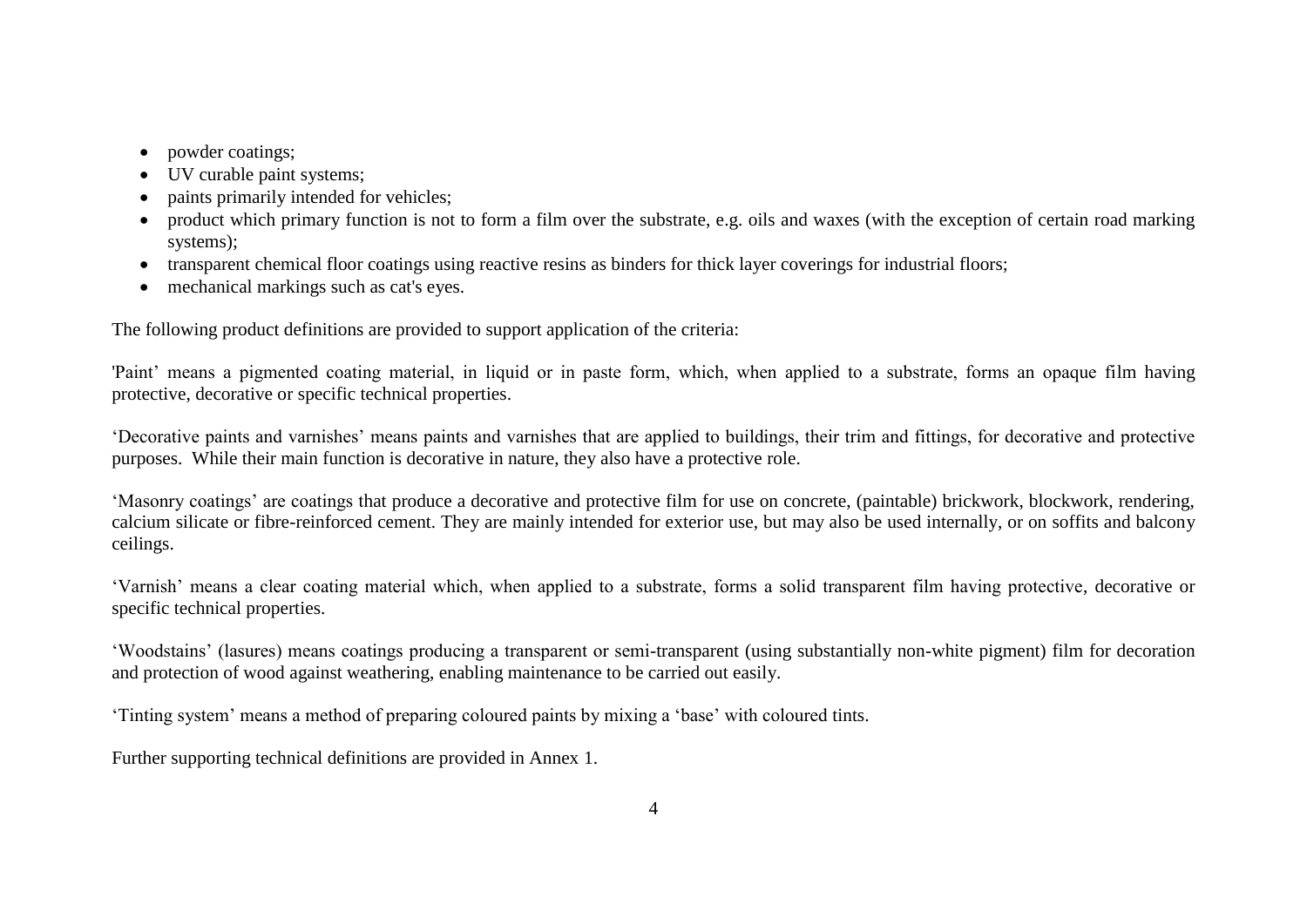## **1.2 Works contracts definition and scope**

The criteria also address related painting and road marking works contracts. These can include one-off works contracts; call-down contracts from a framework as well as cyclical, long-term painting services. All contracts shall be based on the use of paint products defined within the scope of this product group. The following contract definitions are addressed within the scope of the criteria:

'Painting works' means when contractors, usually termed 'painters and decorators', are directly engaged to paint indoor or external surfaces on a one-off, call down or cyclical basis, including ongoing maintenance and remedial works.

'Road marking works' means when contractors, usually termed 'road marking operatives', are directly engaged to apply road markings on a oneoff or cyclical basis, including maintenance and remedial works.

## **1.3 General note on Verification**

For a number of criteria, the proposed means of verification is the provision of test reports. For each of the criteria, the relevant test methods are indicated. It is up to the public authority to decide at which stage such test results should be provided. In general, it does not seem necessary to require all tenderers to provide test results from the outset. To reduce the burden on tenderers and public authorities, a self-declaration could be considered to be sufficient when submitting bids. In addition, there are different options for if and when these tests might be required:

#### a) At the tendering stage:

For *one-off supply contracts*, the bidder with the most economically advantageous tender could be required to provide this proof. If the proof is deemed to be sufficient, the contract can be awarded. If the proof is deemed insufficient or non-compliant then:

i) where the means of verification concern a technical specification, the proof would be requested from the next highest-scoring bidder who would then be considered for contract award;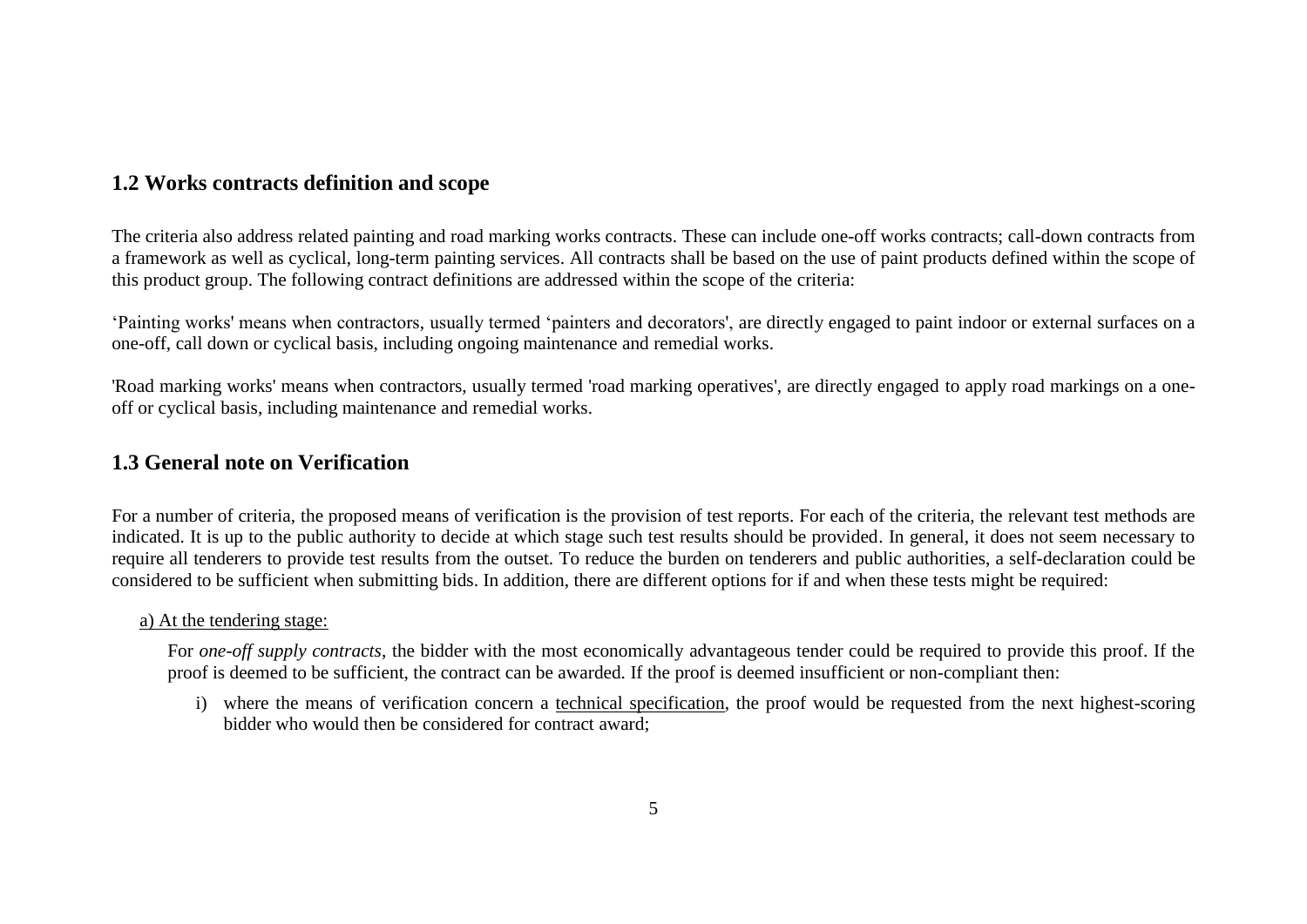ii) where the means of verification concerns an award criterion, the additional points awarded would be removed and the tender ranking would be recalculated with all the ensuing consequences applying.

A test report verifies that a sample product has been tested for certain requirements, not the items actually delivered under the contract. For framework contracts the situation may be different. This scenario is covered further in point b).

#### b) During contract execution:

Test results could be requested for one or several items delivered under the contract, either in general, or if there are concerns about false declarations. This is particularly important for framework contracts which do not stipulate an initial order.

It is recommended that explicit performance clauses are included in the contract. These should stipulate that the contracting authority is entitled to carry out random verification tests at any time during the term of the contract. If the results of such tests show that the delivered products do not meet the criteria, the contracting authority will be entitled to apply penalties and has the option of terminating the contract. Some public authorities include conditions stipulating that if, following the tests, the product meets their requirements, the testing costs must be borne by the public authority; but if the requirements are not met, the costs have to be borne by the supplier.

For *framework agreements*, the point at which provision of proof is requested depends on the specific set-up of the contract:

- i) For framework agreements with a single operator where the individual items to be delivered are identified when awarding the framework agreement, and the number of units is determined later, the same considerations apply as for the one-off supply contracts described above;
- ii) For framework agreements that pre-select several potential suppliers and then hold competitions among the pre-selected, the preselected tenderers may only need to demonstrate at this initial pre-selection stage their capability to deliver items that meet the minimum performance requirements of the framework agreement. For ensuing call-down contracts (or orders) that are awarded following the competition among the pre-selected suppliers, the same considerations apply as under a) and b) above, if additional requirements have to be proven under the competition. If the competition is decided only about price, then a check at the contract execution stage should be considered.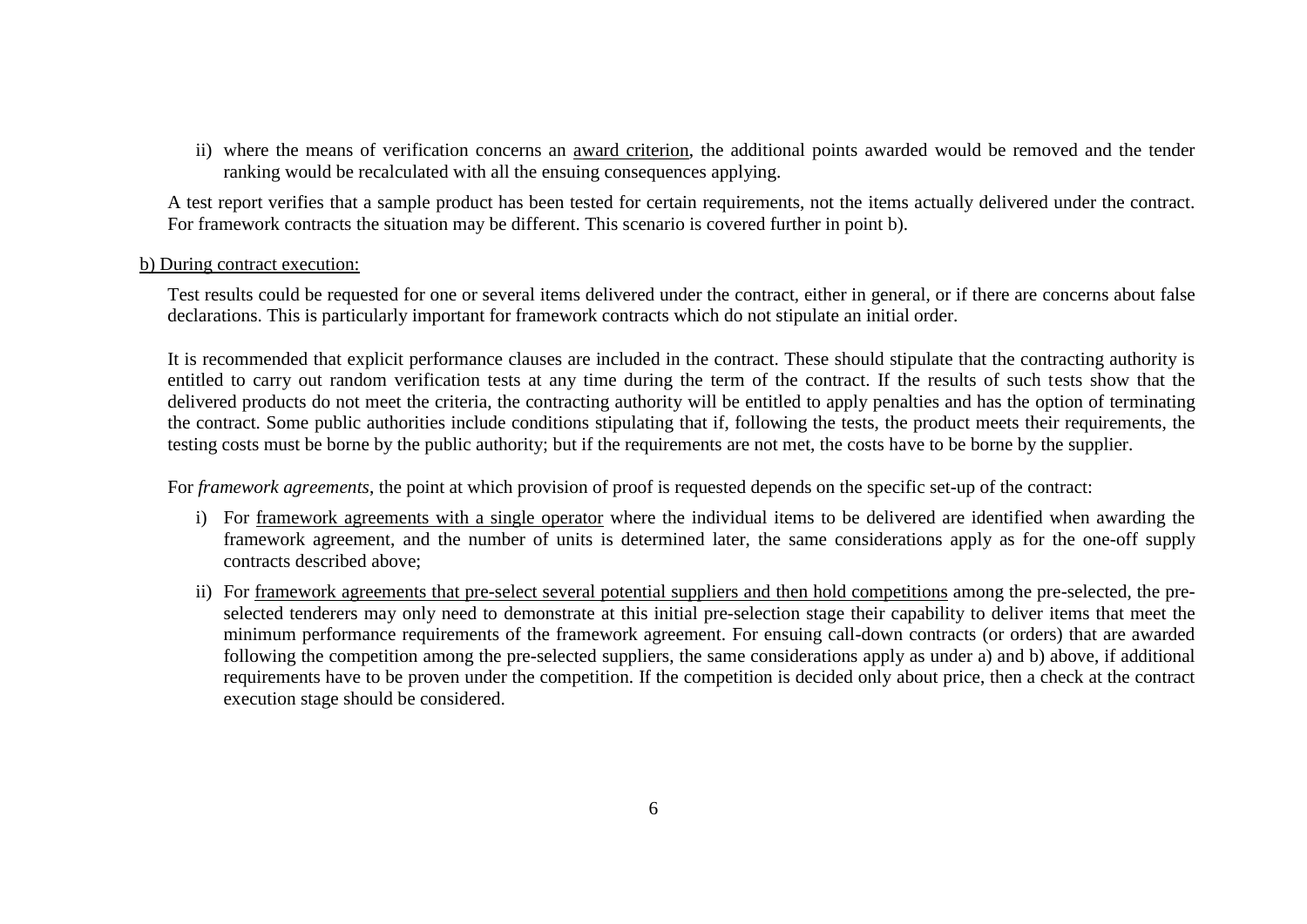It is also important to highlight the option for bidders to provide verification through the EU Ecolabel or through another relevant ecolabel fulfilling the same specified requirements. Verification would then be requested following the same approach as has been set out for test results.

Please also note that, under Article 44 (2) of Directive 2014/24/EU, the contracting authorities shall accept other appropriate means of proof. This could include a technical dossier from the manufacturer where the economic operator concerned had no access to test reports, or no possibility of obtaining them within the relevant time limits. This is under the condition that the lack of access was not attributable to the economic operator concerned and that the economic operator concerned thereby proves that the works, supplies or services provided by it meet the requirements or criteria set out in the technical specifications, the award criteria or the contract performance conditions. In case a reference to a certificate/test report drawn up by a specific conformity assessment body is made for the execution of the tests, contracting authorities shall also accept certificates/test reports issued by other equivalent assessment bodies.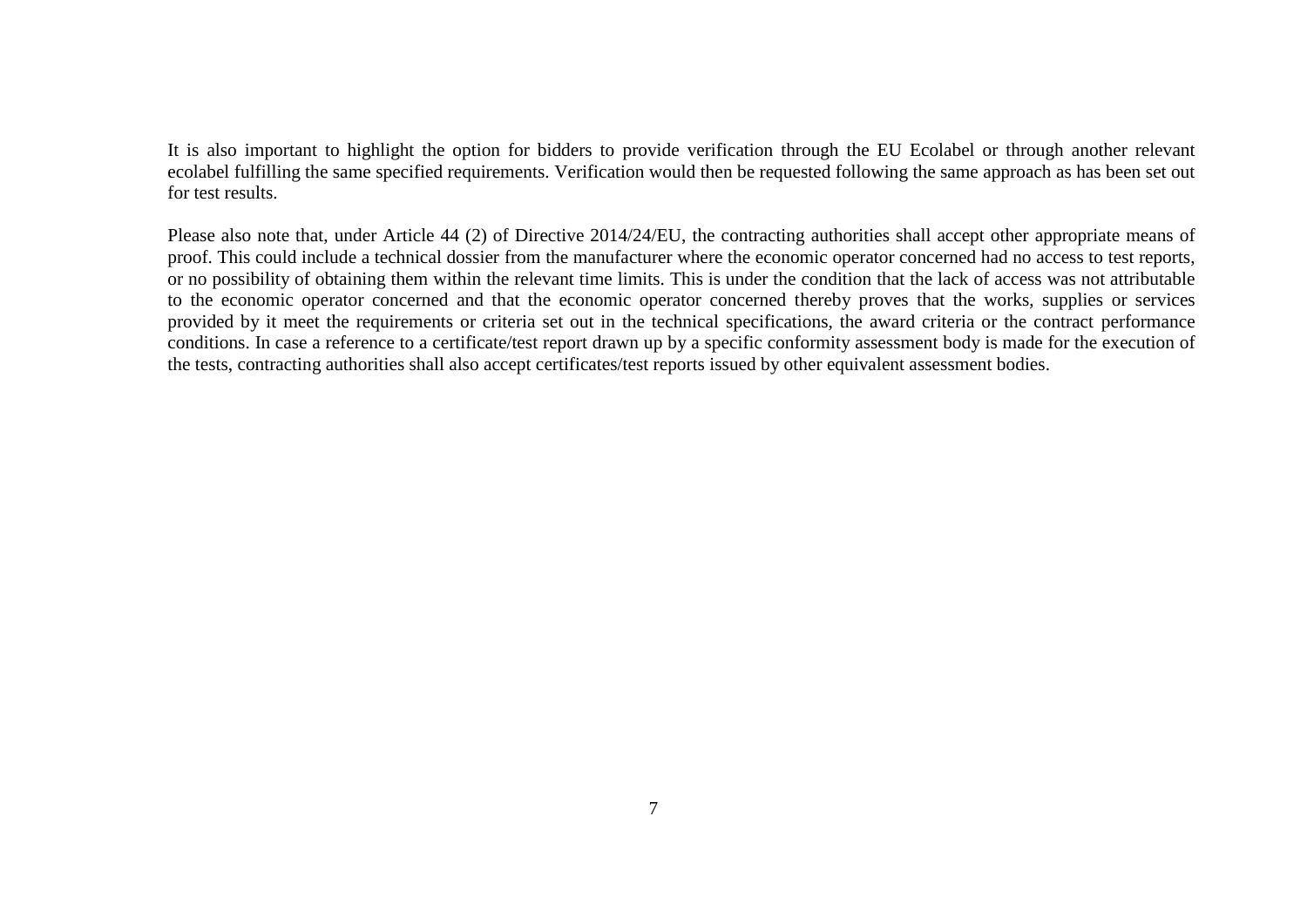## **2 KEY ENVIRONMENTAL IMPACTS**

The key environmental impacts of paints and varnishes are associated with their production. The quantity of paint used is therefore an important factor, together with the amount of waste and unused paint and how long the paint lasts for until a new paint layer needs to be applied.

In terms of paint ingredients solvents, binders and  $TiO<sub>2</sub>$  (white pigment) manufacture have an important environmental impact during raw material extraction and paint production. Solvent-based paints have a higher overall environmental impact than water-based paints. Hazardous functional additives to the paint such as preservatives, plasticisers, pigments and extenders can have a wide range of health and environmental implications.

In the case of road markings the glass beads added to the paint also have significant environmental impacts associated with their manufacturing, primarily related with the energy used to form the beads. Contaminants within the glass such as arsenic can also be problematic because of dispersion of the beads in the environment. Durability of road marking also has a significant influence on the overall environmental impact of these products.

| <b>Key Environmental Aspects</b>                                                                                                                                                                   | <b>GPP</b> Approach                                                                                                                                                                                                                                                                             |
|----------------------------------------------------------------------------------------------------------------------------------------------------------------------------------------------------|-------------------------------------------------------------------------------------------------------------------------------------------------------------------------------------------------------------------------------------------------------------------------------------------------|
| Solvent, binder and $TiO2$ manufacture<br>$\bullet$<br>Road marking glass beads manufacture<br>$\bullet$<br>Hazardous functional additives<br>Product durability<br>Waste caused by unused product | Minimise the impact of production by<br>$\bullet$<br>addressing specific ingredients and dosage<br>• Reduce the hazardous properties of the overall<br>formulation<br>Promote durable paints and road markings<br>Incentivise minimisation of product wastage,<br>including reuse and recycling |

*The order of impacts does not necessarily reflect their importance.*

Detailed information about the paints, road markings and associated works contracts, including information about related legislation, standards and technical sources used as evidence, can be found in the technical report.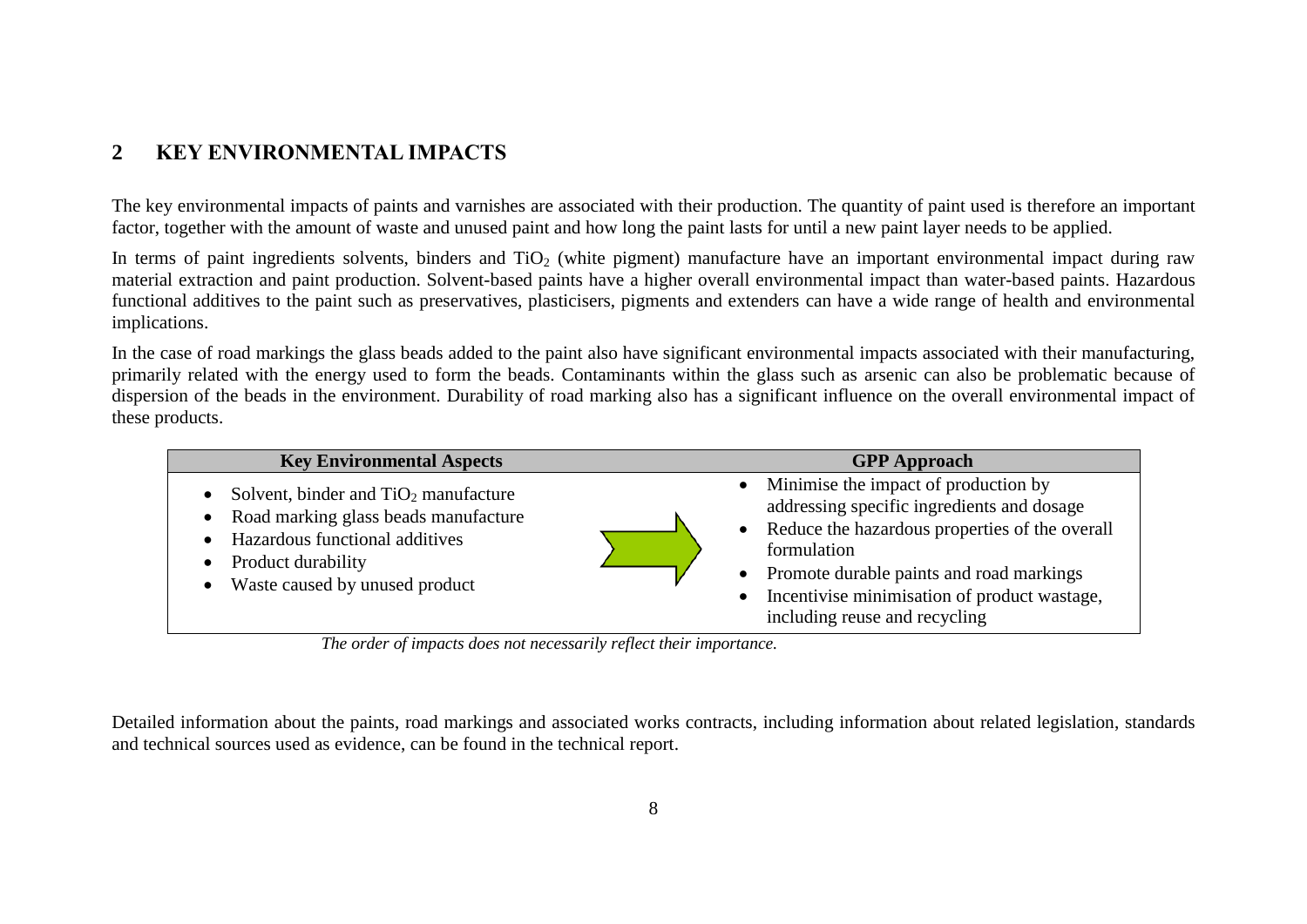# **3 EU GPP CRITERIA FOR PAINTS, VARNISHES AND ROAD MARKINGS**

| 3.1<br><b>Paints and varnishes</b>                                                                                                                                                                                                                                                                                                                                  |                                                                                                                                                                                                                                                                                                                                                               |  |
|---------------------------------------------------------------------------------------------------------------------------------------------------------------------------------------------------------------------------------------------------------------------------------------------------------------------------------------------------------------------|---------------------------------------------------------------------------------------------------------------------------------------------------------------------------------------------------------------------------------------------------------------------------------------------------------------------------------------------------------------|--|
| <b>Core criteria</b>                                                                                                                                                                                                                                                                                                                                                | <b>Comprehensive criteria</b>                                                                                                                                                                                                                                                                                                                                 |  |
|                                                                                                                                                                                                                                                                                                                                                                     | <b>SUBJECT MATTER</b>                                                                                                                                                                                                                                                                                                                                         |  |
|                                                                                                                                                                                                                                                                                                                                                                     | The purchase of paints and varnishes with a reduced environmental impact                                                                                                                                                                                                                                                                                      |  |
|                                                                                                                                                                                                                                                                                                                                                                     | <b>TECHNICAL SPECIFICATIONS</b>                                                                                                                                                                                                                                                                                                                               |  |
| <b>Paint formulation</b><br>1.                                                                                                                                                                                                                                                                                                                                      |                                                                                                                                                                                                                                                                                                                                                               |  |
| 2.<br>1.1 White pigment content                                                                                                                                                                                                                                                                                                                                     | 1.1 White pigment content                                                                                                                                                                                                                                                                                                                                     |  |
| (This requirement does not apply to transparent and semi-transparent<br><i>coatings</i> )                                                                                                                                                                                                                                                                           | (This requirement does not apply to transparent and semi-transparent<br>coatings)                                                                                                                                                                                                                                                                             |  |
| Paints shall have a white pigment content (white inorganic pigments with a<br>refractive index higher than 1,8) per $m2$ of dry film equal to or lower than:<br>38 $g/m2$ for indoor paints, with the exception of indoor wall paints<br>claiming Class 1 wet scrub resistance (WSR) for which 40 $g/m^2$ shall<br>apply;<br>40 $\rm g/m^2$ for all outdoor paints. | Paints shall have a white pigment content (white inorganic pigments with a<br>refractive index higher than 1,8) per $m2$ of dry film equal to or lower than:<br>36 $g/m2$ for indoor products, with the exception of indoor wall paints<br>claiming Class 1 wet scrub resistance (WSR) for which 40 $g/m^2$ shall<br>apply;<br>38 $g/m^2$ for outdoor paints. |  |
| Undercoats and primers shall have a white pigment content (white inorganic<br>pigments with a refractive index higher than 1,8) per $m2$ of dry film equal to<br>or lower than 25 $g/m^2$ .                                                                                                                                                                         | Undercoats and primers shall have a white pigment content (white inorganic<br>pigments with a refractive index higher than 1,8) per $m2$ of dry film equal to<br>or lower than 25 $g/m^2$ .                                                                                                                                                                   |  |
| <b>Verification:</b><br>The tenderer shall provide documentation for the paint formulation showing<br>the content of white pigments. Where required, Class 1 wet scrub resistance<br>shall be demonstrated based on a test report carried out according to EN<br>13300 using the method EN ISO 11998 (Test for cleanability and scrub<br>resistance).               | <b>Verification:</b><br>The tenderer shall provide documentation for the paint formulation showing<br>the content of white pigments. Where required, Class 1 wet scrub resistance<br>shall be demonstrated based on a test report carried out according to EN<br>13300 using the method EN ISO 11998 (Test for cleanability and scrub<br>resistance).         |  |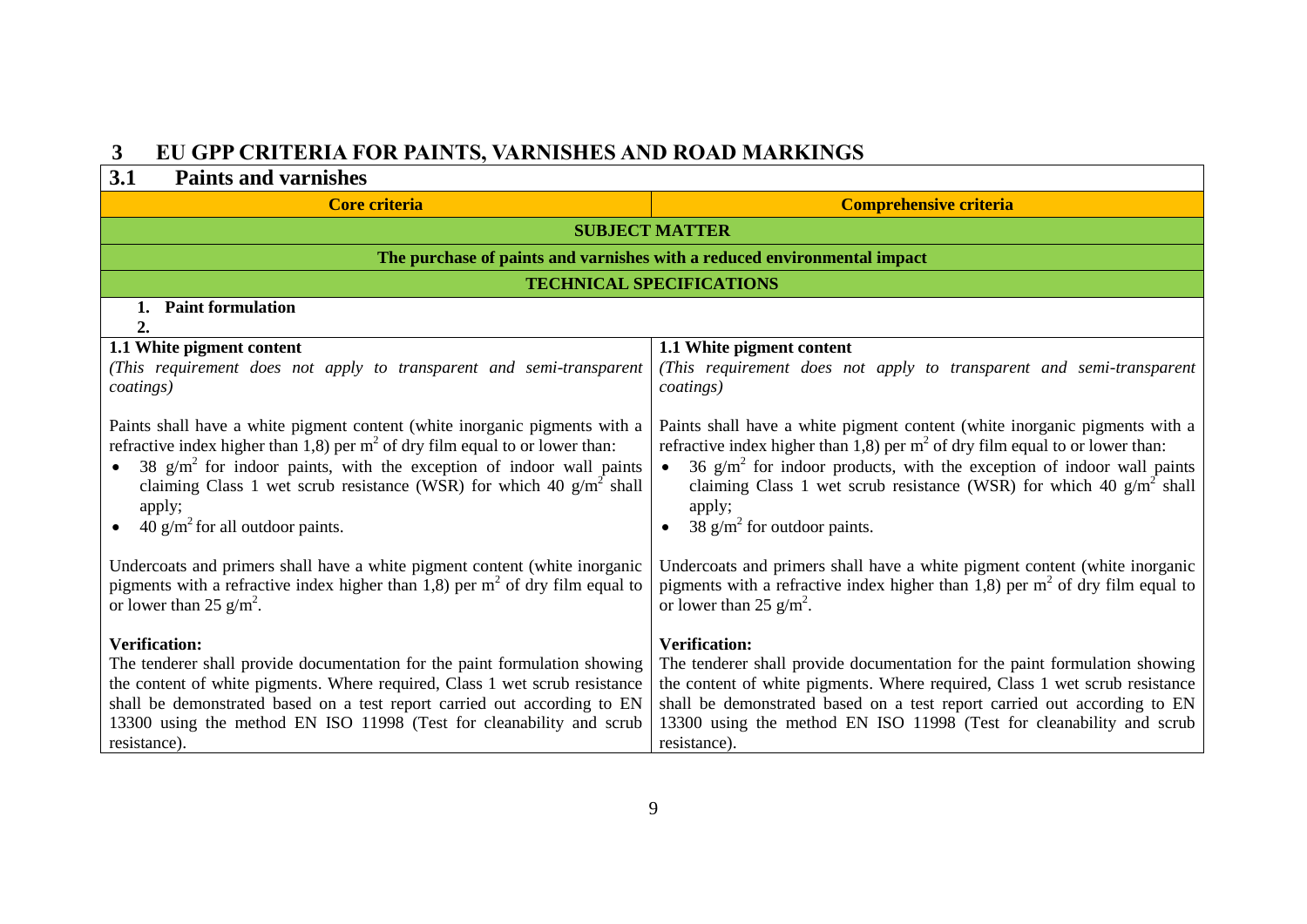|         | Products which have been awarded the EU Ecolabel for paints and varnishes,   Products which have been awarded the EU Ecolabel for paints and varnishes, |
|---------|---------------------------------------------------------------------------------------------------------------------------------------------------------|
|         | as established in Commission Decision (EU) 2014/312/EU are deemed to as established in Commission Decision (EU) 2014/312/EU are deemed to               |
| comply. | comply.                                                                                                                                                 |
|         |                                                                                                                                                         |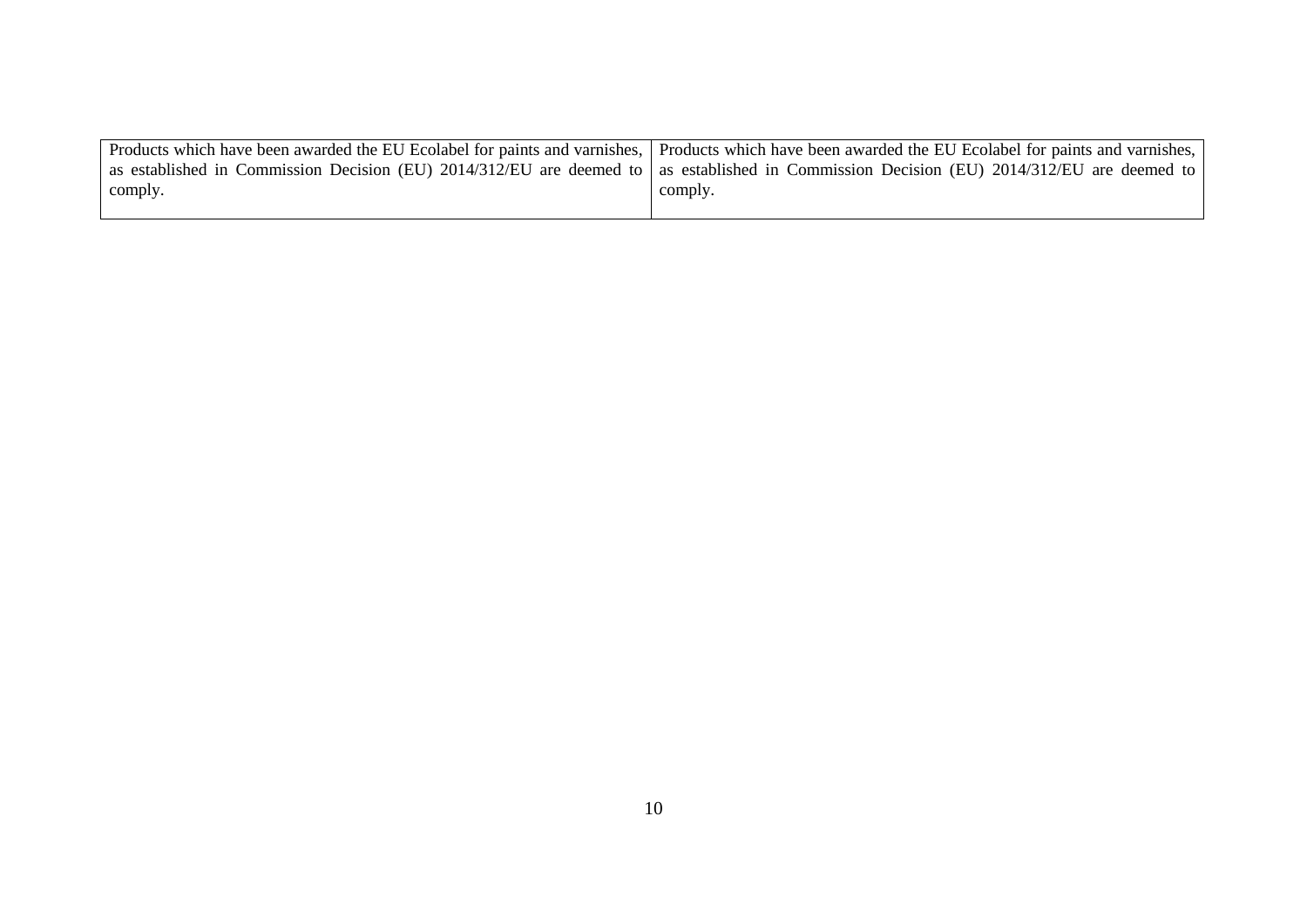<span id="page-11-0"></span>

| 1.2 Content of Volatile Organic Compounds                                                                                                                                                                                                                                                                                         |                                                 | 1.2 Content of Volatile Organic Compounds                                                                                                                                                                                                                                                                                         |
|-----------------------------------------------------------------------------------------------------------------------------------------------------------------------------------------------------------------------------------------------------------------------------------------------------------------------------------|-------------------------------------------------|-----------------------------------------------------------------------------------------------------------------------------------------------------------------------------------------------------------------------------------------------------------------------------------------------------------------------------------|
| The maximum content of Volatile Organic Compounds (VOCs) shall not<br>exceed the limits given in Table 1.<br>The content of VOCs shall be determined for the ready-to-use product and<br>shall include any recommended additions prior to application such as<br>colourants and/or thinners.<br><b>Table 1 VOC content limits</b> |                                                 | The maximum content of Volatile Organic Compounds (VOCs) shall not<br>exceed the limits given in Table 2.<br>The content of VOCs shall be determined for the ready-to-use product and<br>shall include any recommended additions prior to application such as<br>colourants and/or thinners.<br><b>Table 2 VOC content limits</b> |
| <b>Product</b><br>description<br>(with<br>subcategory<br>denotation according to Directive 2004/CE/42)                                                                                                                                                                                                                            | <b>VOC</b> limits<br>$(g/l$ including<br>water) | <b>VOC</b> limits<br>Product<br>description<br>(with<br>subcategory<br>denotation according to Directive 2004/CE/42)<br>$(g/l$ including<br>water)                                                                                                                                                                                |
| a. Interior matt walls and ceilings (Gloss<br><25@60 $^{\circ}$ )                                                                                                                                                                                                                                                                 | 15                                              | a. Interior matt walls and ceilings (Gloss<br>10<br><25@60 $^{\circ}$ )                                                                                                                                                                                                                                                           |
| b. Interior glossy walls and ceilings (Gloss<br>>25@60°                                                                                                                                                                                                                                                                           | 60                                              | 40<br>b. Interior glossy walls and ceilings (Gloss<br>>25@60°                                                                                                                                                                                                                                                                     |
| c. Exterior walls of mineral substrate                                                                                                                                                                                                                                                                                            | 30                                              | c. Exterior walls of mineral substrate<br>25                                                                                                                                                                                                                                                                                      |
| d. Interior/Exterior trim and cladding paints for<br>wood and metal                                                                                                                                                                                                                                                               | $\overline{90}$                                 | 80<br>d. Interior/Exterior trim and cladding paints for<br>wood and metal                                                                                                                                                                                                                                                         |
| e. Interior trim varnishes and woodstains,<br>including opaque woodstains                                                                                                                                                                                                                                                         | $\overline{75}$                                 | e. Interior trim varnishes and woodstains,<br>65<br>including opaque woodstains                                                                                                                                                                                                                                                   |
| e. Exterior trim varnishes and woodstains,<br>including opaque woodstains                                                                                                                                                                                                                                                         | 90                                              | e. Exterior trim varnishes and woodstains,<br>75<br>including opaque woodstains                                                                                                                                                                                                                                                   |
| f. Interior and Exterior minimal build woodstains                                                                                                                                                                                                                                                                                 | 75                                              | f. Interior and Exterior minimal build woodstains<br>50                                                                                                                                                                                                                                                                           |
| g. Primers                                                                                                                                                                                                                                                                                                                        | 15                                              | 15<br>g. Primers                                                                                                                                                                                                                                                                                                                  |
| h. Binding primers                                                                                                                                                                                                                                                                                                                | 15                                              | h. Binding primers<br>15                                                                                                                                                                                                                                                                                                          |
| i. One-pack performance coatings                                                                                                                                                                                                                                                                                                  | 100                                             | i. One-pack performance coatings<br>80                                                                                                                                                                                                                                                                                            |
| j. Two-pack reactive performance coatings for<br>specific end use such as floors                                                                                                                                                                                                                                                  | 100                                             | 80<br>j. Two-pack reactive performance coatings for<br>specific end use such as floors                                                                                                                                                                                                                                            |

<span id="page-11-1"></span>Decorative effect coatings and a set of  $\approx$  80

Decorative effect coatings and the set of the 90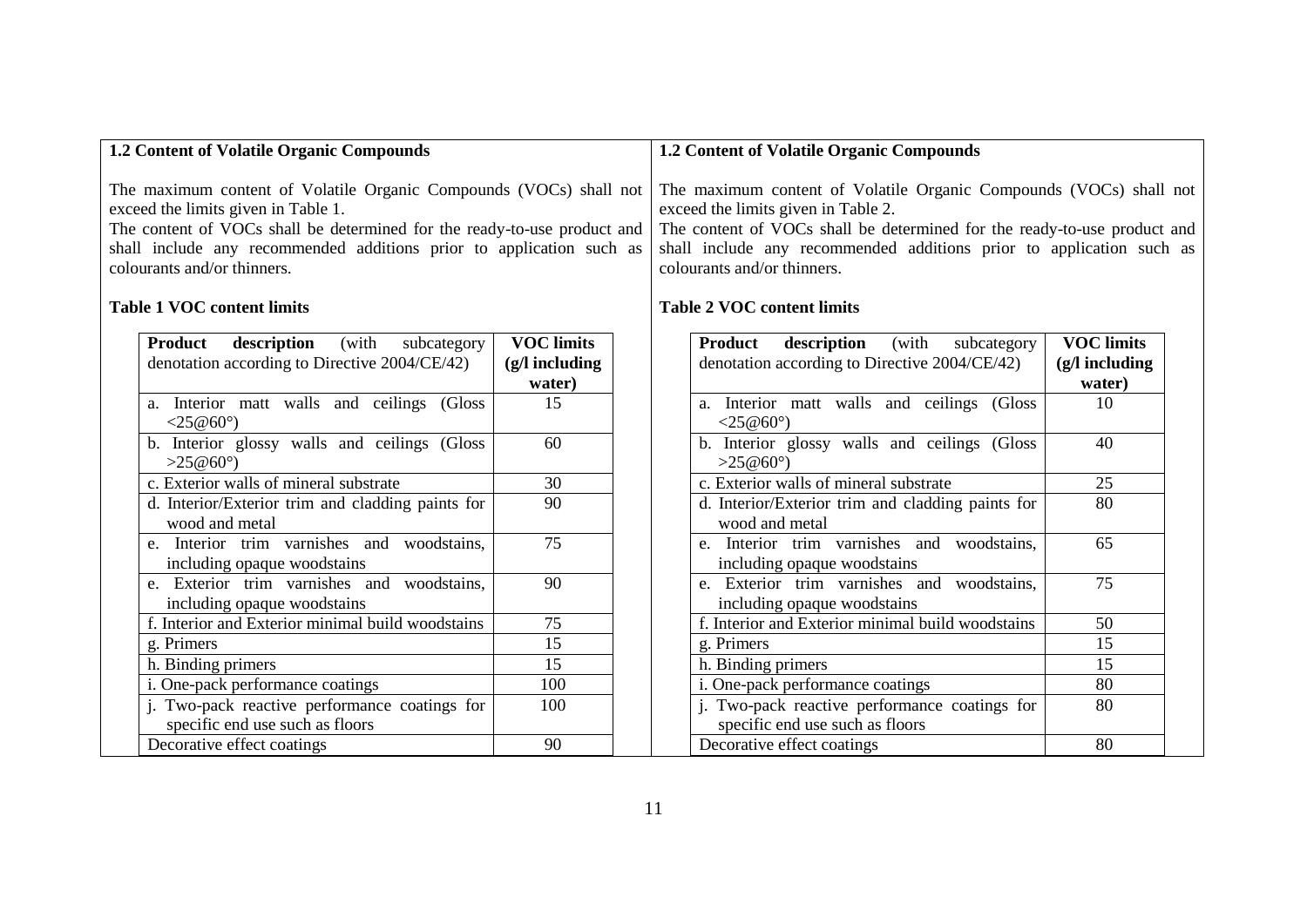<span id="page-12-1"></span><span id="page-12-0"></span>

| Anti-rust paints                                                                                                                                                                                                                                                                                                                                                                                                                                                              | 80                             |                                                                                                                                                                                                                                                                                                                                                                                                                                                                               | Anti-rust paints                                                                                                                                                                                                                                                                                                                                                               | 80                           |  |
|-------------------------------------------------------------------------------------------------------------------------------------------------------------------------------------------------------------------------------------------------------------------------------------------------------------------------------------------------------------------------------------------------------------------------------------------------------------------------------|--------------------------------|-------------------------------------------------------------------------------------------------------------------------------------------------------------------------------------------------------------------------------------------------------------------------------------------------------------------------------------------------------------------------------------------------------------------------------------------------------------------------------|--------------------------------------------------------------------------------------------------------------------------------------------------------------------------------------------------------------------------------------------------------------------------------------------------------------------------------------------------------------------------------|------------------------------|--|
| <b>Verification:</b><br>The tenderer shall provide either:<br>a) a calculation of the VOC content, supported, if available, by Safety<br>Data Sheets or;<br>b) a test report carried out according to ISO 11890-2. Products with a<br>VOC content lower than 1.0 g/l shall be tested according to ISO 17895.<br>Products which have been awarded the EU Ecolabel for paints and varnishes,<br>as established in Commission Decision (EU) 2014/312/EU are deemed to<br>comply. |                                | <b>Verification:</b><br>The tenderer shall provide either:<br>a) a calculation of the VOC content, supported, if available, by Safety Data<br>Sheets or;<br>b) a test report carried out according to ISO 11890-2. Products with a VOC<br>content lower than 1.0 g/l shall be tested according to ISO 17895.<br>Products which have been awarded the EU Ecolabel for paints and varnishes,<br>as established in Commission Decision (EU) 2014/312/EU are deemed to<br>comply. |                                                                                                                                                                                                                                                                                                                                                                                |                              |  |
| 1.3 Product hazard labelling                                                                                                                                                                                                                                                                                                                                                                                                                                                  |                                |                                                                                                                                                                                                                                                                                                                                                                                                                                                                               | 1.3 Product hazard labelling                                                                                                                                                                                                                                                                                                                                                   |                              |  |
| The final product shall not be classified as being acutely toxic, a specific<br>target organ toxicant, carcinogenic, mutagenic or toxic for reproduction,<br>hazardous to the environment, in accordance with Regulation (EC) No<br>1272/2008 (CLP Regulation), as indicated in Table 3.<br><b>Table 3 Final product classification</b>                                                                                                                                       |                                |                                                                                                                                                                                                                                                                                                                                                                                                                                                                               | The final product shall not be classified as being acutely toxic, a specific<br>target organ toxicant, a respiratory or skin sensitizer, or carcinogenic,<br>mutagenic or toxic for reproduction hazardous to the environment, in<br>accordance with Regulation (EC) No 1272/2008 (CLP Regulation), as<br>indicated in Table 4.<br><b>Table 4 Final product classification</b> |                              |  |
| Acute toxicity                                                                                                                                                                                                                                                                                                                                                                                                                                                                | Acute Tox. 1                   |                                                                                                                                                                                                                                                                                                                                                                                                                                                                               |                                                                                                                                                                                                                                                                                                                                                                                |                              |  |
|                                                                                                                                                                                                                                                                                                                                                                                                                                                                               | Acute Tox. 2                   |                                                                                                                                                                                                                                                                                                                                                                                                                                                                               | Acute toxicity                                                                                                                                                                                                                                                                                                                                                                 | Acute Tox. 1                 |  |
| Specific target organ toxicity - repeated exposure                                                                                                                                                                                                                                                                                                                                                                                                                            | Acute Tox. 3<br>STOT RE 1 or 2 |                                                                                                                                                                                                                                                                                                                                                                                                                                                                               |                                                                                                                                                                                                                                                                                                                                                                                | Acute Tox. 2<br>Acute Tox. 3 |  |
| Specific target organ toxicity – single exposure                                                                                                                                                                                                                                                                                                                                                                                                                              | STOT SE 1, 2 or 3              |                                                                                                                                                                                                                                                                                                                                                                                                                                                                               | Specific target organ toxicity – repeated exposure                                                                                                                                                                                                                                                                                                                             | STOT RE 1 or 2               |  |
| Carcinogenicity                                                                                                                                                                                                                                                                                                                                                                                                                                                               | Carc. 1A                       |                                                                                                                                                                                                                                                                                                                                                                                                                                                                               | Specific target organ toxicity $-$ single exposure                                                                                                                                                                                                                                                                                                                             | STOT SE 1, 2 or 3            |  |
|                                                                                                                                                                                                                                                                                                                                                                                                                                                                               | Carc. 1B                       |                                                                                                                                                                                                                                                                                                                                                                                                                                                                               | Carcinogenicity                                                                                                                                                                                                                                                                                                                                                                | Carc. 1A                     |  |
|                                                                                                                                                                                                                                                                                                                                                                                                                                                                               | Carc. 2                        |                                                                                                                                                                                                                                                                                                                                                                                                                                                                               |                                                                                                                                                                                                                                                                                                                                                                                | Carc. 1B                     |  |
| Germ cell mutagenicity                                                                                                                                                                                                                                                                                                                                                                                                                                                        | Muta. 1A                       |                                                                                                                                                                                                                                                                                                                                                                                                                                                                               |                                                                                                                                                                                                                                                                                                                                                                                | Carc. 2                      |  |
|                                                                                                                                                                                                                                                                                                                                                                                                                                                                               | Muta. 1B                       |                                                                                                                                                                                                                                                                                                                                                                                                                                                                               | Germ cell mutagenicity                                                                                                                                                                                                                                                                                                                                                         | Muta. 1A                     |  |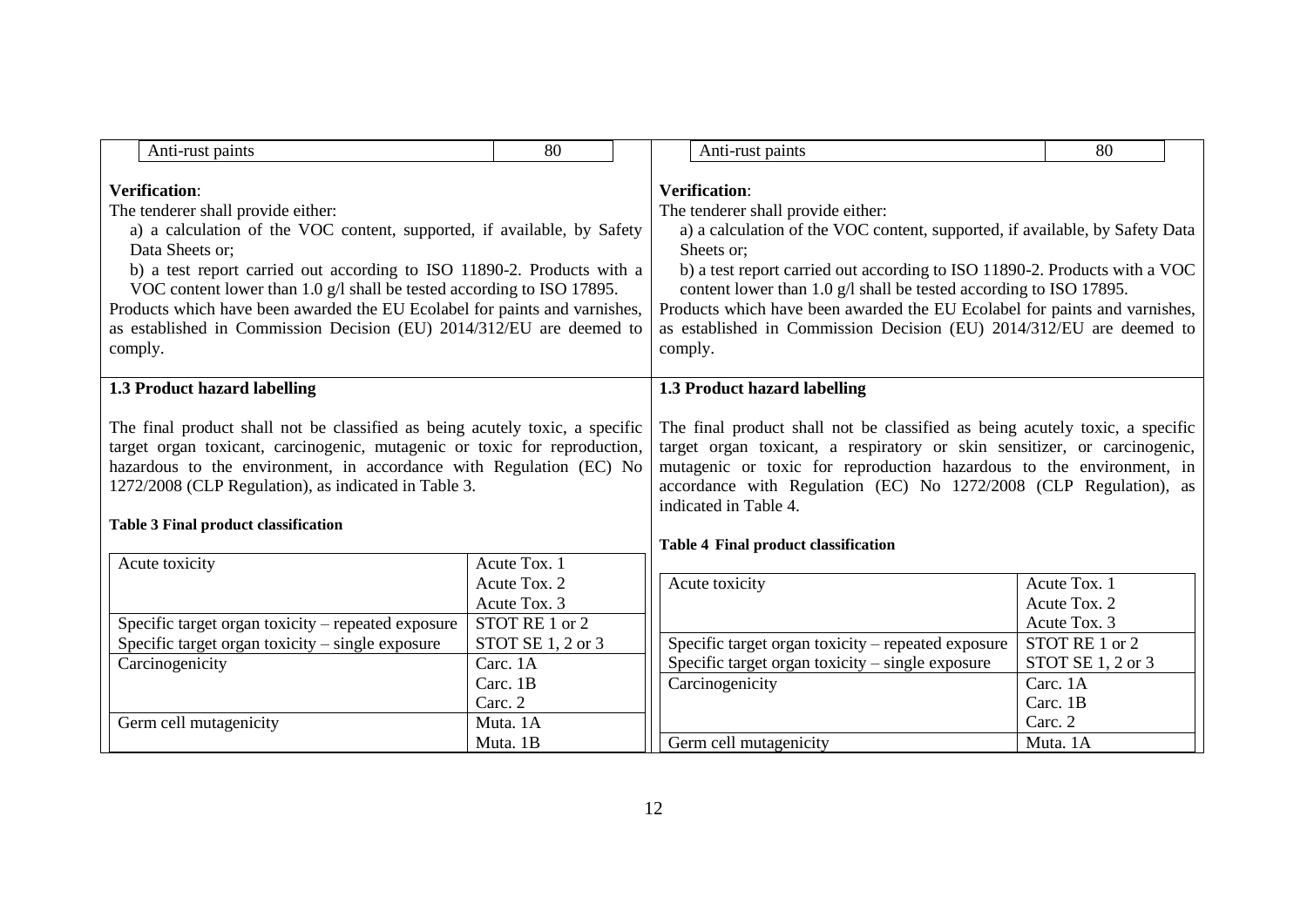|                                                                            | Muta. 2                |                                                                                                                                                                                          | Muta. 1B                       |
|----------------------------------------------------------------------------|------------------------|------------------------------------------------------------------------------------------------------------------------------------------------------------------------------------------|--------------------------------|
| Reproductive toxicity                                                      | Repr. 1A               |                                                                                                                                                                                          | Muta. 2                        |
|                                                                            | Repr. 1B               | Reproductive toxicity                                                                                                                                                                    | Repr. 1A                       |
|                                                                            | Repr. 2                |                                                                                                                                                                                          | Repr. 1B                       |
| Hazardous to the aquatic environment                                       | Aquatic Acute 1        |                                                                                                                                                                                          | Repr. 2                        |
|                                                                            | Aquatic Chronic 1 or 2 | Hazardous to the aquatic environment                                                                                                                                                     | Aquatic Acute 1                |
|                                                                            |                        |                                                                                                                                                                                          | Aquatic Chronic 1 or 2         |
| <b>Verification:</b>                                                       |                        |                                                                                                                                                                                          | Aquatic Chronic 3 <sup>*</sup> |
| The tenderer shall provide appropriate documentation confirming that the   |                        | Respiratory sensitization                                                                                                                                                                | Resp. Sens. 1, 1A or           |
| products to be supplied are not classified with the listed hazards.        |                        |                                                                                                                                                                                          | 1B                             |
| The documentation of the mixture classification shall be provided in       |                        | Skin sensitization                                                                                                                                                                       | Skin Sens. 1, 1A or            |
| accordance with the rules provided in Regulation (EC) No 1272/2008 (CLP    |                        |                                                                                                                                                                                          | 1 <sub>B</sub>                 |
| Regulation) and/or Safety Data Sheets.                                     |                        | The final product shall be allowed to be classified with H412 only in case of use of dry film<br>preservative combinations containing 3-iodo-2-propynyl butylcarbamate (IPBC) in outdoor |                                |
| Products which have been awarded the EU Ecolabel for paints and varnishes, |                        | paints and varnishes at concentrations equal to or lower than 0.650% w/w.                                                                                                                |                                |
| as established in Commission Decision (EU) 2014/312/EU are deemed to       |                        |                                                                                                                                                                                          |                                |
| comply.                                                                    |                        | <b>Verification:</b>                                                                                                                                                                     |                                |
|                                                                            |                        | The tenderer shall provide appropriate documentation confirming that the                                                                                                                 |                                |
|                                                                            |                        | products to be supplied are not classified with the listed hazards.                                                                                                                      |                                |
|                                                                            |                        | The documentation of the mixture classification shall be provided in                                                                                                                     |                                |
|                                                                            |                        | accordance with the rules provided in Regulation (EC) No 1272/2008 (CLP                                                                                                                  |                                |
|                                                                            |                        | Regulation) and/or Safety Data Sheets.                                                                                                                                                   |                                |
|                                                                            |                        | Where relevant, for outdoor products classified with aquatic chronic toxicity 3                                                                                                          |                                |
|                                                                            |                        | and containing IPBC tenderers shall provide documentation specifying that                                                                                                                |                                |
|                                                                            |                        | the content of IPBC combination is equal to or lower than $0.650\%$ w/w.<br>Products which have been awarded the EU Ecolabel for paints and varnishes,                                   |                                |
|                                                                            |                        |                                                                                                                                                                                          |                                |
|                                                                            |                        | comply.                                                                                                                                                                                  |                                |
|                                                                            |                        |                                                                                                                                                                                          |                                |
|                                                                            |                        |                                                                                                                                                                                          |                                |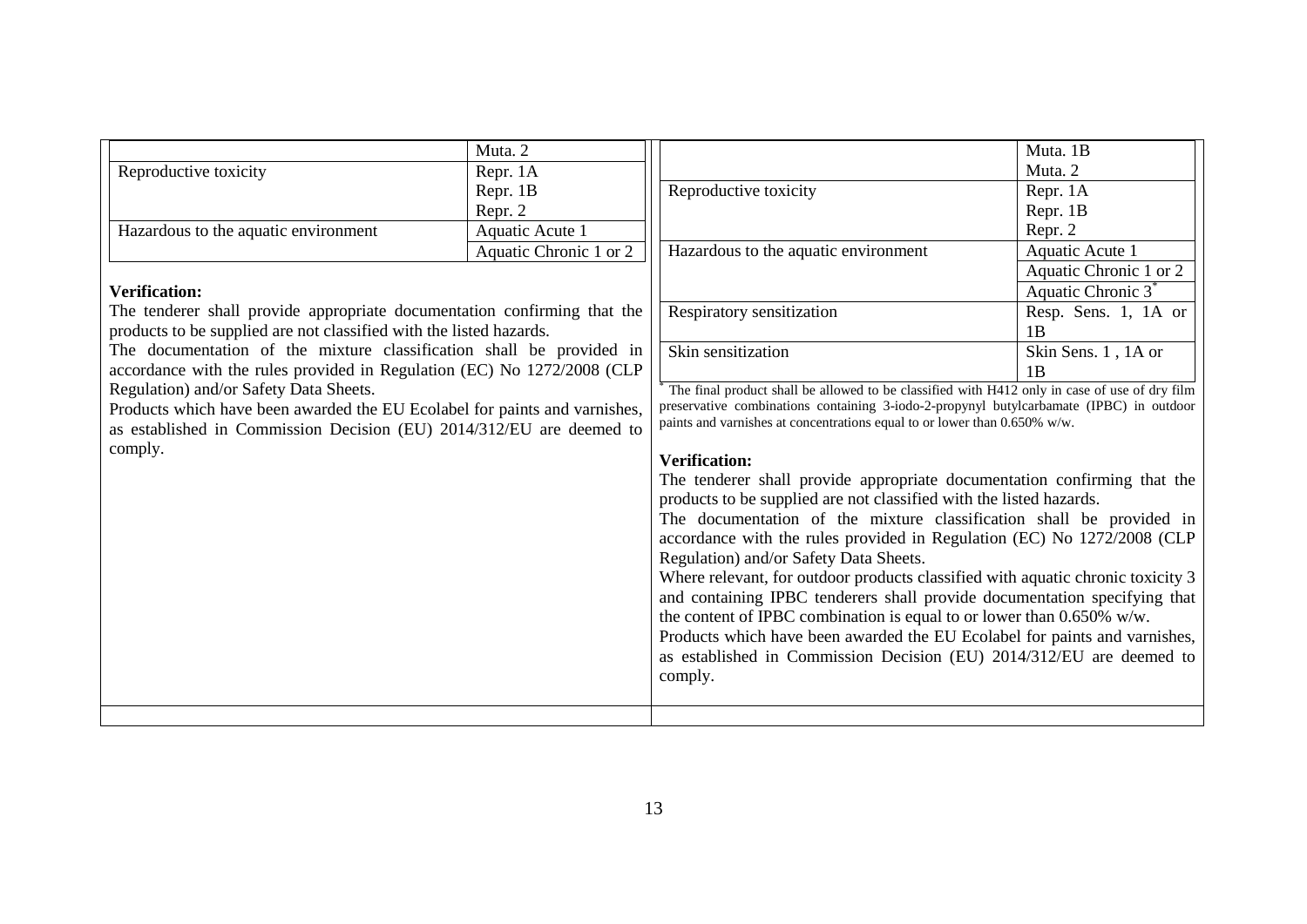<span id="page-14-1"></span><span id="page-14-0"></span>

| 1.4 Hazardous ingredients                                                                                                                                                                                                                                     |                                            | <b>1.4 Hazardous ingredients</b> |                                                                                                                                                                                                    |                                    |
|---------------------------------------------------------------------------------------------------------------------------------------------------------------------------------------------------------------------------------------------------------------|--------------------------------------------|----------------------------------|----------------------------------------------------------------------------------------------------------------------------------------------------------------------------------------------------|------------------------------------|
| The paint shall be compliant with the restrictions presented in Table 5, which<br>either restrict the presence of or limit the concentration of the indicated<br>hazardous substances in the paint.<br><b>Table 5 Paint hazardous ingredient requirements</b> |                                            |                                  | The paint shall be compliant with the restrictions presented in Table 6, which<br>either restrict the presence of or limit the concentration of the indicated<br>hazardous substances in the paint |                                    |
| <b>Ingredient</b>                                                                                                                                                                                                                                             | Restriction or upper                       |                                  | <b>Table 6 Paint hazardous ingredient requirements</b>                                                                                                                                             |                                    |
|                                                                                                                                                                                                                                                               | concentration limit                        |                                  | Ingredient                                                                                                                                                                                         | Restriction or upper               |
| Preservatives:                                                                                                                                                                                                                                                | Preservatives shall be                     |                                  |                                                                                                                                                                                                    | concentration limit                |
|                                                                                                                                                                                                                                                               | non bio-accumulative <sup>1</sup> .        |                                  | Preservatives:                                                                                                                                                                                     | Preservatives shall be non         |
| Dry film preservatives:                                                                                                                                                                                                                                       | Dry film preservatives                     |                                  |                                                                                                                                                                                                    | bio-accumulative <sup>1</sup> .    |
|                                                                                                                                                                                                                                                               | shall not be intentionally                 |                                  | Dry film preservatives:                                                                                                                                                                            | Dry film preservatives             |
|                                                                                                                                                                                                                                                               | used with the exception                    |                                  |                                                                                                                                                                                                    | shall not be intentionally         |
|                                                                                                                                                                                                                                                               | of:                                        |                                  |                                                                                                                                                                                                    | used with the exception            |
|                                                                                                                                                                                                                                                               | paints<br>Indoor                           |                                  |                                                                                                                                                                                                    | of:<br>Indoor                      |
|                                                                                                                                                                                                                                                               | specifically required<br>for high humidity |                                  |                                                                                                                                                                                                    | paints<br>required<br>specifically |
|                                                                                                                                                                                                                                                               | areas with an upper                        |                                  |                                                                                                                                                                                                    | for high<br>humidity               |
|                                                                                                                                                                                                                                                               | concentration<br>limit                     |                                  |                                                                                                                                                                                                    | areas with an upper                |
|                                                                                                                                                                                                                                                               | of $0.10\%$ w/w                            |                                  |                                                                                                                                                                                                    | concentration limit of             |
|                                                                                                                                                                                                                                                               | Outdoor<br>paints                          |                                  |                                                                                                                                                                                                    | $0.10\%$ w/w                       |
|                                                                                                                                                                                                                                                               | with<br>an<br>upper                        |                                  |                                                                                                                                                                                                    | Outdoor<br>paints                  |
|                                                                                                                                                                                                                                                               | concentration<br>limit                     |                                  |                                                                                                                                                                                                    | with<br>an<br>upper                |
|                                                                                                                                                                                                                                                               | of 0.30% w/w                               |                                  |                                                                                                                                                                                                    | concentration limit of             |
| Alkylphenolethoxylates:                                                                                                                                                                                                                                       | Shall<br>be<br>not                         |                                  |                                                                                                                                                                                                    | $0.30\%$ w/w                       |
| Alkylphenolethoxylates (APEOs) and                                                                                                                                                                                                                            | intentionally used.                        |                                  | Alkylphenolethoxylates:                                                                                                                                                                            | Shall not be intentionally         |
| their derivatives shall not be used in                                                                                                                                                                                                                        |                                            |                                  | Alkylphenolethoxylates (APEOs)<br>and                                                                                                                                                              | used.                              |
| any paint or varnish preparations or                                                                                                                                                                                                                          |                                            |                                  | their derivatives shall not be used in any                                                                                                                                                         |                                    |
| formulations.                                                                                                                                                                                                                                                 |                                            |                                  | paint or varnish preparations<br><sub>or</sub>                                                                                                                                                     |                                    |
|                                                                                                                                                                                                                                                               |                                            |                                  | formulations.                                                                                                                                                                                      |                                    |
| Phthalates:                                                                                                                                                                                                                                                   | $0.1\%$ w/w                                |                                  |                                                                                                                                                                                                    |                                    |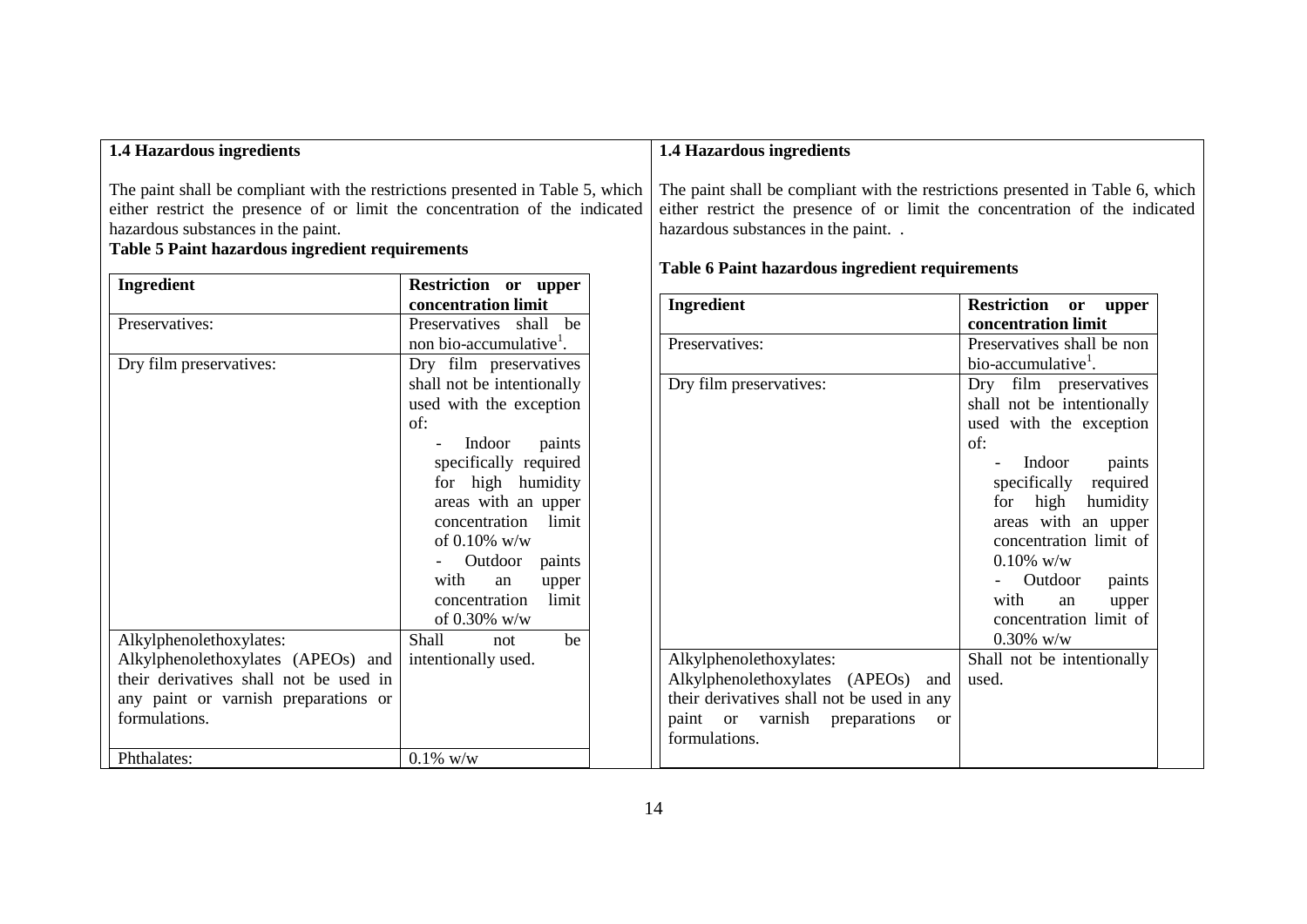<span id="page-15-0"></span>

| Phthalates <sup>2</sup> identified as substances of                                                                                                                                                    |                       |                                                                                                                                     | Phthalates:                                                                                      | $0.1\%$ w/w                |
|--------------------------------------------------------------------------------------------------------------------------------------------------------------------------------------------------------|-----------------------|-------------------------------------------------------------------------------------------------------------------------------------|--------------------------------------------------------------------------------------------------|----------------------------|
| very high concern and listed in the                                                                                                                                                                    |                       |                                                                                                                                     | Phthalates <sup>3</sup> identified as substances of                                              |                            |
| candidate<br>list of the<br>REACH                                                                                                                                                                      |                       |                                                                                                                                     | very high concern and listed in the                                                              |                            |
| Regulation $3$ shall not be present in any                                                                                                                                                             |                       |                                                                                                                                     | candidate list of the REACH Regulation                                                           |                            |
| paint or varnish preparations or                                                                                                                                                                       |                       |                                                                                                                                     | Error! Bookmark not defined. shall not be present                                                |                            |
| formulations thereof.                                                                                                                                                                                  |                       |                                                                                                                                     | in any paint or varnish preparations or                                                          |                            |
|                                                                                                                                                                                                        |                       |                                                                                                                                     | formulations thereof.                                                                            |                            |
| Formaldehyde:                                                                                                                                                                                          |                       |                                                                                                                                     |                                                                                                  |                            |
| Free formaldehyde in the white base,                                                                                                                                                                   |                       |                                                                                                                                     | Formaldehyde:                                                                                    |                            |
| tinting base and colour tint <sup>2</sup> :                                                                                                                                                            | $0.010\%$ w/w         |                                                                                                                                     | Free formal dehyde in the white base,                                                            |                            |
| Metals:                                                                                                                                                                                                | $0.010\%$ w/w         |                                                                                                                                     | tinting base and colour tint <sup>2</sup> ;                                                      | $0.0010\%$ w/w             |
| VI,<br>Cadmium,<br>lead,<br>chromium                                                                                                                                                                   | per metal or metallic |                                                                                                                                     | with<br>the<br>where<br>exception<br>of                                                          |                            |
| mercury, arsenic, selenium.                                                                                                                                                                            | complex/salt,<br>as   |                                                                                                                                     | formaldehyde donors are required or are                                                          |                            |
|                                                                                                                                                                                                        | appropriate           |                                                                                                                                     | present in polymer dispersions, in which                                                         |                            |
| An ingredient is considered bio-accumulative when Log Kow $\leq 4.0$ or bio-concentration                                                                                                              |                       |                                                                                                                                     | case the following value shall apply:                                                            | $0.010\%$ w/w              |
| factor (BCF) $\leq$ 500.                                                                                                                                                                               |                       |                                                                                                                                     | Metals:                                                                                          | $0.010\%$ w/w              |
| $2^2$ In the case that a wide range of colour tints are to be used the bidder shall indicate which<br>colour tint has the highest potential for formaldehyde release. A test report shall then only be |                       |                                                                                                                                     | Cadmium, lead, chromium VI, mercury,                                                             | per metal or metallic      |
| requested for this tint.                                                                                                                                                                               |                       |                                                                                                                                     | arsenic, selenium.                                                                               | complex/salt,<br><b>as</b> |
|                                                                                                                                                                                                        |                       |                                                                                                                                     |                                                                                                  | appropriate                |
| <b>Verification:</b>                                                                                                                                                                                   |                       |                                                                                                                                     | Isothiazolinones:                                                                                |                            |
| The tenderer shall provide appropriate documentation confirming compliance                                                                                                                             |                       | Isothiazolinones                                                                                                                    | Sum total: $0.050\%$ w/w                                                                         |                            |
| with the criterion, namely:                                                                                                                                                                            |                       | MIT <sup>3</sup>                                                                                                                    | $0.020\%$ w/w                                                                                    |                            |
| for preservatives and APEOs: Safety Data Sheets for the product                                                                                                                                        |                       | CIT/MIT <sup>4</sup>                                                                                                                | $0.0015\%$ w/w                                                                                   |                            |
| mixture.                                                                                                                                                                                               |                       | An ingredient is considered bio-accumulative when Log Kow $\leq$ 3.2 or bio-concentration                                           |                                                                                                  |                            |
| for phthalates: Safety Data Sheets for the product mixture.<br>$\bullet$                                                                                                                               |                       | factor $(BCF) < 100$ .<br><sup>2</sup> In the case that a wide range of colour tints are to be used the bidder shall indicate which |                                                                                                  |                            |
| additionally for preservatives: a test report using OECD 305 Test<br>$\bullet$                                                                                                                         |                       |                                                                                                                                     | colour tint has the highest potential for formaldehyde release. A test report shall then only be |                            |
|                                                                                                                                                                                                        |                       |                                                                                                                                     |                                                                                                  |                            |

 $2$  To meet this requirement, tenderers and/or their suppliers will need to screen the REACH Candidate List for phthalates. Although phthalates may be easy to identify as an ingredient because their function is generally as a plasticiser, not all phthalates that appear on the Candidate List are readily recognisable by their chemical name. It may therefore be useful to provide tenderers with a chemical definition. For this purpose they are defined as "a group of chemical compounds whose structural basis is an ester of phthalic acid (1,2-benzene dicarboxylic acid)".

<sup>3</sup> ECHA, Candidate List of substances of very high concern for Authorisation, https://echa.europa.eu/candidate-list-table

l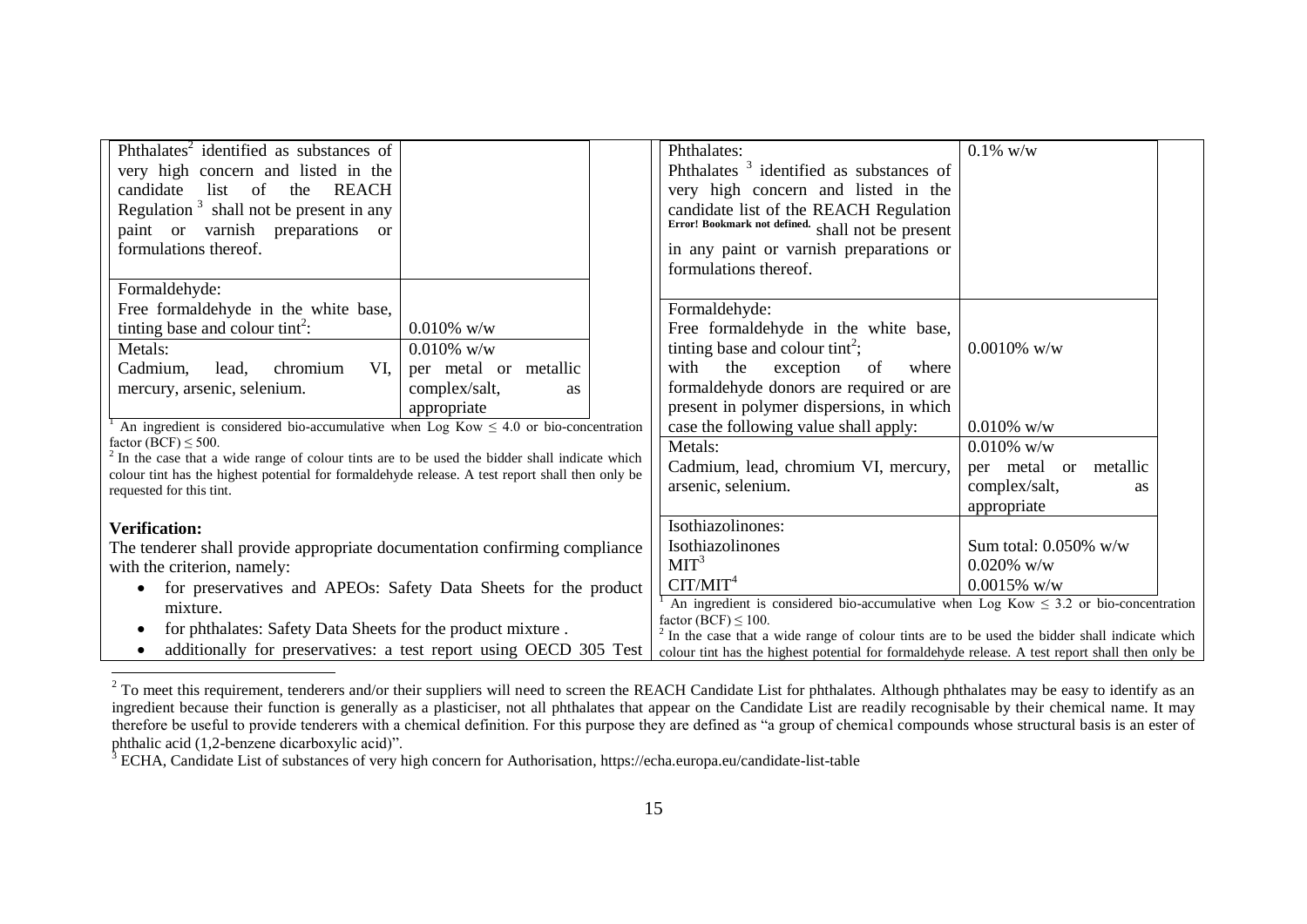| 2. Efficiency of application and durability | requested for this tint.<br>Guideline can be used as an alternative to the Safety Data Sheet for<br><sup>3</sup> Methylisothiazolinone<br>the sole purpose of confirming that the preservatives used are non-<br>5-chloro-2-methyl-4-isothiazolin-3-one (CIT) / 2- methyl-4-isothiazolin-3-one (MIT) in a<br>bioaccumulative.<br>ratio of 3:1<br>for formaldehyde: a test report based on the Merckoquant method or<br>high-performance liquid chromatography (HPLC) method (See<br><b>Verification:</b><br>Annex 2),<br>The tenderer shall provide appropriate documentation confirming compliance<br>for metals: a test report based on ISO 3856 series or equivalent.<br>$\bullet$<br>with the criterion, namely:<br>Products which have been awarded the EU Ecolabel for paints and varnishes,<br>for preservatives and APEOs: Safety Data Sheets for the product<br>as established in Commission Decision (EU) 2014/312/EU are deemed to<br>mixture.<br>comply.<br>for phthalates: Safety Data Sheets for the product mixture.<br>additionally for preservatives: a test report using OECD 305 Test<br>Guideline can be used as an alternative to the Safety Data Sheet for<br>the sole purpose of confirming that the preservatives used are non-<br>bioaccumulative.<br>for formaldehyde: a test report based on the Merckoquant method or<br>high-performance liquid chromatography (HPLC) method (See<br>Annex 2),<br>for metals: a test report based on ISO 3856 series or equivalent,<br>for isothiazolinones: Safety Data Sheets for the product mixture.<br>Products which have been awarded the EU Ecolabel for paints and varnishes,<br>as established in Commission Decision (EU) 2014/312/EU are deemed to<br>comply. |
|---------------------------------------------|----------------------------------------------------------------------------------------------------------------------------------------------------------------------------------------------------------------------------------------------------------------------------------------------------------------------------------------------------------------------------------------------------------------------------------------------------------------------------------------------------------------------------------------------------------------------------------------------------------------------------------------------------------------------------------------------------------------------------------------------------------------------------------------------------------------------------------------------------------------------------------------------------------------------------------------------------------------------------------------------------------------------------------------------------------------------------------------------------------------------------------------------------------------------------------------------------------------------------------------------------------------------------------------------------------------------------------------------------------------------------------------------------------------------------------------------------------------------------------------------------------------------------------------------------------------------------------------------------------------------------------------------------------------------------------------------------------------------------------------|
|---------------------------------------------|----------------------------------------------------------------------------------------------------------------------------------------------------------------------------------------------------------------------------------------------------------------------------------------------------------------------------------------------------------------------------------------------------------------------------------------------------------------------------------------------------------------------------------------------------------------------------------------------------------------------------------------------------------------------------------------------------------------------------------------------------------------------------------------------------------------------------------------------------------------------------------------------------------------------------------------------------------------------------------------------------------------------------------------------------------------------------------------------------------------------------------------------------------------------------------------------------------------------------------------------------------------------------------------------------------------------------------------------------------------------------------------------------------------------------------------------------------------------------------------------------------------------------------------------------------------------------------------------------------------------------------------------------------------------------------------------------------------------------------------|

## **2.1 Spreading rate**

*(same for core and comprehensive criteria)*

*(This specification is not applicable to varnishes, woodstains, transparent adhesion primers or any other transparent and semi-transparent coatings.)*

The paint shall achieve an efficient spreading rate according to the applicable performance requirement i[nTable 7.](#page-17-0)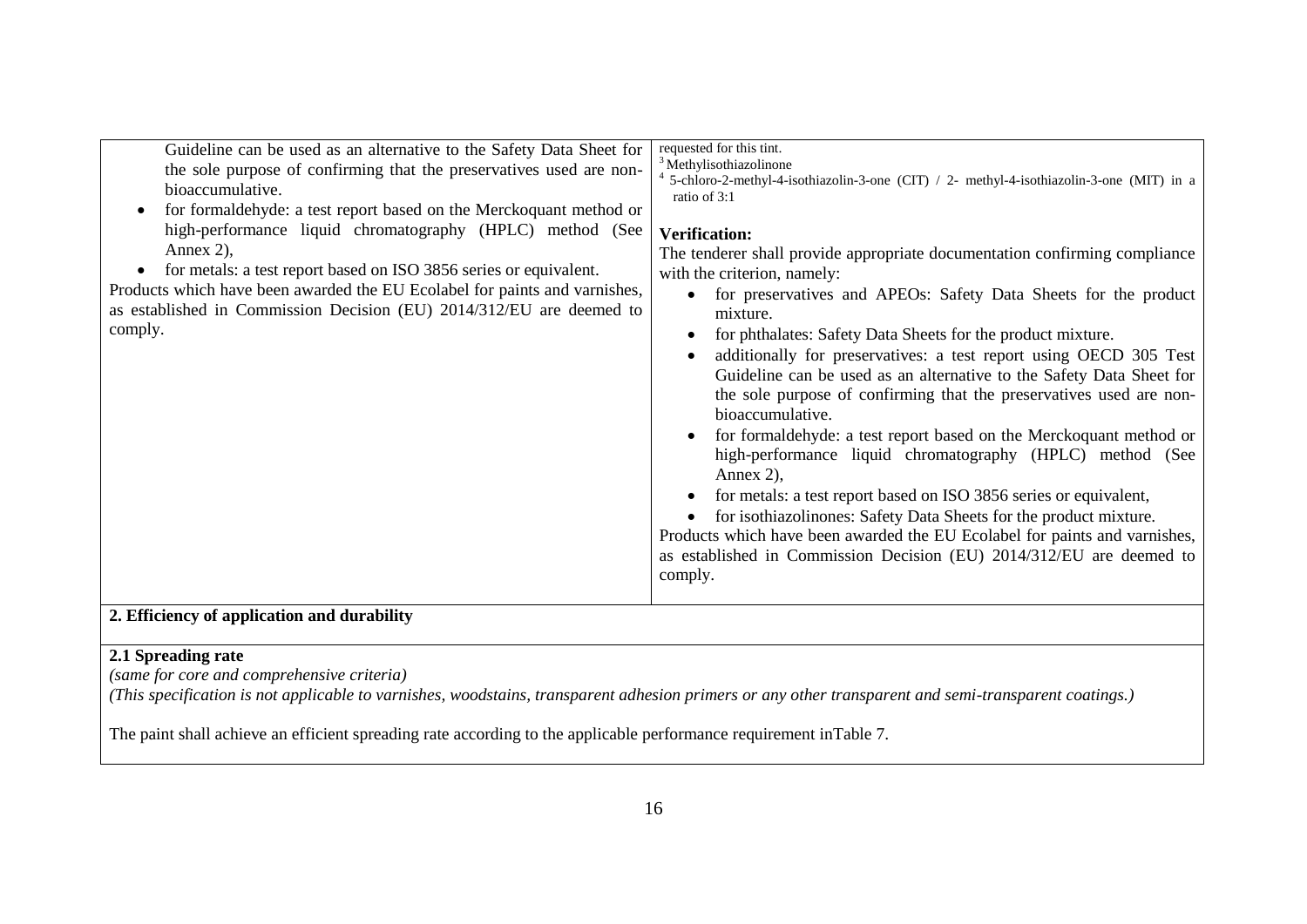| <b>Type of paint</b>                              | <b>Spreading rate</b> $(m^2/l)$ |
|---------------------------------------------------|---------------------------------|
| White paints and light-coloured paints            | - indoor: 8                     |
| (including finishes and intermediates)            | - outdoor: 6                    |
|                                                   | - indoor & outdoor: 8           |
| Tinting systems <sup>2</sup>                      |                                 |
| Primers and undercoats                            |                                 |
| opaque<br>a.                                      |                                 |
| with specific blocking/sealing,<br>$\mathbf{b}$ . | 6                               |
| penetrating/binding properties                    |                                 |
| with special adhesion properties<br>$c_{\cdot}$   | 6                               |
| Thick decorative coatings                         | $1m2$ per kg of product         |
| Elastomeric outdoor paints                        |                                 |

<span id="page-17-0"></span>**Table 7 Spreading rates for specific paint products**

Notes:

<sup>1</sup>The spreading rates apply at a hiding power of 98% <sup>2</sup>Only base should be tested

#### **Verification:**

The tender shall provide a test report using the following methods, or their equivalent:

- ISO 6504/1 (Paints and varnishes determination of hiding power Part 1: Kubelka-Munk method for white and light-coloured paints);
- ISO 6504/3 (Part 3: determination of contrast ratio (opacity) of light-coloured paints at a fixed spreading rate);

NF T 30 073 for paints specially designed to give a three-dimensional decorative effect or which are characterised by a very thick coat.

Products which have been awarded the EU Ecolabel for paints and varnishes, as established in Commission Decision (EU) 2014/312/EU are deemed to comply.

| 2.2 Wet scrub resistance (only indoor paints)                                   |
|---------------------------------------------------------------------------------|
| $\vert$ (For applications where cleanability and scrub resistance are required) |
| (This requirement does not apply to transparent and semi-transparent            |
| coatings.)                                                                      |
|                                                                                 |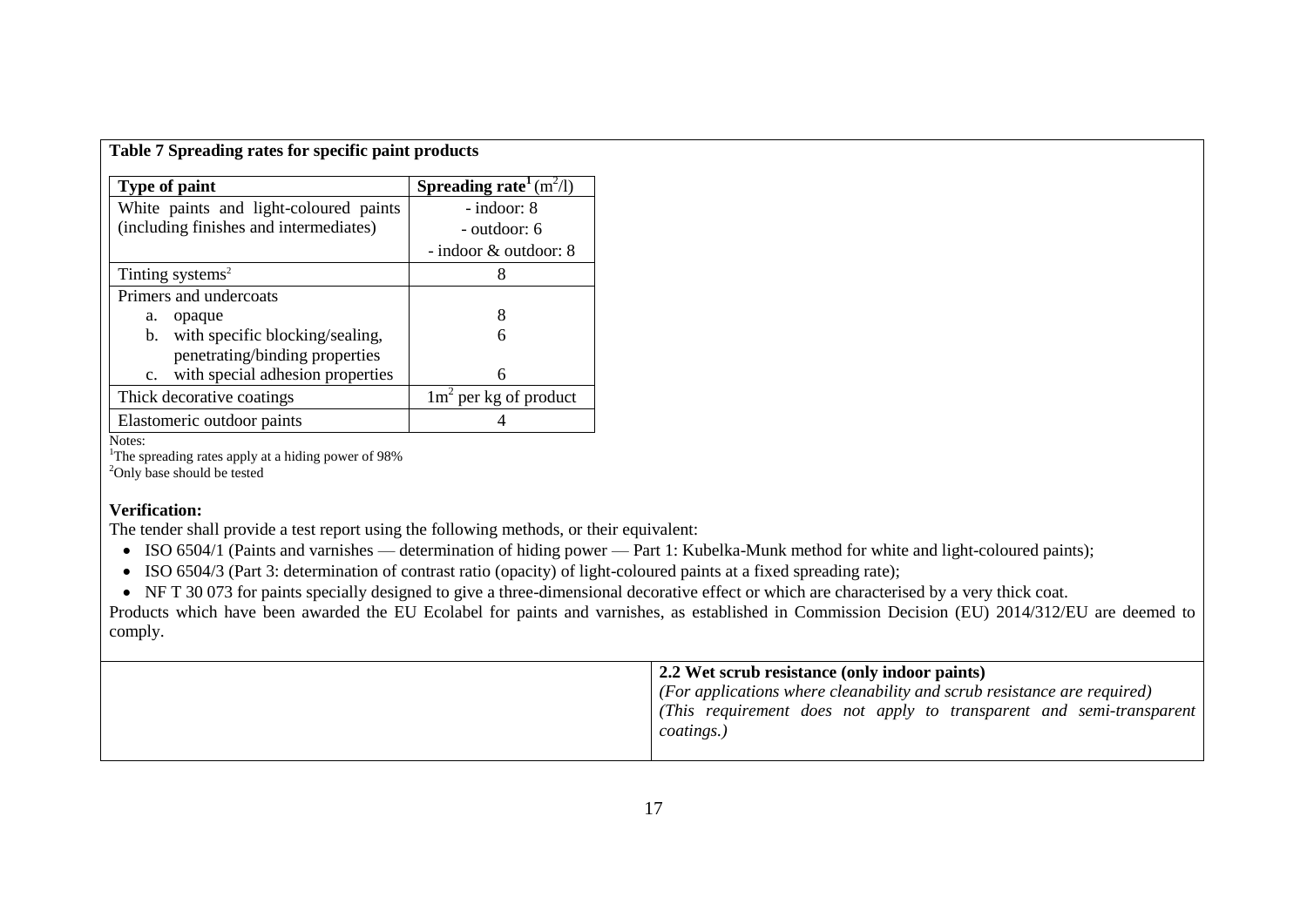| Wall paint for which wet scrub resistance is requested in the tender shall<br>achieve Class 1 or 2 in wet scrub resistance according to EN 13300 and EN<br>ISO 11998 or their equivalent. Matt indoor wall and ceiling paints with white<br>pigment content equal or lower than $25g/m^2$ of dry film are exempt from this<br>requirement. This requirement only applies to tinting bases (base paints). |
|----------------------------------------------------------------------------------------------------------------------------------------------------------------------------------------------------------------------------------------------------------------------------------------------------------------------------------------------------------------------------------------------------------|
| <b>Verification:</b><br>The tenderer shall provide a test report according to EN 13300 using the<br>method EN ISO 11998 (Test for cleanability and scrub resistance) or<br>equivalent.<br>Products which have been awarded the EU Ecolabel for paints and varnishes,<br>as established in Commission Decision (EU) 2014/312/EU are deemed to<br>comply.                                                  |
| A core criterion is not proposed, nevertheless, if the procured paint will be<br>used on surfaces which will be intensively cleaned, public procurers are<br>encouraged to use the comprehensive criterion.                                                                                                                                                                                              |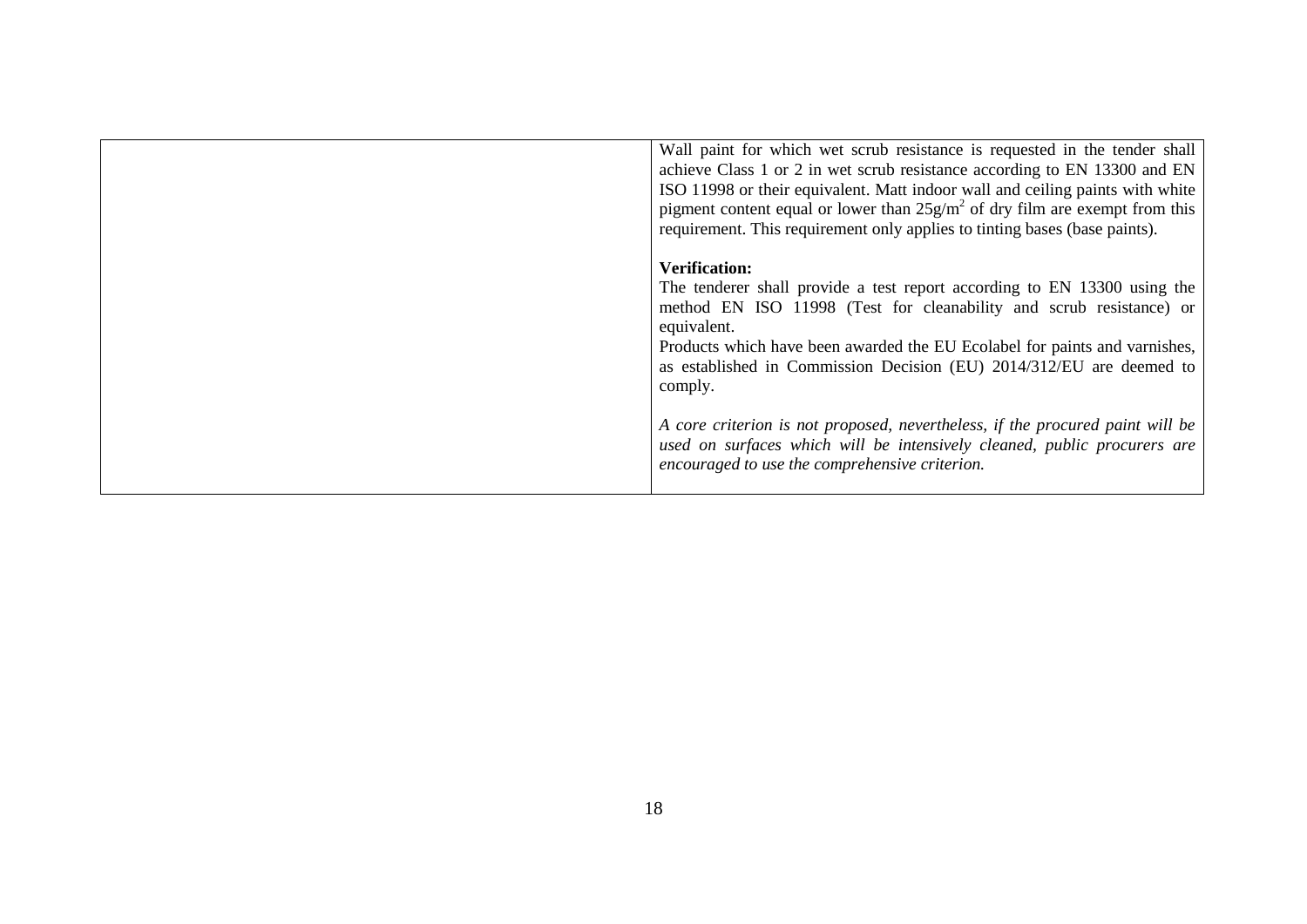#### **2.3 Weathering resistance (only outdoor paints)**

*(same for core and comprehensive criteria)*

Masonry, wood and metal paints shall demonstrate resistance to the possible forms of weathering-induced deterioration in [Table 8.](#page-19-0)

Masonry paints shall be exposed to artificial test conditions for 1000 hours, wood and metal paints for 500 hours.

This shall be demonstrated according to the recommended test methods, or their equivalent, under artificial weathering conditions. Corrosion resistance for metal paints shall also include blistering.

Tests should be performed on the tinting base.

#### <span id="page-19-0"></span>**Table 8 Weathering resistance tests**

| <b>Weathering induced</b>      | Performance requirement                      | <b>Recommended</b> |
|--------------------------------|----------------------------------------------|--------------------|
| deterioration                  |                                              | test               |
| Decrease of gloss <sup>1</sup> | Less than or equal to 30% of                 | ISO 2813           |
|                                | its initial value                            |                    |
| Chalking                       | 1,5 or better $(0,5 \text{ or } 1,0)$        | EN ISO 4628-6      |
|                                | Flake density 2 or less, flake               | ISO 4628-5         |
| Flaking                        | size 2 or less                               |                    |
|                                | Crack quantity 2 or less, crack   ISO 4628-4 |                    |
| Cracking                       | size 3 or less                               |                    |
|                                | Blister density 3 or less, blister           | ISO 4628-2         |
| <b>Blistering</b>              | size 3 or less.                              |                    |
| Corrosion <sup>2</sup>         | Rusting equal to or better than              | ISO 4628-3         |
|                                | Ri <sub>2</sub> .                            |                    |

<sup>1</sup>Not applicable to mid-sheen and matt-finishes (refer to Annex 1 for details). <sup>2</sup>For anti-rust paints.

#### **Verification:**

The tenderer shall provide test results demonstrating performance of the paint according to the requirements listed in [Table 8.](#page-19-0)

With the exception of corrosion for metal paints the artificial weathering conditions shall reflect the conditions described in ISO 11507 or (for outdoor wood finishes) QUV accelerated weathering apparatus with cyclic exposure with UV(A) radiation and spraying according to EN 927-6 or their equivalent. For corrosion the relevant atmospheric corrosivity categories in EN ISO 12944-2 and the accompanying procedures specified in EN ISO 12944-6, or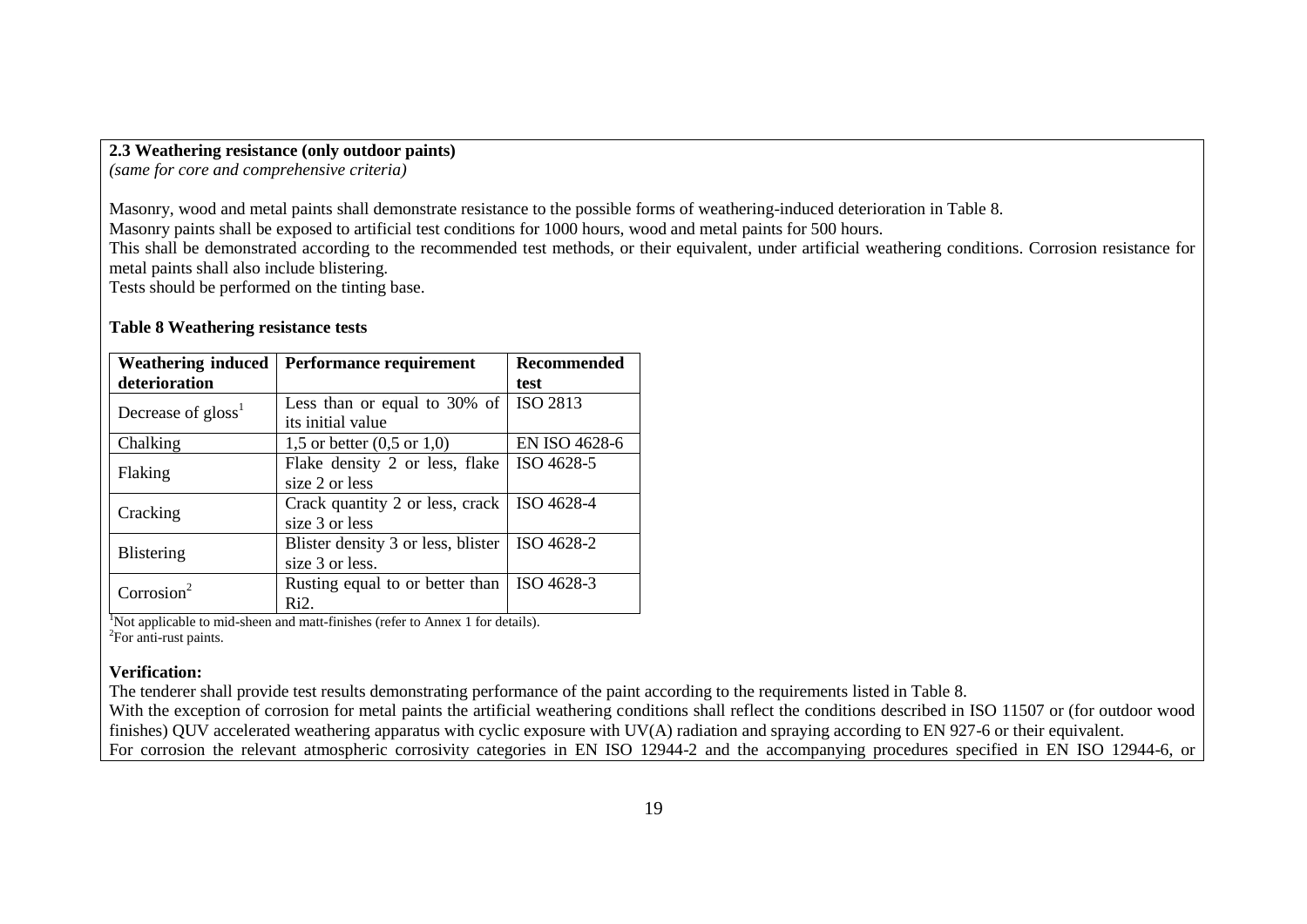equivalent, shall be used. Anti-rust paints for steel substrates shall be tested after 240h salt spray following ISO 9227 or equivalent. Products which have been awarded the EU Ecolabel for paints and varnishes, as established in Commission Decision (EU) 2014/312/EU are deemed to comply with the above criteria.

#### **2.4 Fungal and algal resistance of the film (only outdoor paints)**

*(same for core and comprehensive criteria) (For applications where fungal and algal resistance of the film are needed)*

Base paints used for exterior masonry and wood and for which fungal and/or algal resistant properties are needed should meet the requirements in [Table 9.](#page-20-0)

#### <span id="page-20-0"></span>**Table 9 Fungal and algal resistance requirements**

| Application | <b>Fungal resistance</b> | Algal resistance |
|-------------|--------------------------|------------------|
| Masonry     | Class 1 or lower         | Score of 0       |
| Wood        | Class 1 or lower         | Score of 0       |

#### **Verification:**

The tenderer shall provide test results demonstrating compliance according to the test methods EN 15457 and/or EN 15458, or their equivalent. For coatings containing encapsulated dry-film biocides altered conditioning protocols shall also be accepted. Manufacturers shall provide information about any variation in conditioning along with test results of the EN 15457 and/or 15458 standards.

Products which have been awarded the EU Ecolabel for paints and varnishes, as established in Commission Decision (EU) 2014/312/EU are deemed to comply.

## **2.5 Abrasion resistance of floor paints**

*(same for core and comprehensive criteria)*

Floor coatings and floor paints shall demonstrate an abrasion resistance not exceeding 70 mg weight loss after 1000 test cycles with a 1000 g load and a CS10 wheel according to EN ISO 7784-2.

#### **Verification:**

The tenderer shall provide test results carried out according to EN ISO 7784-2 or equivalent. Products which have been awarded the EU Ecolabel for paints and varnishes, as established in Commission Decision (EU) 2014/312/EU are deemed to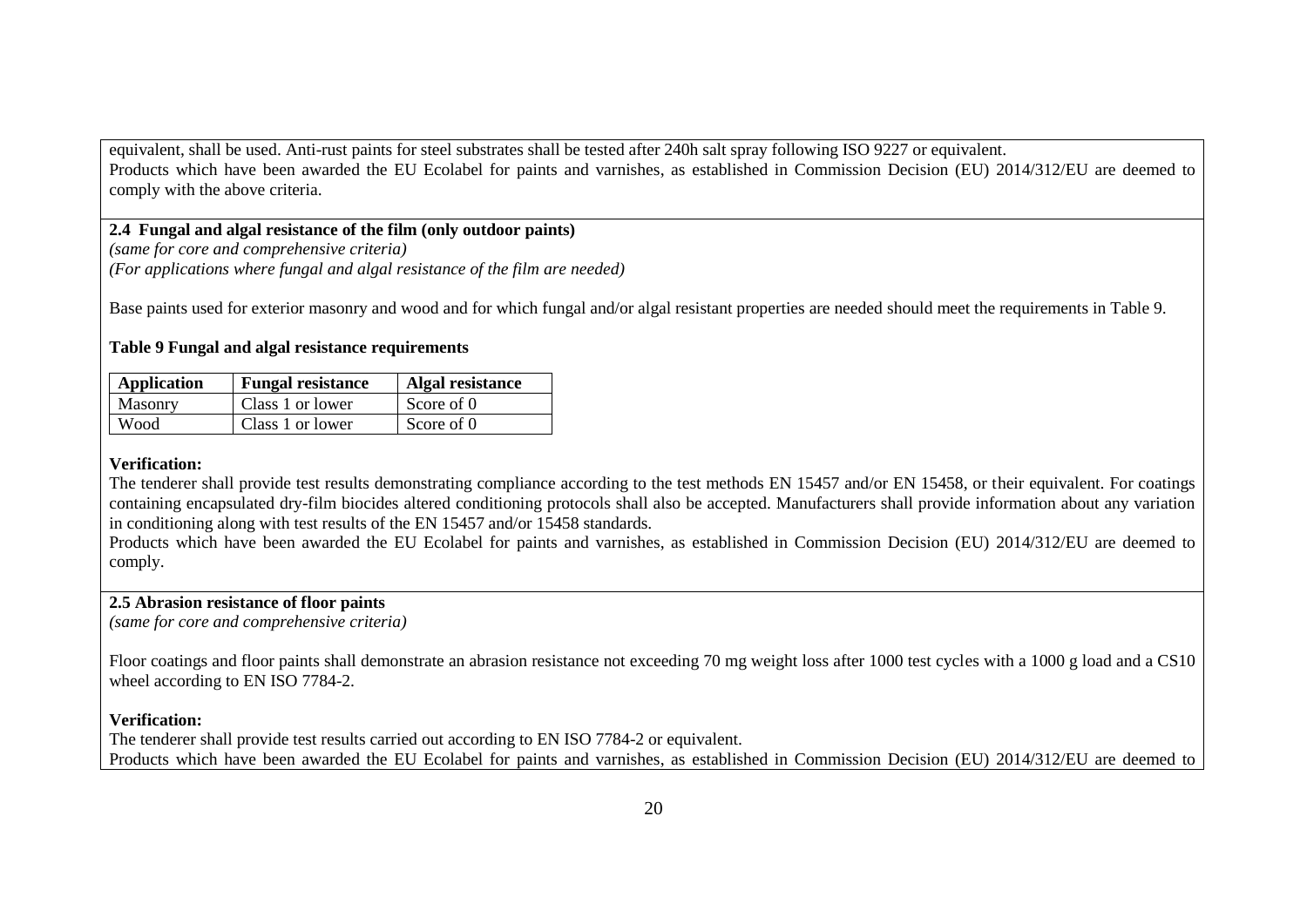comply.

## **2.6 Packaging**

*(same for core and comprehensive criteria)*

Paints should be delivered in containers of (no smaller than) X litres *(to be decided by the public authority in order to reduce packaging).*

<span id="page-21-0"></span>

| <b>AWARD CRITERIA</b> |                                                                                                                                                                                  |  |  |
|-----------------------|----------------------------------------------------------------------------------------------------------------------------------------------------------------------------------|--|--|
|                       | 1. Content of Semi-Volatile Organic Compounds                                                                                                                                    |  |  |
|                       | Points shall be awarded if the paint product has a content of Semi-Volatile<br>Organic Compounds (SVOCs) equal to or less than the limits set out in Table<br>10.                |  |  |
|                       | The content of SVOCs shall be determined for the ready-to-use product and<br>shall include any recommended additions prior to application such as<br>colourants and/or thinners. |  |  |
|                       | <b>Table 10 SVOC content limits</b>                                                                                                                                              |  |  |
|                       | <b>Product description</b> (subcategories according to<br><b>SVOC</b> limits<br>Directive 2004/CE/42)<br>$(g/l$ including<br>water)                                              |  |  |
|                       | $30^{1}/ 40^{2}$<br>a. Interior matt walls and ceilings (Gloss<br>< 25@60°                                                                                                       |  |  |
|                       | $30^{1}/ 40^{2}$<br>b. Interior glossy walls and ceilings (Gloss<br>>25@60°                                                                                                      |  |  |
|                       | c. Exterior walls of mineral substrate<br>40                                                                                                                                     |  |  |
|                       | $50^{1}/ 60^{2}$<br>d. Interior/Exterior trim and cladding paints for<br>wood and metal                                                                                          |  |  |
|                       | 30<br>Interior trim varnishes and woodstains,<br>e.<br>including opaque woodstains                                                                                               |  |  |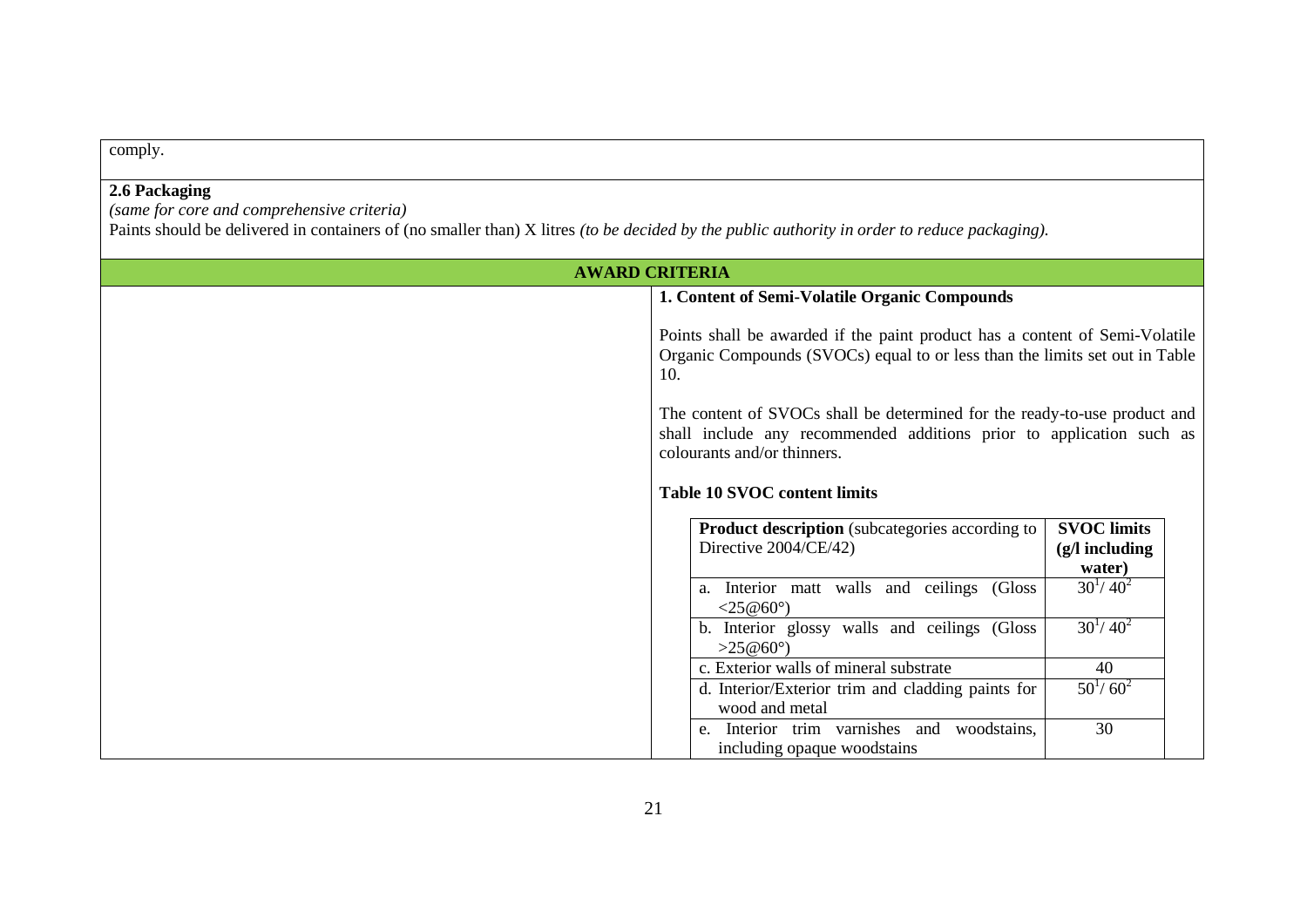|         | e. Exterior trim varnishes and woodstains,                                                                                        | 60               |
|---------|-----------------------------------------------------------------------------------------------------------------------------------|------------------|
|         | including opaque woodstains                                                                                                       |                  |
|         | f. Interior and Exterior minimal build woodstains                                                                                 | $30^{1}/ 40^{2}$ |
|         | g. Primers                                                                                                                        | $30^{1}/ 40^{2}$ |
|         | h. Binding primers                                                                                                                | $30^{1}/ 40^{2}$ |
|         | i. One-pack performance coatings                                                                                                  | $50^{1}/ 60^{2}$ |
|         | j. Two-pack reactive performance coatings for<br>specific end use such as floors                                                  | $50^{1}/ 60^{2}$ |
|         | Decorative effect coatings                                                                                                        | $50^{1}/ 60^{2}$ |
|         | Anti-rust paints                                                                                                                  | 60               |
| Notes:  |                                                                                                                                   |                  |
|         | $1$ Indoor white paints and varnishes                                                                                             |                  |
|         | $2$ Indoor tinted paints / outdoor paints and varnishes                                                                           |                  |
|         | <b>Verification:</b>                                                                                                              |                  |
|         | The tenderer shall provide either:                                                                                                |                  |
|         | a) a calculation of the SVOC content, supported, if available, by Safety                                                          |                  |
|         | Data Sheets or;                                                                                                                   |                  |
|         | b) a test report carried out according to ISO 11890-2. Additionally, the test<br>modifications provided in Annex 3 shall be used. |                  |
|         | Products which have been awarded the EU Ecolabel for paints and varnishes,                                                        |                  |
|         | as established in Commission Decision (EU) 2014/312/EU are deemed to                                                              |                  |
| comply. |                                                                                                                                   |                  |
|         |                                                                                                                                   |                  |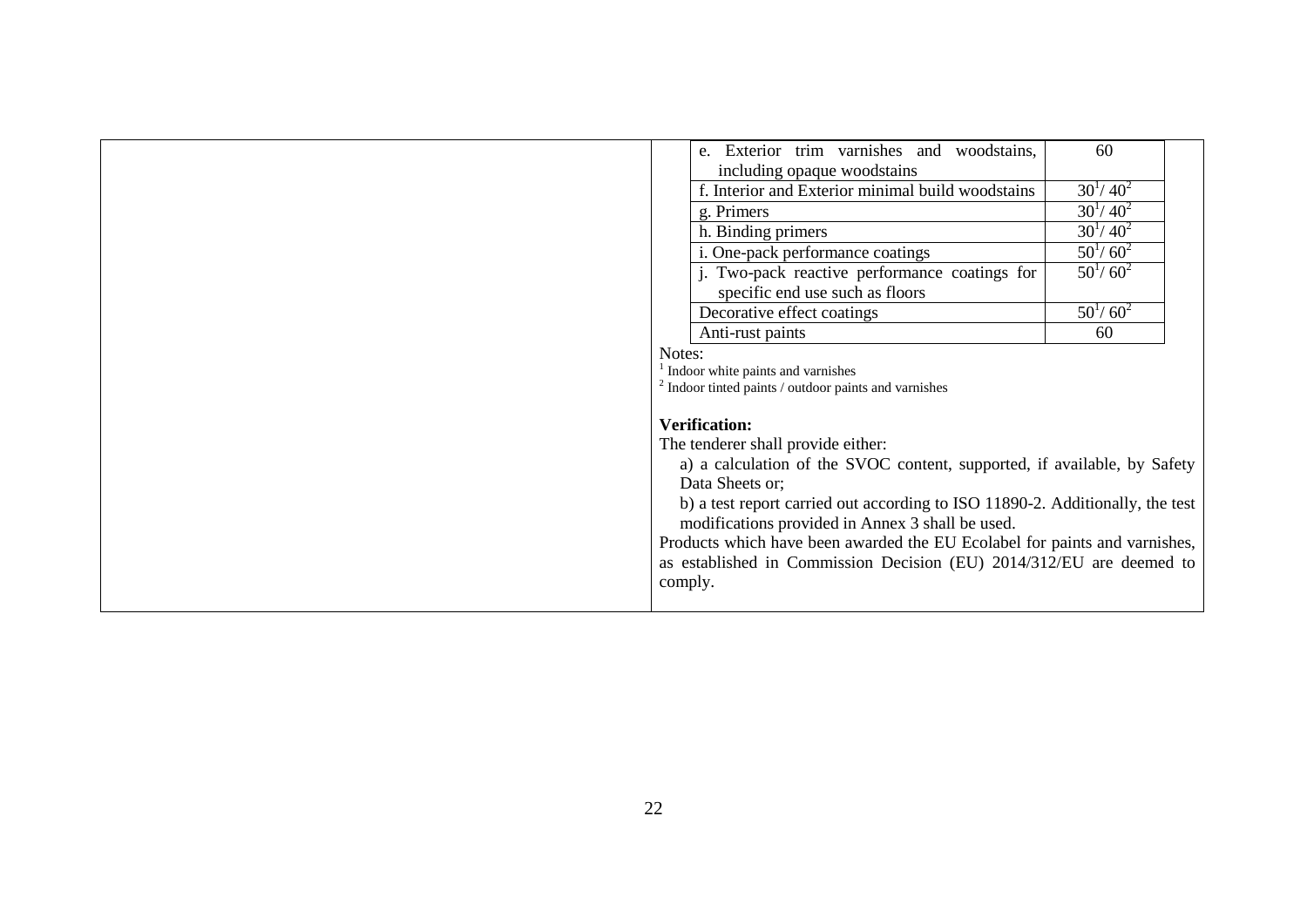<span id="page-23-0"></span>

| 2. Indoor Air Quality: Indoor paints                                                                                                |                                | 2. Indoor Air Quality: Indoor paints                                                                                              |                                                                                                                                     |                                  |        |         |  |
|-------------------------------------------------------------------------------------------------------------------------------------|--------------------------------|-----------------------------------------------------------------------------------------------------------------------------------|-------------------------------------------------------------------------------------------------------------------------------------|----------------------------------|--------|---------|--|
| Points shall be awarded to products with emissions (of TVOCs and/or<br>Formaldehyde) lower than the limits indicated in Table 11.   |                                | Points shall be awarded to products with emissions (of TVOCs and/or<br>Formaldehyde) lower than the limits indicated in Table 12. |                                                                                                                                     |                                  |        |         |  |
| Table 11 Indoor paint emissions to air limits                                                                                       |                                | Table 12 Indoor paint emissions to air limits                                                                                     |                                                                                                                                     |                                  |        |         |  |
|                                                                                                                                     | Emissions limits $(\mu g/m^3)$ |                                                                                                                                   |                                                                                                                                     | Emissions limits $(\mu g/m^3)$   |        |         |  |
| <b>Emission source</b>                                                                                                              | 3 days                         | 28 days                                                                                                                           |                                                                                                                                     | <b>Emission source</b>           | 3 days | 28 days |  |
| TVOCs <sup>1</sup>                                                                                                                  | 10,000                         | 2,000                                                                                                                             |                                                                                                                                     | TVOCs <sup>1</sup>               | 10,000 | 1,500   |  |
| Formaldehyde                                                                                                                        |                                | 120                                                                                                                               |                                                                                                                                     | Formaldehyde                     |        | 60      |  |
| <sup>1</sup> Total Volatile Organic Compounds                                                                                       |                                |                                                                                                                                   |                                                                                                                                     | Total Volatile Organic Compounds |        |         |  |
| <b>Verification:</b><br>The tenderer shall provide test reports based on analytical testing according<br>to EN 16402 or equivalent. |                                |                                                                                                                                   | <b>Verification:</b><br>The tenderer shall provide test reports based on analytical testing according to<br>EN 16402 or equivalent. |                                  |        |         |  |
|                                                                                                                                     |                                |                                                                                                                                   |                                                                                                                                     |                                  |        |         |  |

#### <span id="page-23-1"></span>**CONTRACT PERFORMANCE CLAUSES**

## **1 Technical advice and site inspections**

*(same for core and comprehensive criteria)*

The tenderer shall provide technical advice and site works instructions to the Contracting Authority or their contractors. This shall include the following:

- Method statements and guidance on substrate preparation;
- Method statements and guidance on paint preparation, including estimates for application per  $m^2$ ;
- Optimal conditions for storage and application of the product;
- Risk mitigation measures to minimise environmental pollution;
- Advice on appropriate disposal of unused paint.

Technical advice shall also be made available, upon request, to the site-operatives of the Contracting Authority or their contractors either in the form of on-site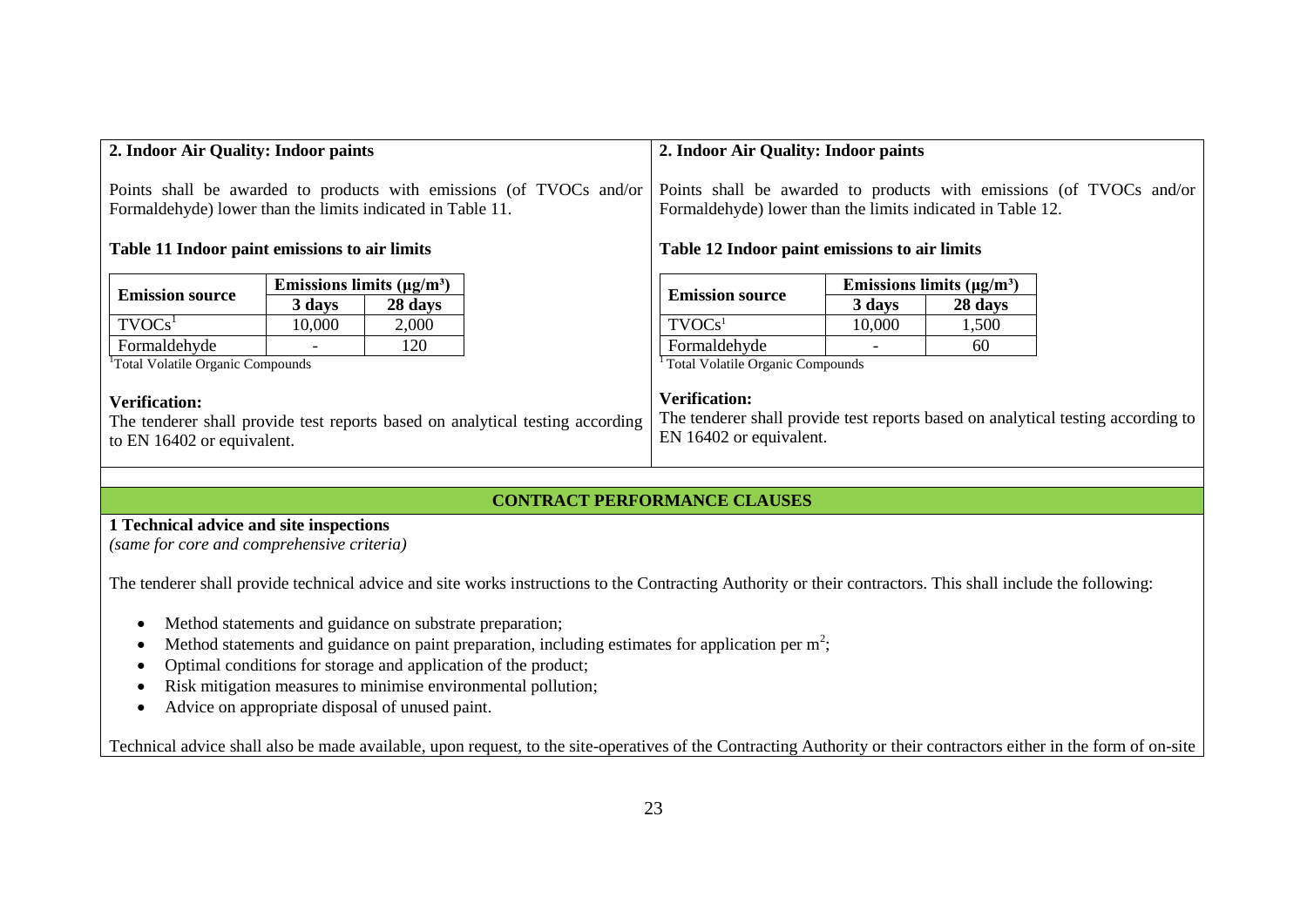visits (in a number and scope to be specified by the contracting authority at tendering stage) or a technical hotline (in a language specified by the contracting authority).

The tenderer shall provide documentation which contains the listed information. Written feedback from the operatives applying the paint shall confirm satisfactory provision of technical advice and site support.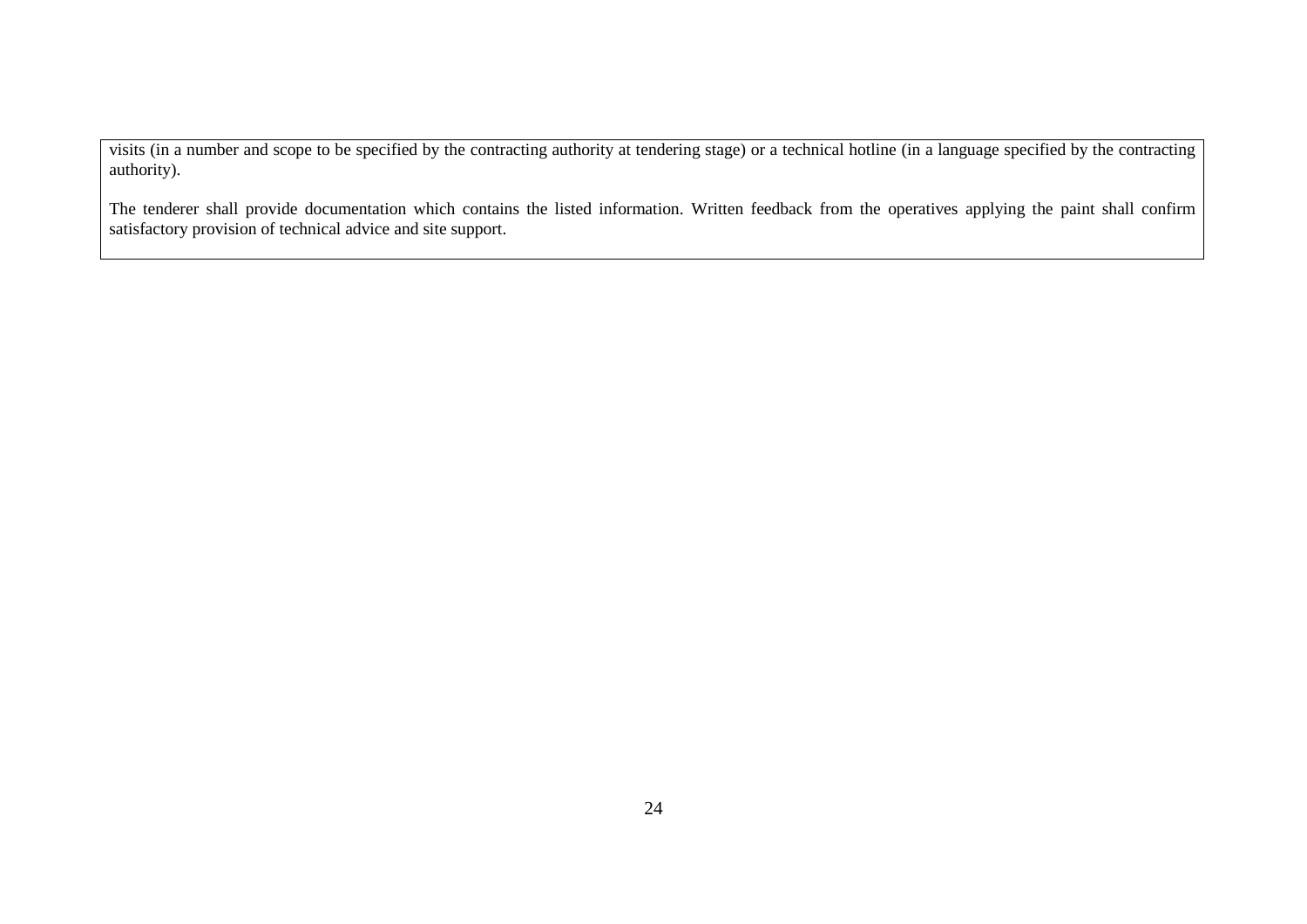| 3.2<br><b>Painting works contracts</b>                                                                                                                                                                                                                                                                                                                                                                                                                                                                                                                                                                                                                                                                                                                                                                                                                                                                                                                                                                                                                                                                                                                         |                                                                                                            |  |  |  |
|----------------------------------------------------------------------------------------------------------------------------------------------------------------------------------------------------------------------------------------------------------------------------------------------------------------------------------------------------------------------------------------------------------------------------------------------------------------------------------------------------------------------------------------------------------------------------------------------------------------------------------------------------------------------------------------------------------------------------------------------------------------------------------------------------------------------------------------------------------------------------------------------------------------------------------------------------------------------------------------------------------------------------------------------------------------------------------------------------------------------------------------------------------------|------------------------------------------------------------------------------------------------------------|--|--|--|
| <b>Core criteria</b>                                                                                                                                                                                                                                                                                                                                                                                                                                                                                                                                                                                                                                                                                                                                                                                                                                                                                                                                                                                                                                                                                                                                           | <b>Comprehensive criteria</b>                                                                              |  |  |  |
|                                                                                                                                                                                                                                                                                                                                                                                                                                                                                                                                                                                                                                                                                                                                                                                                                                                                                                                                                                                                                                                                                                                                                                | <b>SUBJECT MATTER</b>                                                                                      |  |  |  |
|                                                                                                                                                                                                                                                                                                                                                                                                                                                                                                                                                                                                                                                                                                                                                                                                                                                                                                                                                                                                                                                                                                                                                                | Painting works which maximise the lifespan of the paint whilst minimising associated environmental impacts |  |  |  |
|                                                                                                                                                                                                                                                                                                                                                                                                                                                                                                                                                                                                                                                                                                                                                                                                                                                                                                                                                                                                                                                                                                                                                                | <b>SELECTION CRITERIA</b>                                                                                  |  |  |  |
| 1. Competencies of the tenderer<br>(same for core and comprehensive criteria)<br>The tenderer shall demonstrate professional competencies in the following areas, as relevant to the nature of the contract being let (choose as relevant for the<br>contract):<br>Method statements for the efficient use of paint on-site, including the preparation of estimates and the use of specialist equipment;<br>Method statements for the preparation of substrates and paint formulations prior to application. This shall include, as appropriate, safety procedures<br>for the removal of existing films and coatings, and the handling of new paints and varnishes during their application;<br>The application of environmentally improved products, including those with reduced VOC content;<br>The application of durable and high specification finishes, with reference to relevant EN standards or their equivalent;<br>Policies and supporting management systems to minimise paint waste, maximise the reuse or recycling of unused paint and to ensure its safe disposal<br>and the safe disposal of other chemicals such as paint stripping agents. |                                                                                                            |  |  |  |
| <b>Verification:</b>                                                                                                                                                                                                                                                                                                                                                                                                                                                                                                                                                                                                                                                                                                                                                                                                                                                                                                                                                                                                                                                                                                                                           |                                                                                                            |  |  |  |

The tenderer shall provide evidence in the form of information and references related to relevant contracts in the previous 5 years in which the above elements have been carried out.

### **TECHNICAL SPECIFICATIONS**

**1. Use of paints meeting the EU GPP criteria** *(same for core and comprehensive criteria)*

Painting work contracts shall be performed using paint products that comply with EU Green Public Procurement requirements as specified in Technical Specifications for core criteria of EU GPP Section 4.1 Paints and varnishes.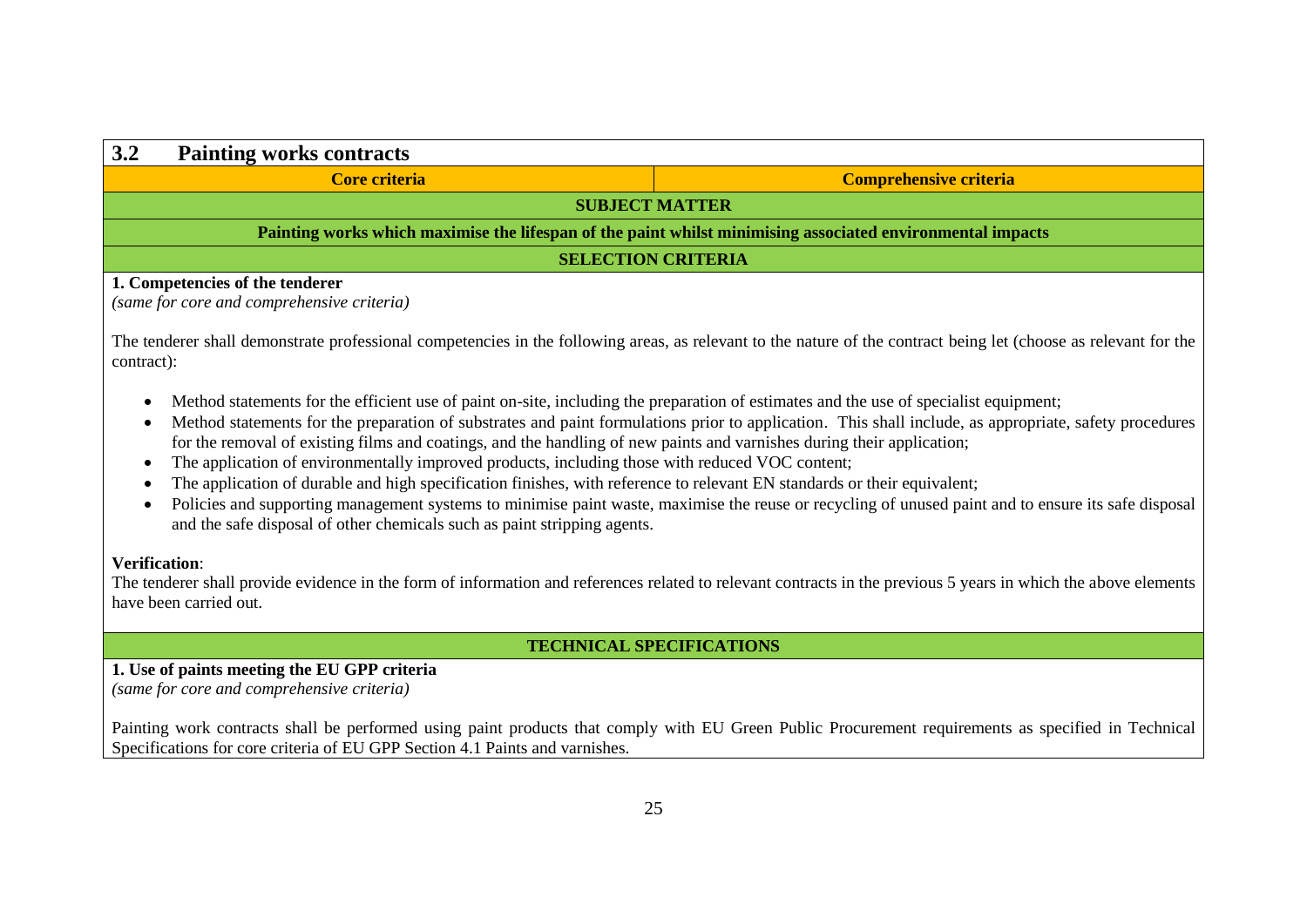#### **Verification**:

The tenderer shall provide supporting documentation that the products to be used meet the criteria specified above

## **2. Management of waste and unused paint**

*(same for core and comprehensive criteria)*

The tenderer shall submit a waste management plan for paint leftover from the preparation of the substrate and application. The plan shall include:

- Where paint removal/demarking needs to be conducted, an assessment of the potential hazardous content of paint that has been stripped from substrates and, if a risk is identified, a method statement for mitigating the risk by safe handling and disposal.
- A method statement for on-site practices for the cleaning of painting equipment and the storage of waste and unused paint for safe disposal as hazardous waste.
- Measures to minimise waste and unused paint.

#### **Verification:**

The tenderer shall provide a documented waste management plan which shall include method statements for safe paint stripping, equipment cleaning and waste and unused paint handling and disposal, as well as the measures applied to minimise waste and unused paint.

*Monitoring of paint waste shall then take place through a contract performance clause.*

| <b>AWARD CRITERIA</b> |                                                                                                                                                                                                                                                                                                               |  |  |
|-----------------------|---------------------------------------------------------------------------------------------------------------------------------------------------------------------------------------------------------------------------------------------------------------------------------------------------------------|--|--|
|                       | 1. Performance based painting contracts<br>(Where long-term performance based painting and maintenance contracts<br>are tendered)<br>Points shall be awarded according to the estimated volume of paint used<br>while maintaining the quality of the painted surface during the life-time of the<br>contract. |  |  |
|                       | <b>Verification:</b><br>The tenderer shall provide a document setting out the estimated quantities of                                                                                                                                                                                                         |  |  |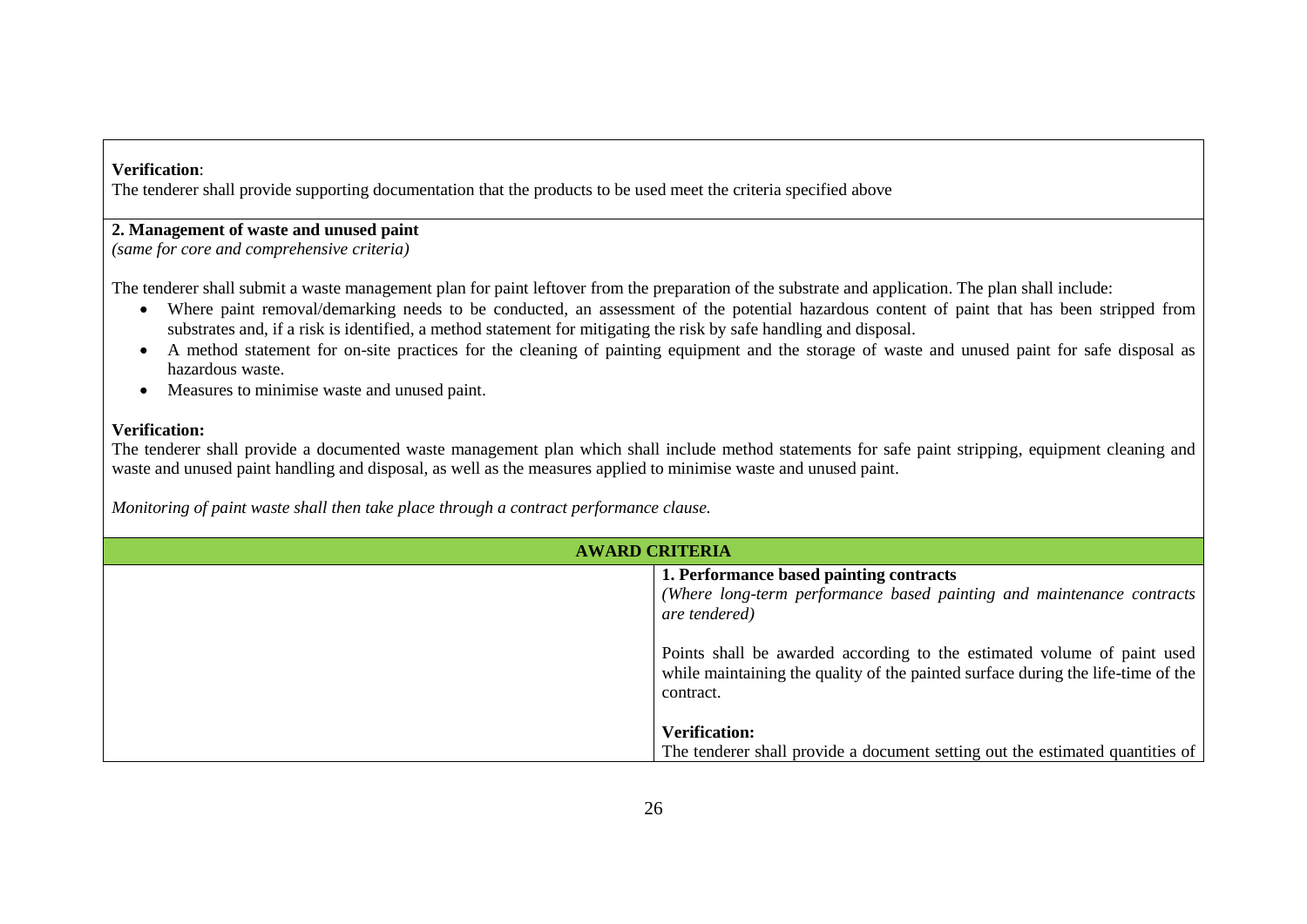|                                                                                                                | paint required during the contracted program, including assumptions made<br>about the required number of repaints over the life-time of the contract.                                                                                                                   |
|----------------------------------------------------------------------------------------------------------------|-------------------------------------------------------------------------------------------------------------------------------------------------------------------------------------------------------------------------------------------------------------------------|
|                                                                                                                | 2. Reuse and/or recycling of waste and unused paint                                                                                                                                                                                                                     |
|                                                                                                                | Points shall be awarded reflecting a commitment to reuse or recycle waste<br>and unused paint. The tenderer shall submit a management plan setting out<br>the arrangements made to ensure that waste and unused paint arising from<br>works will be:                    |
|                                                                                                                | Reused by the contractor, and/or                                                                                                                                                                                                                                        |
|                                                                                                                | Reused externally; and/or                                                                                                                                                                                                                                               |
|                                                                                                                | Recycled.                                                                                                                                                                                                                                                               |
|                                                                                                                | Reuse or recycling routes could include reuse projects or the manufacturing<br>of new paint using waste and unused product as a base. A monitoring system<br>will be used to account for waste and unused paint.                                                        |
|                                                                                                                | <b>Verification:</b><br>The tenderer shall provide a documented management plan which shall<br>include a description of the arrangements made to ensure that waste and<br>unused pain will be reused by the contractor and/or other external entity<br>and/or recycled. |
|                                                                                                                | <b>CONTRACT PERFORMANCE CLAUSES</b>                                                                                                                                                                                                                                     |
| 1. Management of paint handling<br>(same for core and comprehensive criteria)                                  |                                                                                                                                                                                                                                                                         |
| The contractor shall provide records of (for performance based contracts):<br>The quantity of paint purchased; |                                                                                                                                                                                                                                                                         |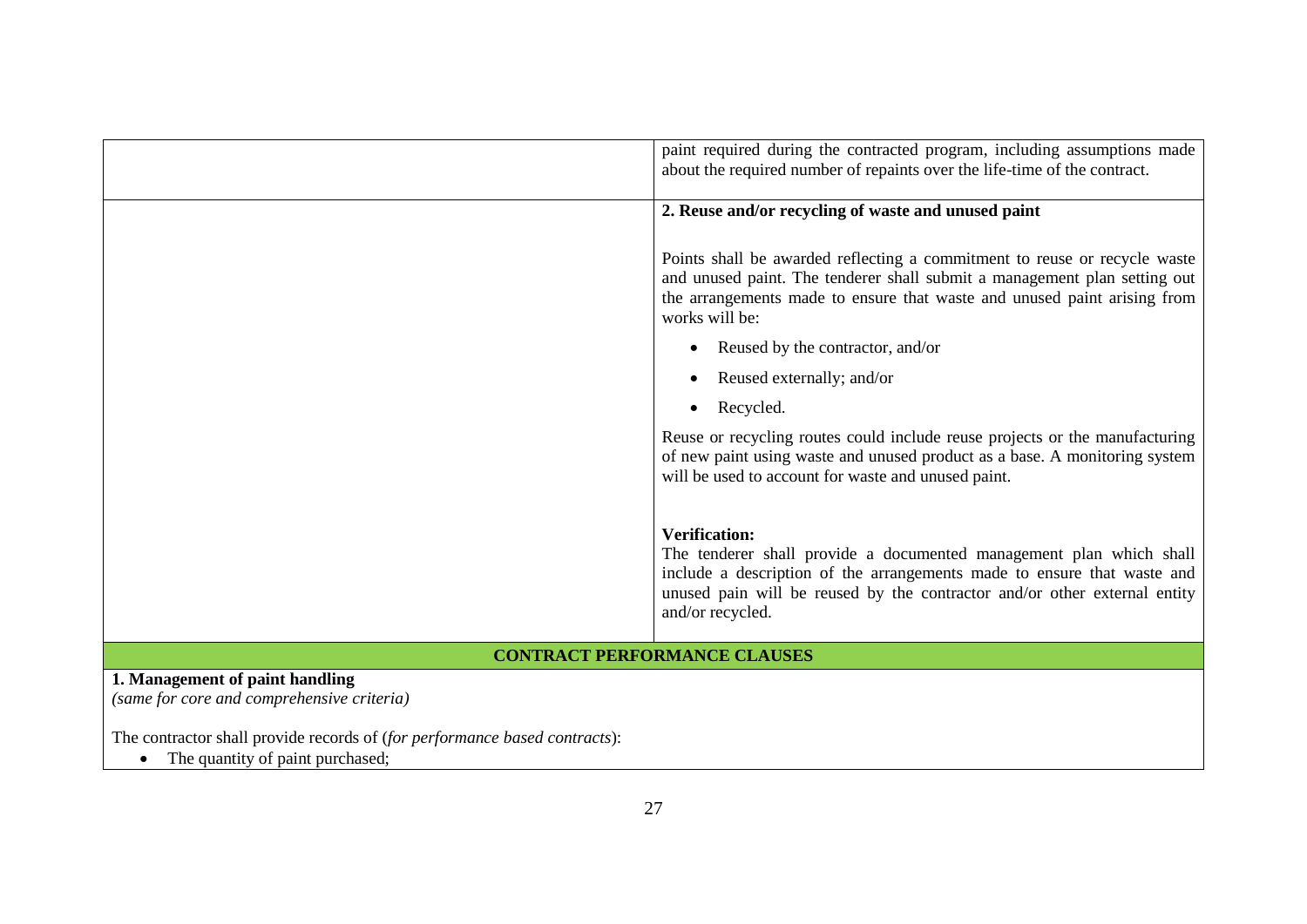• The actual paint quantities used in fulfilling the contract specifications.

The contractor shall also provide records for waste and unused paint arisings, including tracking where it has been:

- Reused by the contractor;
- Reused externally;
- Recycled;
- Safely disposed of.

The contractor shall also provide records – in case old paint layer needed to be removed from the substrate that it has been:

- Handled safely;
- Disposed of safely for treatment as hazardous waste.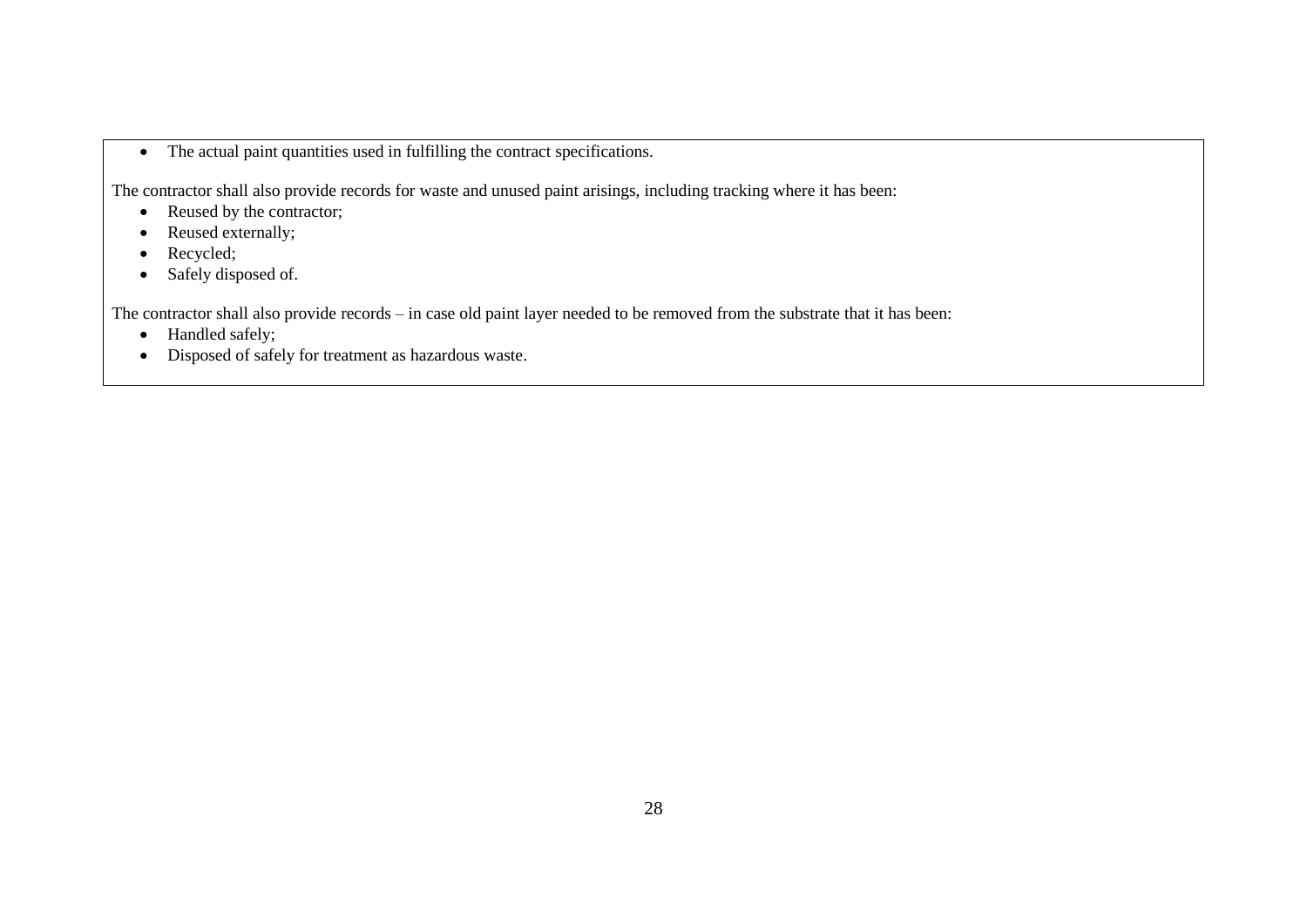| 3.3<br><b>Road markings</b>                                                                                                                                                                                                                                                                                                                                                                                                                                                                                                                                                                                                                                                                                                                                                                                                                                                                                         |                                                                                                                                                                                                                                                                                                                                                                                                                                                                                                                                                                                                                                                                                                                                   |  |  |  |
|---------------------------------------------------------------------------------------------------------------------------------------------------------------------------------------------------------------------------------------------------------------------------------------------------------------------------------------------------------------------------------------------------------------------------------------------------------------------------------------------------------------------------------------------------------------------------------------------------------------------------------------------------------------------------------------------------------------------------------------------------------------------------------------------------------------------------------------------------------------------------------------------------------------------|-----------------------------------------------------------------------------------------------------------------------------------------------------------------------------------------------------------------------------------------------------------------------------------------------------------------------------------------------------------------------------------------------------------------------------------------------------------------------------------------------------------------------------------------------------------------------------------------------------------------------------------------------------------------------------------------------------------------------------------|--|--|--|
| <b>Core criteria</b>                                                                                                                                                                                                                                                                                                                                                                                                                                                                                                                                                                                                                                                                                                                                                                                                                                                                                                | <b>Comprehensive criteria</b>                                                                                                                                                                                                                                                                                                                                                                                                                                                                                                                                                                                                                                                                                                     |  |  |  |
|                                                                                                                                                                                                                                                                                                                                                                                                                                                                                                                                                                                                                                                                                                                                                                                                                                                                                                                     | <b>SUBJECT MATTER</b>                                                                                                                                                                                                                                                                                                                                                                                                                                                                                                                                                                                                                                                                                                             |  |  |  |
|                                                                                                                                                                                                                                                                                                                                                                                                                                                                                                                                                                                                                                                                                                                                                                                                                                                                                                                     | The purchase of road markings with a reduced environmental impact                                                                                                                                                                                                                                                                                                                                                                                                                                                                                                                                                                                                                                                                 |  |  |  |
|                                                                                                                                                                                                                                                                                                                                                                                                                                                                                                                                                                                                                                                                                                                                                                                                                                                                                                                     | <b>TECHNICAL SPECIFICATIONS</b>                                                                                                                                                                                                                                                                                                                                                                                                                                                                                                                                                                                                                                                                                                   |  |  |  |
| 1. Road marking formulation                                                                                                                                                                                                                                                                                                                                                                                                                                                                                                                                                                                                                                                                                                                                                                                                                                                                                         |                                                                                                                                                                                                                                                                                                                                                                                                                                                                                                                                                                                                                                                                                                                                   |  |  |  |
| 1.1 Content of Volatile Organic Compounds (VOCs)                                                                                                                                                                                                                                                                                                                                                                                                                                                                                                                                                                                                                                                                                                                                                                                                                                                                    | 1.1 Content of Volatile Organic Compounds (VOCs)                                                                                                                                                                                                                                                                                                                                                                                                                                                                                                                                                                                                                                                                                  |  |  |  |
| (i) The maximum content of VOCs shall not exceed a limit of 150 $g/l$ . The<br>content of VOCs shall be determined for the ready-to-use product and shall<br>include any recommended additions prior to application. Solvents which have<br>negligible contribution to smog formation (listed in Annex 4) may be<br>excluded from VOC calculation.<br>Exceptionally, when procurers determine that the road markings must be<br>applied under weather conditions which prevent the use of low VOC road<br>markings (relative air humidity > 80%, air temperature < 5 °C or<br>$>$ 40 °C), the total content of VOC shall not exceed 395 g/l.<br>(ii) The following compounds shall not be used:<br>- Chlorinated solvents, such as methylene chloride or<br>chloroalkanes,<br>- Aromatic solvents, such as benzene, ethyl benzene, toluene, or<br>xylene,<br>Ethylene-based glycol ethers or their acetates.<br>$-$ | (i) The maximum content of VOCs shall not exceed a limit of $100$ g/l.<br>(ii) The following compounds shall not be used:<br>- Chlorinated solvents, such as methylene chloride or<br>chloroalkanes;<br>- Aromatic solvents, such as benzene, ethyl benzene, toluene, or<br>xylene;<br>- Ethylene-based glycol ethers or their acetates.<br><b>Verification:</b><br>The tenderer shall provide results of calculation based on the ingredients and<br>raw materials or a test report according to ISO EN 11890-2, ASTMD 2369<br>(where reactive diluents are present) or equivalent supported by necessary<br>calculations. In addition, a declaration that the specificaly excluded solvents<br>are not used, shall be provided. |  |  |  |
| <b>Verification:</b>                                                                                                                                                                                                                                                                                                                                                                                                                                                                                                                                                                                                                                                                                                                                                                                                                                                                                                |                                                                                                                                                                                                                                                                                                                                                                                                                                                                                                                                                                                                                                                                                                                                   |  |  |  |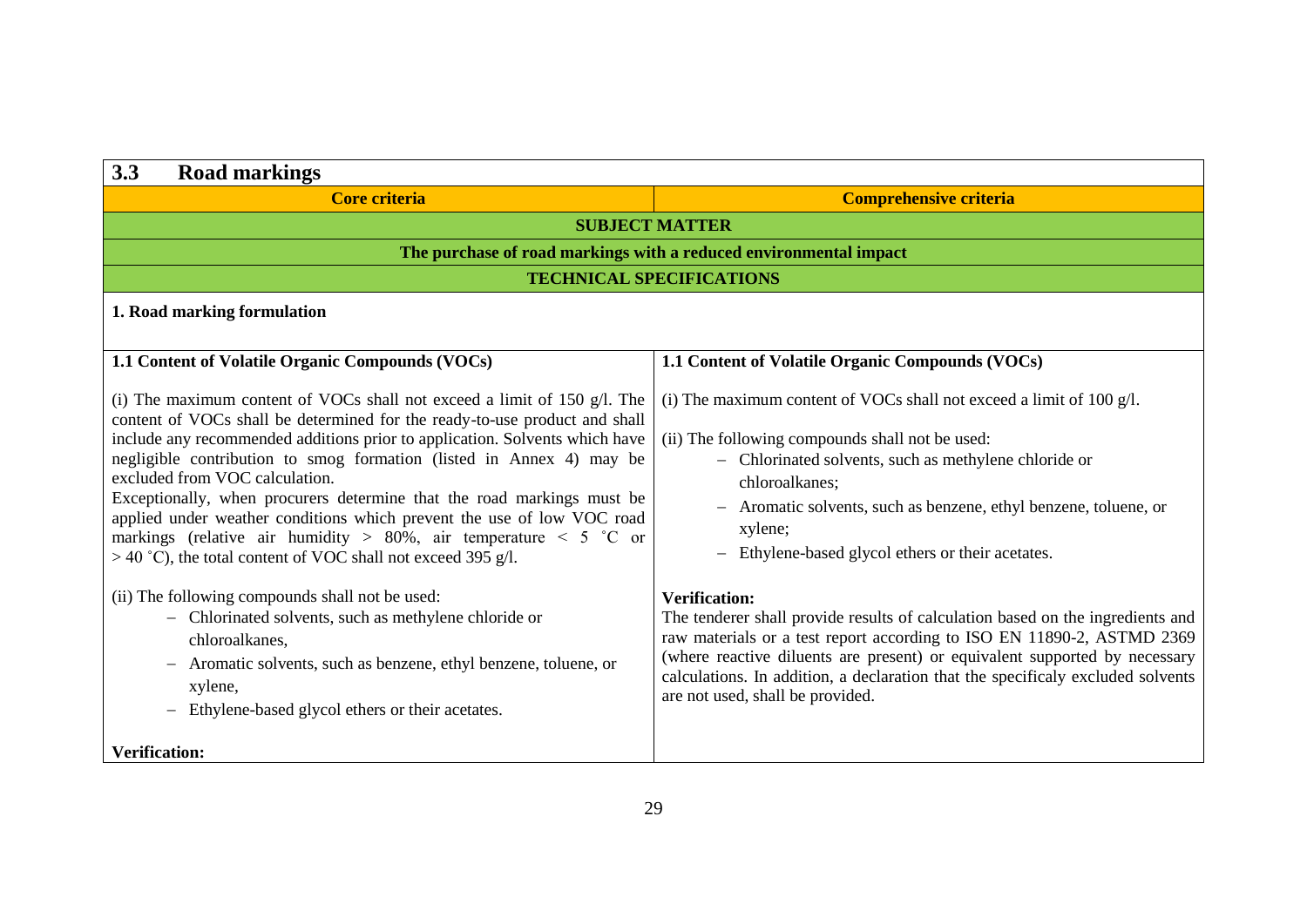<span id="page-30-1"></span><span id="page-30-0"></span>

| The tenderer shall provide results of calculation based on the ingredients and<br>raw materials or a test report according to ISO EN 11890-2, ASTMD 2369<br>(where reactive diluents are present) or equivalent supported by necessary<br>calculations. In addition, a declaration that the specificaly excluded solvents<br>are not used, shall be provided. |                                                     |                                                                                                                                                                                                                                                                                                                                           |                                                                |  |
|---------------------------------------------------------------------------------------------------------------------------------------------------------------------------------------------------------------------------------------------------------------------------------------------------------------------------------------------------------------|-----------------------------------------------------|-------------------------------------------------------------------------------------------------------------------------------------------------------------------------------------------------------------------------------------------------------------------------------------------------------------------------------------------|----------------------------------------------------------------|--|
| 1.2 Product hazard labelling                                                                                                                                                                                                                                                                                                                                  |                                                     | 1.2 Product hazard labelling                                                                                                                                                                                                                                                                                                              |                                                                |  |
| The final product shall not be classified as being acutely toxic, a specific<br>target organ toxicant, carcinogenic, mutagenic or toxic for reproduction,<br>hazardous to the environment, in accordance with Regulation (EC) No<br>1272/2008 (CLP Regulation), as indicated in Table 13.<br><b>Table 13 Final product classification</b>                     |                                                     | The final product shall not be classified as being acutely toxic, a specific<br>target organ toxicant, carcinogenic, mutagenic or toxic for reproduction,<br>hazardous to the environment, in accordance with Regulation (EC) No<br>1272/2008 (CLP Regulation), as indicated in Table 14.<br><b>Table 14 Final product classification</b> |                                                                |  |
| Acute toxicity                                                                                                                                                                                                                                                                                                                                                | Acute Tox. 1<br>Acute Tox. 2                        | Acute toxicity                                                                                                                                                                                                                                                                                                                            | Acute Tox. 1<br>Acute Tox. 2                                   |  |
| Specific target organ toxicity - repeated exposure<br>Specific target organ toxicity – single exposure                                                                                                                                                                                                                                                        | Acute Tox. 3<br>STOT RE 1 or 2<br>STOT SE 1, 2 or 3 | Specific target organ toxicity – repeated exposure<br>Specific target organ toxicity – single exposure                                                                                                                                                                                                                                    | Acute Tox. 3<br>STOT RE 1 or 2<br>STOT SE 1, 2 or 3            |  |
| Carcinogenicity                                                                                                                                                                                                                                                                                                                                               | Carc. 1A<br>Carc. 1B<br>Carc. 2                     | Carcinogenicity                                                                                                                                                                                                                                                                                                                           | Carc. 1A<br>Carc. 1B<br>Carc. 2                                |  |
| Germ cell mutagenicity                                                                                                                                                                                                                                                                                                                                        | Muta. 1A<br>Muta. 1B<br>Muta. 2                     | Germ cell mutagenicity                                                                                                                                                                                                                                                                                                                    | Muta. 1A<br>Muta. 1B<br>Muta. 2                                |  |
| Reproductive toxicity                                                                                                                                                                                                                                                                                                                                         | Repr. 1A<br>Repr. 1B<br>Repr. 2                     | Reproductive toxicity                                                                                                                                                                                                                                                                                                                     | Repr. 1A<br>Repr. 1B<br>Repr. 2                                |  |
| Hazardous to the aquatic environment                                                                                                                                                                                                                                                                                                                          | Aquatic Acute 1<br>Aquatic Chronic 1 or 2           | Hazardous to the aquatic environment                                                                                                                                                                                                                                                                                                      | Aquatic Acute 1<br>Aquatic Chronic 1 or 2<br>Aquatic Chronic 3 |  |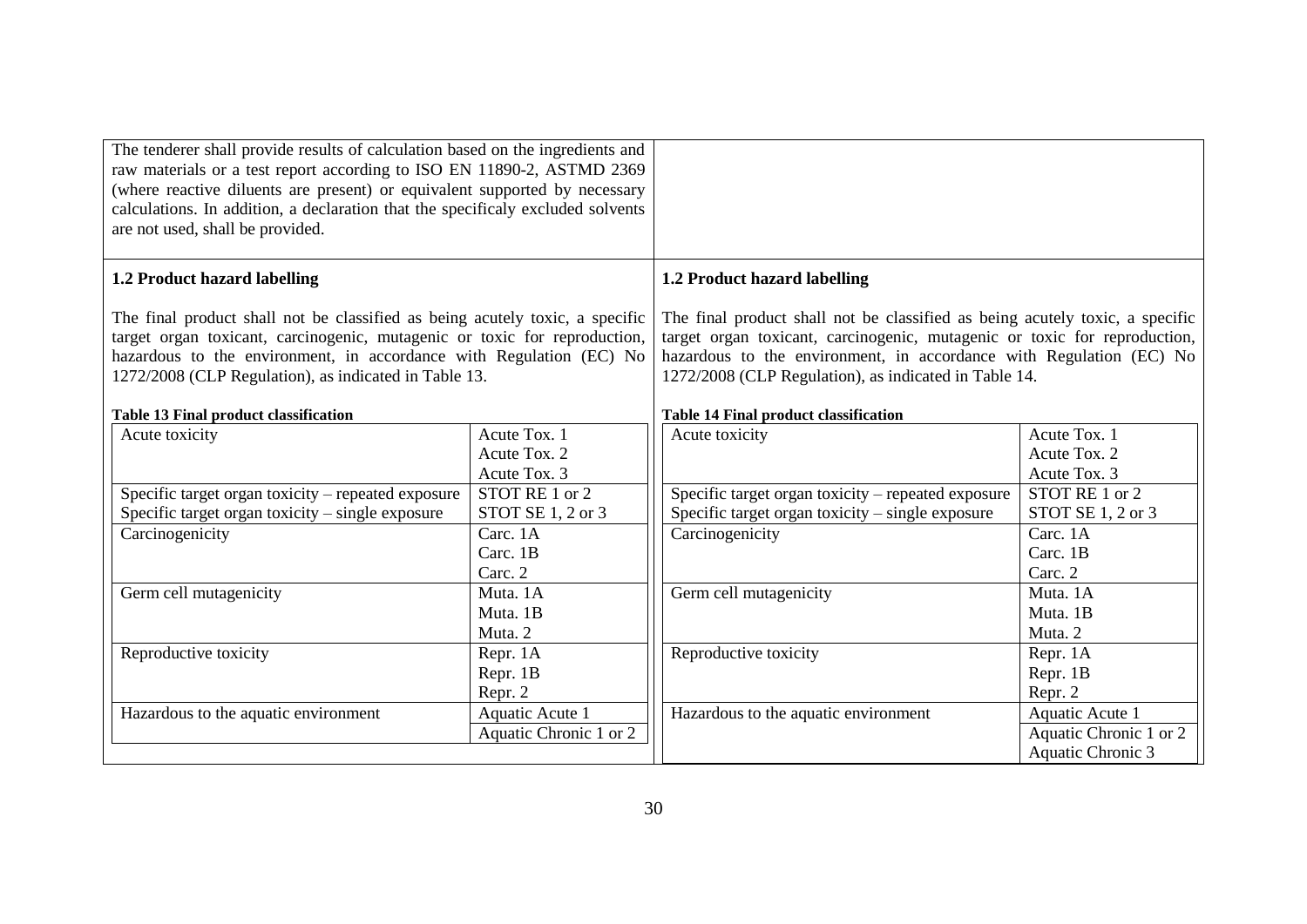| <b>Verification:</b><br>The tenderer shall provide appropriate documentation confirming that the<br>products to be supplied are not classified with the listed hazards.<br>The documentation of the mixture classification shall be provided in<br>accordance with the rules provided in Regulation (EC) No 1272/2008 (CLP<br>Regulation) and/or Safety Data Sheets. |                                                | <b>Verification:</b><br>The tenderer shall provide appropriate documentation confirming that the<br>products to be supplied are not classified with the listed hazards.<br>The documentation of the mixture classification shall be provided in<br>accordance with the rules provided in Regulation (EC) No 1272/2008 (CLP<br>Regulation) and/or Safety Data Sheets. |                                                             |  |  |
|----------------------------------------------------------------------------------------------------------------------------------------------------------------------------------------------------------------------------------------------------------------------------------------------------------------------------------------------------------------------|------------------------------------------------|----------------------------------------------------------------------------------------------------------------------------------------------------------------------------------------------------------------------------------------------------------------------------------------------------------------------------------------------------------------------|-------------------------------------------------------------|--|--|
| 1.3 Hazardous ingredients                                                                                                                                                                                                                                                                                                                                            |                                                | 1.3 Hazardous ingredients                                                                                                                                                                                                                                                                                                                                            |                                                             |  |  |
| The product shall be compliant with the restrictions presented in Table 15,<br>where substances can be required to meet given characteristics or restricted<br>on their concentration.<br>Table 15 Road marking hazardous ingredient requirements                                                                                                                    |                                                | The product shall be compliant with the restrictions presented in Table 16,<br>where substances can be required to meet given characteristics or restricted<br>on their concentration.<br>Table 16 Road marking hazardous ingredient requirements                                                                                                                    |                                                             |  |  |
|                                                                                                                                                                                                                                                                                                                                                                      | <b>Restriction or</b><br>upper                 | <b>Ingredient</b>                                                                                                                                                                                                                                                                                                                                                    | <b>Restriction or upper</b><br>concentration limit          |  |  |
| Ingredient                                                                                                                                                                                                                                                                                                                                                           | concentration<br>limit                         | Dry film preservatives:                                                                                                                                                                                                                                                                                                                                              | Preservatives shall be non<br>bio-accumulative <sup>1</sup> |  |  |
| Dry film preservatives:                                                                                                                                                                                                                                                                                                                                              | Preservatives                                  | Phthalates:                                                                                                                                                                                                                                                                                                                                                          | $0.1\%$ w/w                                                 |  |  |
|                                                                                                                                                                                                                                                                                                                                                                      | shall be non bio-<br>accumulative <sup>1</sup> | Phthalates <sup>6</sup> identified as substances of                                                                                                                                                                                                                                                                                                                  |                                                             |  |  |
| Phthalates:                                                                                                                                                                                                                                                                                                                                                          | $0.1\%$ w/w                                    | very high concern and listed in the<br>candidate list of the REACH Regulation <sup>7</sup>                                                                                                                                                                                                                                                                           |                                                             |  |  |
| Phthalates <sup>4</sup><br>identified as substances of very high                                                                                                                                                                                                                                                                                                     |                                                | shall not be present in any paint or varnish                                                                                                                                                                                                                                                                                                                         |                                                             |  |  |

<span id="page-31-1"></span><span id="page-31-0"></span>l

<sup>&</sup>lt;sup>4</sup> To meet this requirement, tenderers and/or their suppliers will need to screen the REACH Candidate List for phthalates. Although phthalates may be easy to identify as an ingredient because their function is generally as a plasticiser, not all phthalates that appear on the Candidate List are readily identifiable. It may therefore be useful to provide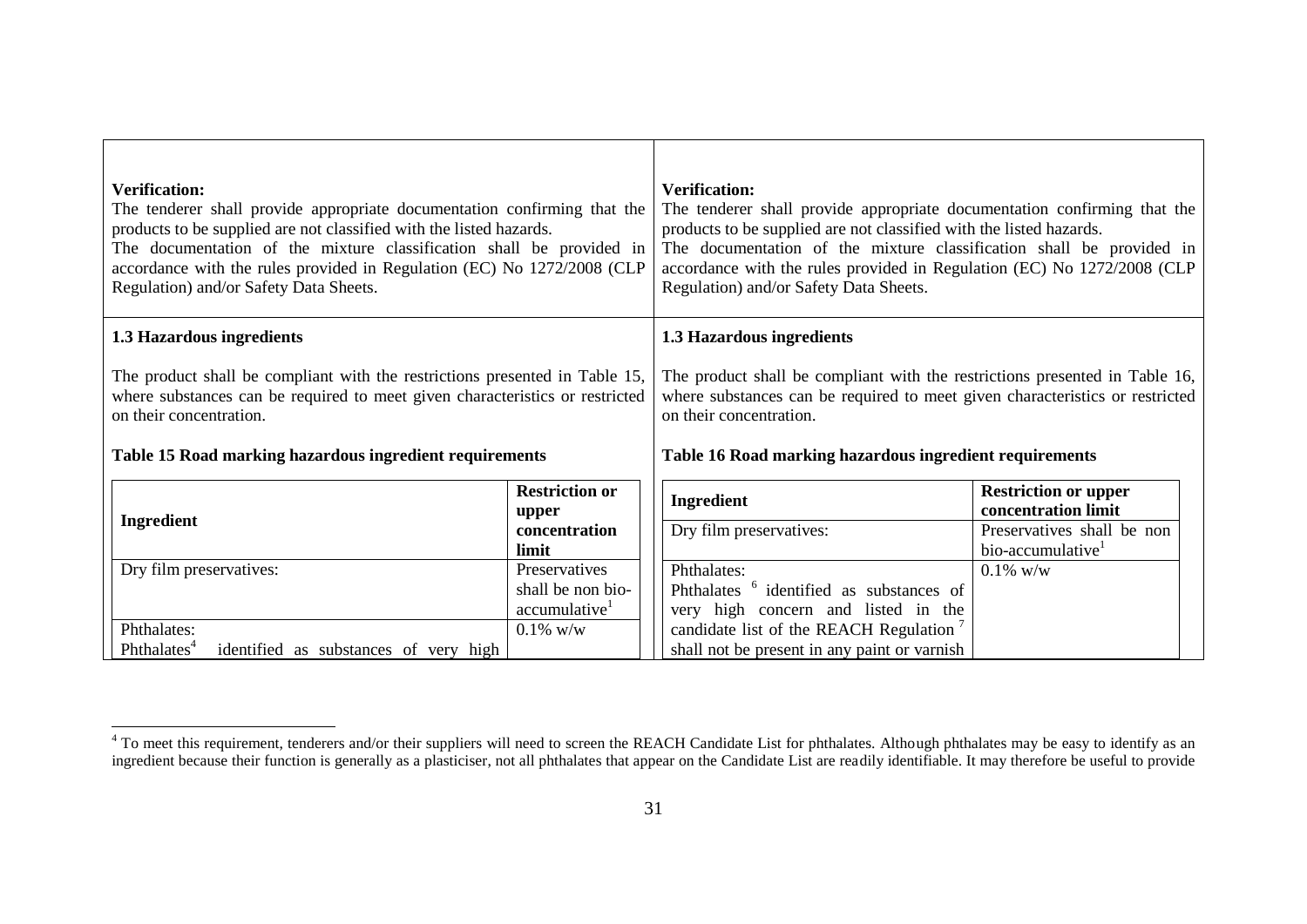| concern and listed in the candidate list of the REACH                                     |                               | preparations or formulations thereof.                                                     |                                           |
|-------------------------------------------------------------------------------------------|-------------------------------|-------------------------------------------------------------------------------------------|-------------------------------------------|
| Regulation <sup>5</sup> shall not be present in any paint or varnish                      |                               |                                                                                           |                                           |
| preparations or formulations thereof.                                                     |                               | Metals:                                                                                   | $0.01\%$ w/w                              |
|                                                                                           |                               | Cadmium, lead, chromium VI, mercury,                                                      | metallic<br>metal<br><sub>or</sub><br>per |
| Metals:                                                                                   | $0.01\%$ w/w                  | arsenic, selenium                                                                         | complex/salt,<br><b>as</b>                |
| Cadmium,<br>lead, chromium VI, mercury, arsenic,                                          | metal<br><sub>or</sub><br>per |                                                                                           | appropriate                               |
| selenium                                                                                  | metallic                      | An ingredient is considered bio-accumulative when Log Kow $\leq$ 3.2 or bio-concentration |                                           |
|                                                                                           | complex/salt, as              | factor (BCF) $\leq 100$ .                                                                 |                                           |
|                                                                                           | appropriate                   |                                                                                           |                                           |
| An ingredient is considered bio-accumulative when Log Kow $\leq$ 3.2 or bio-concentration |                               | <b>Verification:</b>                                                                      |                                           |
| factor (BCF) $\leq$ 100.                                                                  |                               | The tenderer shall provide appropriate documentation confirming compliance                |                                           |
|                                                                                           |                               | with the criterion, namely:                                                               |                                           |
| <b>Verification:</b>                                                                      |                               | for preservatives: Safety Data Sheets for the product mixture.                            |                                           |
| The tenderer shall provide appropriate documentation confirming compliance                |                               | additionally for preservatives: a test report using OECD 305 Test                         |                                           |
| with the criterion, namely:                                                               |                               | Guideline can be used as an alternative to the Safety Data Sheet for                      |                                           |
| for preservatives: Safety Data Sheets for the product mixture.<br>$\bullet$               |                               | the sole purpose of confirming that the preservatives used are non-                       |                                           |
| additionally for preservatives: a test report using OECD 305 Test<br>$\bullet$            |                               | bioaccumulative.                                                                          |                                           |
| Guideline can be used as an alternative to the Safety Data Sheet for                      |                               | for phthalates: Safety Data Sheets for the product mixture and/or a                       |                                           |
| the sole purpose of confirming that the preservatives used are non-                       |                               | REACH Article $33(1)^{10}$ declaration that is valid for the products to be               |                                           |
| bioaccumulative.                                                                          |                               | supplied.                                                                                 |                                           |
| for phthalates: Safety Data Sheets for the product mixture and/or a<br>$\bullet$          |                               | for metals: a test report based on the ISO 3856 series or equivalent.                     |                                           |
| REACH Article $33(1)^6$ declaration that is valid for the products to                     |                               |                                                                                           |                                           |
|                                                                                           |                               |                                                                                           |                                           |
| be supplied.                                                                              |                               |                                                                                           |                                           |

tenderers with a chemical definition. For this purpose they are defined as "a group of chemical compounds whose structural basis is an ester of phthalic acid (1,2-benzene dicarboxylic acid)".

l

<sup>7</sup> ECHA, Candidate List of substances of very high concern for Authorisation, https://echa.europa.eu/candidate-list-table

<sup>&</sup>lt;sup>5</sup> ECHA, Candidate List of substances of very high concern for Authorisation, https://echa.europa.eu/candidate-list-table

 $6$  Explanatory note: REACH Art 33(1) does not refer to mixtures (such as paints and most road markings formulations), but only to articles. Articles usually found in road markings that are not mixtures are structural plastic systems and preformed road marking products defined as tape, preformed cold plastic road marking or preformed thermoplastic road marking. In this case, Article 33 (1) of REACH applies: Under this article, suppliers (this also includes the professional shops from which the article is purchased and the article producers or importers) have to provide recipients (in this case procurers) information about the safe use of the article. As a minimum, shall be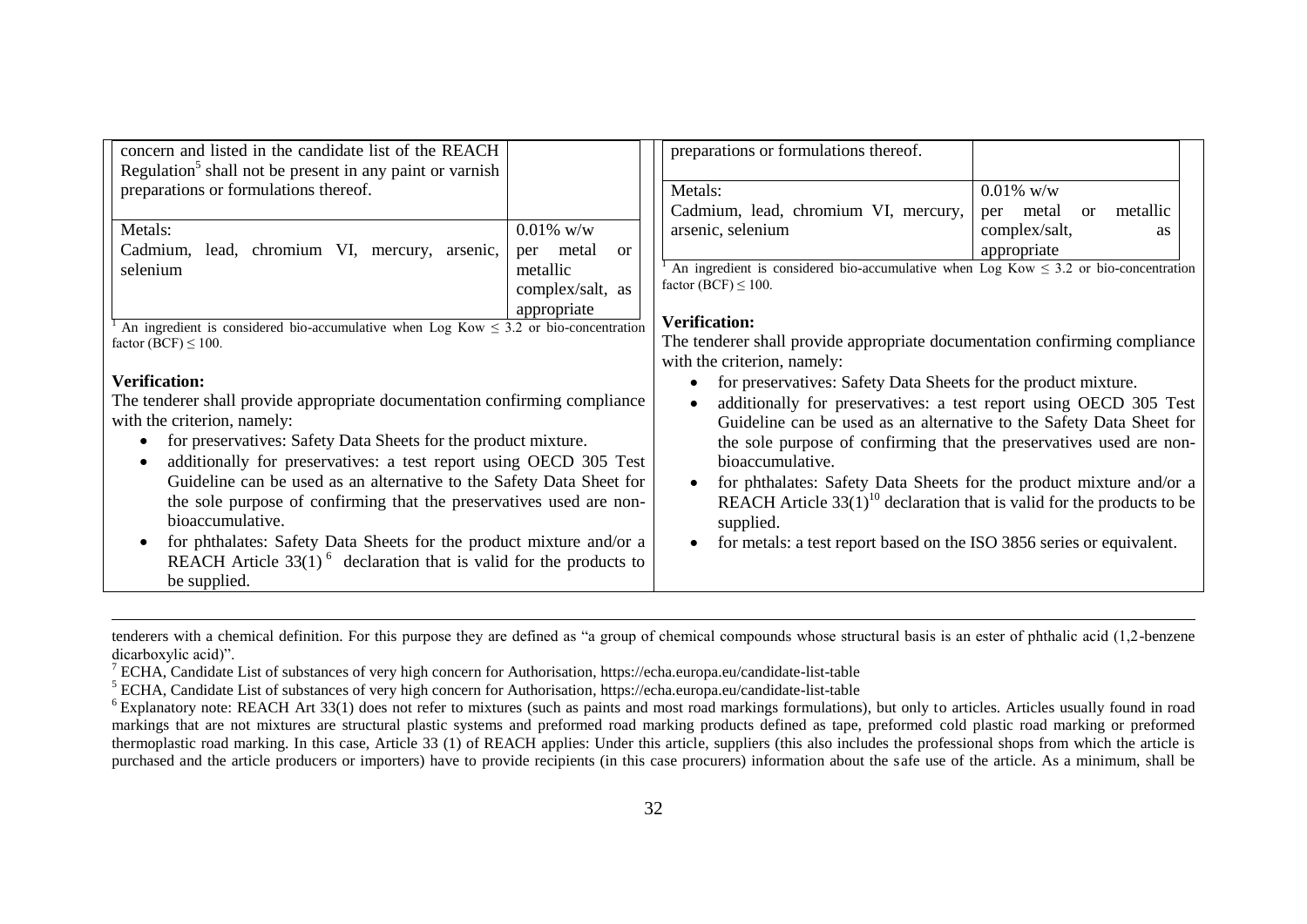| for metals: a test report based on the ISO 3856 series or equivalent.                                                                                                                          |                                                                                                                                                                                                |
|------------------------------------------------------------------------------------------------------------------------------------------------------------------------------------------------|------------------------------------------------------------------------------------------------------------------------------------------------------------------------------------------------|
| 2. Content of hazardous ingredients in glass beads                                                                                                                                             | 2. Content of hazardous ingredients in glass beads                                                                                                                                             |
| individual concentrations exceeding 200 ppm.                                                                                                                                                   | The glass beads used shall not contain arsenic, antimony and lead at The glass beads used shall not contain arsenic, antimony and lead at<br>individual concentrations exceeding 150 ppm.      |
| <b>Verification:</b><br>The tenderer shall provide a test report verifying the concentrations of the<br>specified substances present in the glass beads according to EN 1423 or<br>equivalent. | <b>Verification:</b><br>The tenderer shall provide a test report verifying the concentrations of the<br>specified substances present in the glass beads according to EN 1423 or<br>equivalent. |
|                                                                                                                                                                                                |                                                                                                                                                                                                |

#### **3. Quality and durability of road marking system**

*(same for core and comprehensive criteria)*

The tenderer shall demonstrate that the road marking maintains the minimum performance requirements, namely for night time visibility, day time visibility, skid resistance and erosion, after a defined number of wheel passages<sup>1</sup>, as specified by the procurer in the call for tender.

<sup>1</sup> Indicatively, a reasonable performance could be considered as 500.000 wheel passages, according to standards EN 1824 and EN 13197. If a higher level of performance is desired, then a *higher number of wheel passages should be specified.*

#### **Verification:**

 $\overline{a}$ 

The tenderer shall provide a test report or the approval of a national test facility demonstrating compliance of the road marking system under the conditions appropriate to the contract and according to EN 1824, EN 13197 or equivalent. To ensure comparability, the contracting authority shall specify in the call for tender the test method to be used by all tenderers.

## **AWARD CRITERIA**

communicated to the recipient (in this case procurer) the name of the candidate list substance(s) that is in the article, if they are present in concentration of more than 0,1% of the article weight.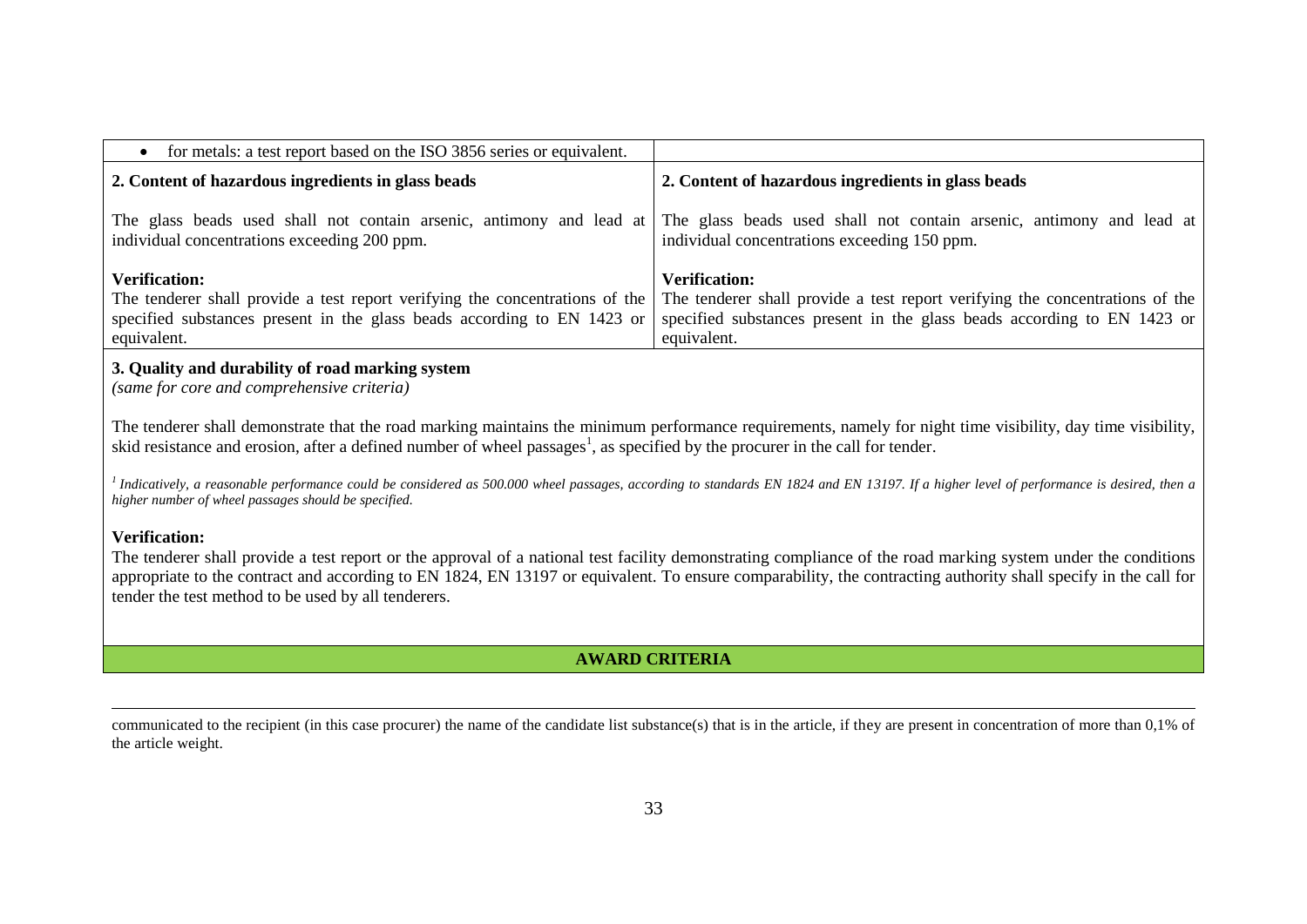| 1. Road marking formulation - White pigment (titanium dioxide)                                                                                                                                                                                                                                          | 1. Road marking formulation – White pigment (titanium dioxide)                                                                                                                                                                                                                                                                    |
|---------------------------------------------------------------------------------------------------------------------------------------------------------------------------------------------------------------------------------------------------------------------------------------------------------|-----------------------------------------------------------------------------------------------------------------------------------------------------------------------------------------------------------------------------------------------------------------------------------------------------------------------------------|
| content<br>(For call for tenders where specific quality and durability requirements are<br>set)                                                                                                                                                                                                         | content<br>(For call for tenders where specific quality and durability requirements are<br>set)                                                                                                                                                                                                                                   |
| Points shall be awarded to the bidder with a product with a lower white<br>pigment content than the following limits:<br>- for systems applied at <1 kg/m <sup>2</sup> : <14 % TiO <sub>2</sub> ,<br>for systems applied at >1 kg/m <sup>2</sup> : <10 % TiO <sub>2</sub> .<br>$\overline{\phantom{m}}$ | Points shall be awarded to the bidder with a product with a lower white<br>pigment content than the following limits:<br>for systems applied at <1 kg/m <sup>2</sup> : <10 % TiO <sub>2</sub> ,<br>for systems applied at >1 kg/m <sup>2</sup> : <8 % TiO <sub>2</sub> .                                                          |
| <b>Verification:</b><br>The tenderer shall provide documentation for the product formulation,<br>supported by test results or declaration of conformity of the relevant<br>homologation body <sup>2</sup> , showing the content of white pigment.                                                       | <b>Verification:</b><br>The tenderer shall provide documentation for the product formulation,<br>supported by test results or declaration of conformity of the relevant<br>homologation body <sup>2</sup> , showing the content of white pigment.                                                                                 |
| $2$ An homologation body is an official body that carries out the certification and pre-approval<br>of products in accordance with specific performance criteria for use at national, regional<br>and/or local level.                                                                                   | $\alpha$ <sup>2</sup> An homologation body is an official body that carries out the certification and pre-approval<br>of products in accordance with specific performance criteria for use at national, regional<br>and/or local level.                                                                                           |
|                                                                                                                                                                                                                                                                                                         | 2. Glass beads – Recycled glass content                                                                                                                                                                                                                                                                                           |
|                                                                                                                                                                                                                                                                                                         | (For purchase of road marking containing glass beads to fulfil the specified<br>grade of night time visibility and retro-reflectivity set in the call for tender.<br>This criterion is not applicable when special properties, such as high retro-<br>reflectivity requirements, are specified by the contracting authority.)     |
|                                                                                                                                                                                                                                                                                                         | X points shall be awarded in proportion to the recycled content (by mass) of<br>the total amount of glass beads used to fulfil the contract. The recycled<br>content shall be calculated on the basis of an average mass balance of the raw<br>materials used (in accordance with the methodology prescribed in ISO<br>$14021$ ). |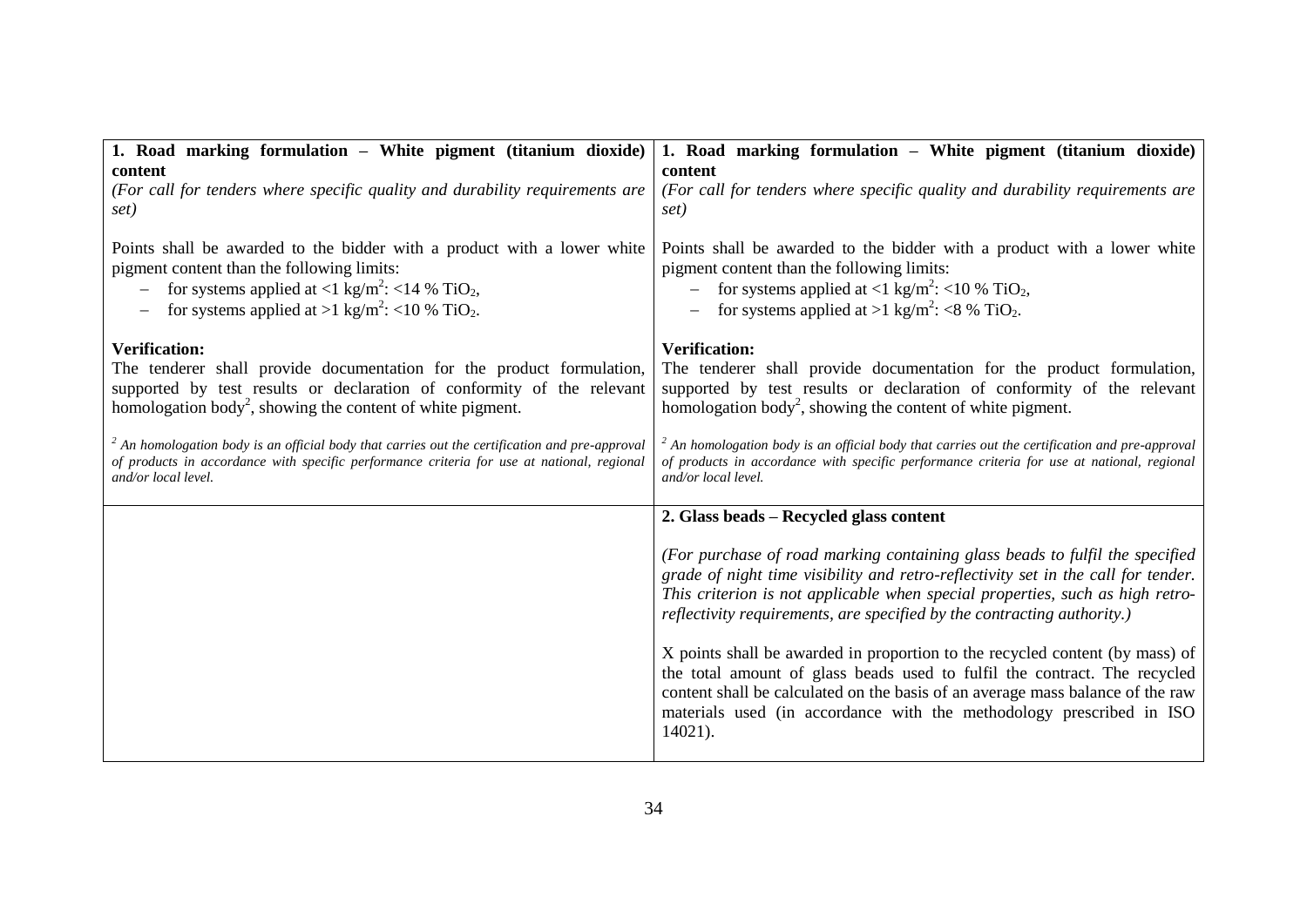| Table 17. Points to be awarded based on recycled glass content. |                |
|-----------------------------------------------------------------|----------------|
| Content of recycled glass                                       | <b>Points</b>  |
| 75% - 100%                                                      | 100% of points |
| $50\% - 75\%$                                                   | 75% of points  |
| $25\% - 50\%$                                                   | 50% of points  |
| $< 25\%$                                                        | 0 points       |

The specified grade of night time visibility and retro-reflectivity in wet conditions set in the call for tender shall be met.

#### **Verification:**

The tenderer shall provide third-party verified documentation from the glass bead manufacturer(s) indicating the recycled content (by mass) of the total amount of glass beads used to fulfil the contract. Upon award of the contract, or upon request from the contracting authority, the tenderer shall provide third-party verified documentation describing the calculation (according to the methodology prescribed in ISO 14021) of the said recycled content, as well as third-party verified records of the data supporting the said calculation including, as a minimum, batch and factory production control system (operated in accordance with EN 1423 or equivalent<sup>1</sup>) documentation.

<sup>1</sup> This could include ISO 9001 or a national or international scheme for verifying the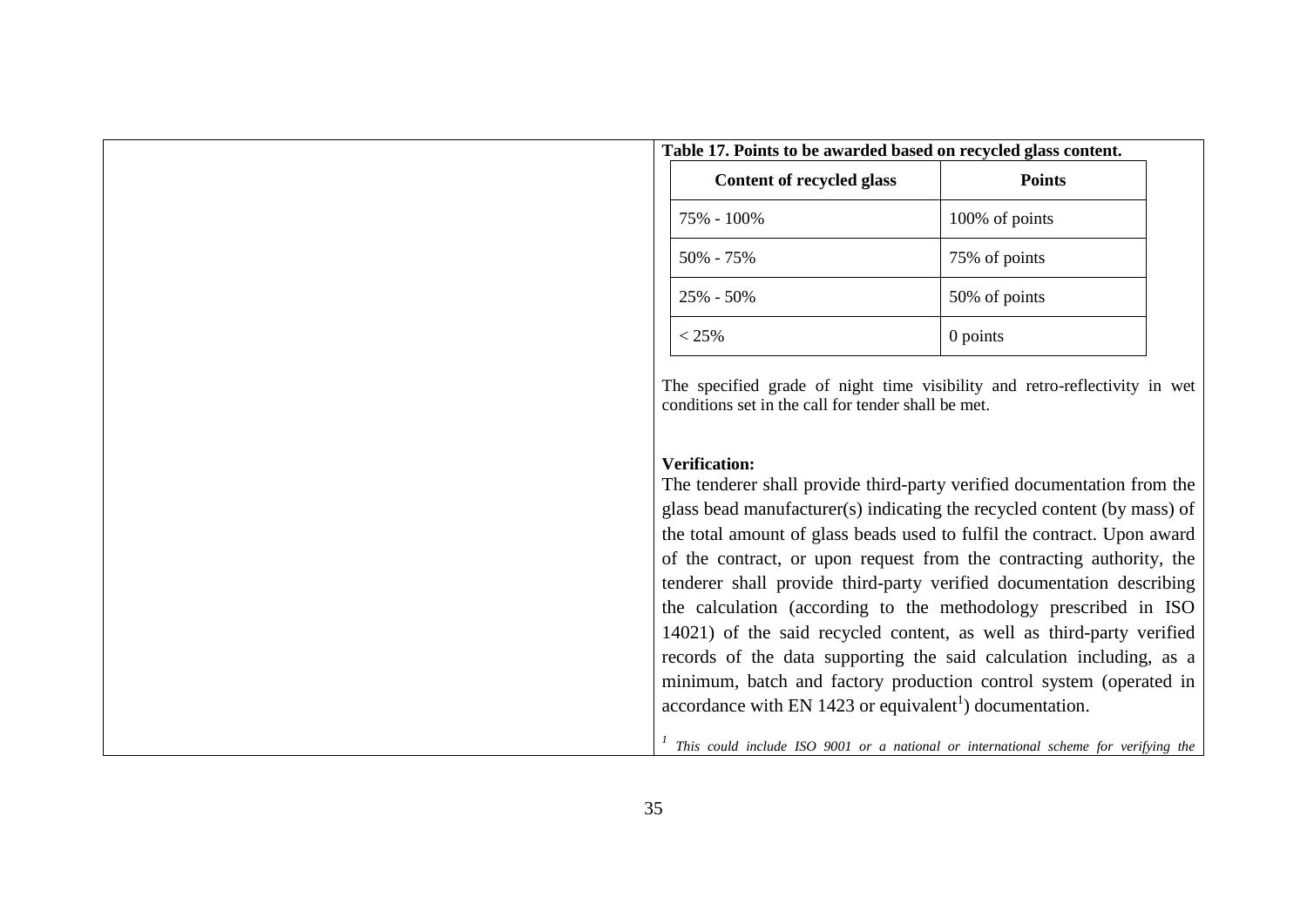|                                                                                                                                                                                             | traceability of recycled content.                                                                                                                                                                                                                                                                                             |
|---------------------------------------------------------------------------------------------------------------------------------------------------------------------------------------------|-------------------------------------------------------------------------------------------------------------------------------------------------------------------------------------------------------------------------------------------------------------------------------------------------------------------------------|
| <b>CONTRACT PERFORMANCE CLAUSES</b>                                                                                                                                                         |                                                                                                                                                                                                                                                                                                                               |
| 1 Technical support and site inspections                                                                                                                                                    |                                                                                                                                                                                                                                                                                                                               |
| (same for core and comprehensive criteria)                                                                                                                                                  |                                                                                                                                                                                                                                                                                                                               |
| The contractor shall provide technical advice and site works instructions to the Contracting Authority or their contractors, including:                                                     |                                                                                                                                                                                                                                                                                                                               |
| Method statements and guidance on substrate preparation,<br>$\bullet$<br>Method statements and guidance on product preparation, including estimates for application per $m2$ ,<br>$\bullet$ |                                                                                                                                                                                                                                                                                                                               |
| Optimal conditions for storage and application of the product, including support in selecting and using application equipment,<br>$\bullet$                                                 |                                                                                                                                                                                                                                                                                                                               |
| Risk mitigation measures to minimise environmental pollution,<br>$\bullet$                                                                                                                  |                                                                                                                                                                                                                                                                                                                               |
| Advice on appropriate disposal of unused product.<br>$\bullet$                                                                                                                              |                                                                                                                                                                                                                                                                                                                               |
| contracting authority).                                                                                                                                                                     | Technical advice shall also be made available, upon request, to the site-operatives of the Contracting Authority or their contractors either in the form of on-<br>site visits (in a number and scope to be specified by the contracting authority at tendering stage) or a technical hotline (in a language specified by the |
|                                                                                                                                                                                             | The tenderer shall provide documentation which contains the listed information. Written feedback from the operatives applying the road marking product                                                                                                                                                                        |

The tenderer shall provide documentation which contains the listed information. Written feedback from the operatives applying the road marking product shall confirm satisfactory provision of technical advice and site support.

| 3.4                                                                        | Road marking works contracts               |                               |
|----------------------------------------------------------------------------|--------------------------------------------|-------------------------------|
|                                                                            | Core criteria                              | <b>Comprehensive criteria</b> |
| <b>SUBJECT MATTER</b>                                                      |                                            |                               |
| The letting of works contracts which maximise the lifespan of road marking |                                            |                               |
| whilst minimising associated environmental impacts                         |                                            |                               |
| <b>SELECTION CRITERIA</b>                                                  |                                            |                               |
|                                                                            | 1. Competencies of the tenderer            |                               |
|                                                                            | (same for core and comprehensive criteria) |                               |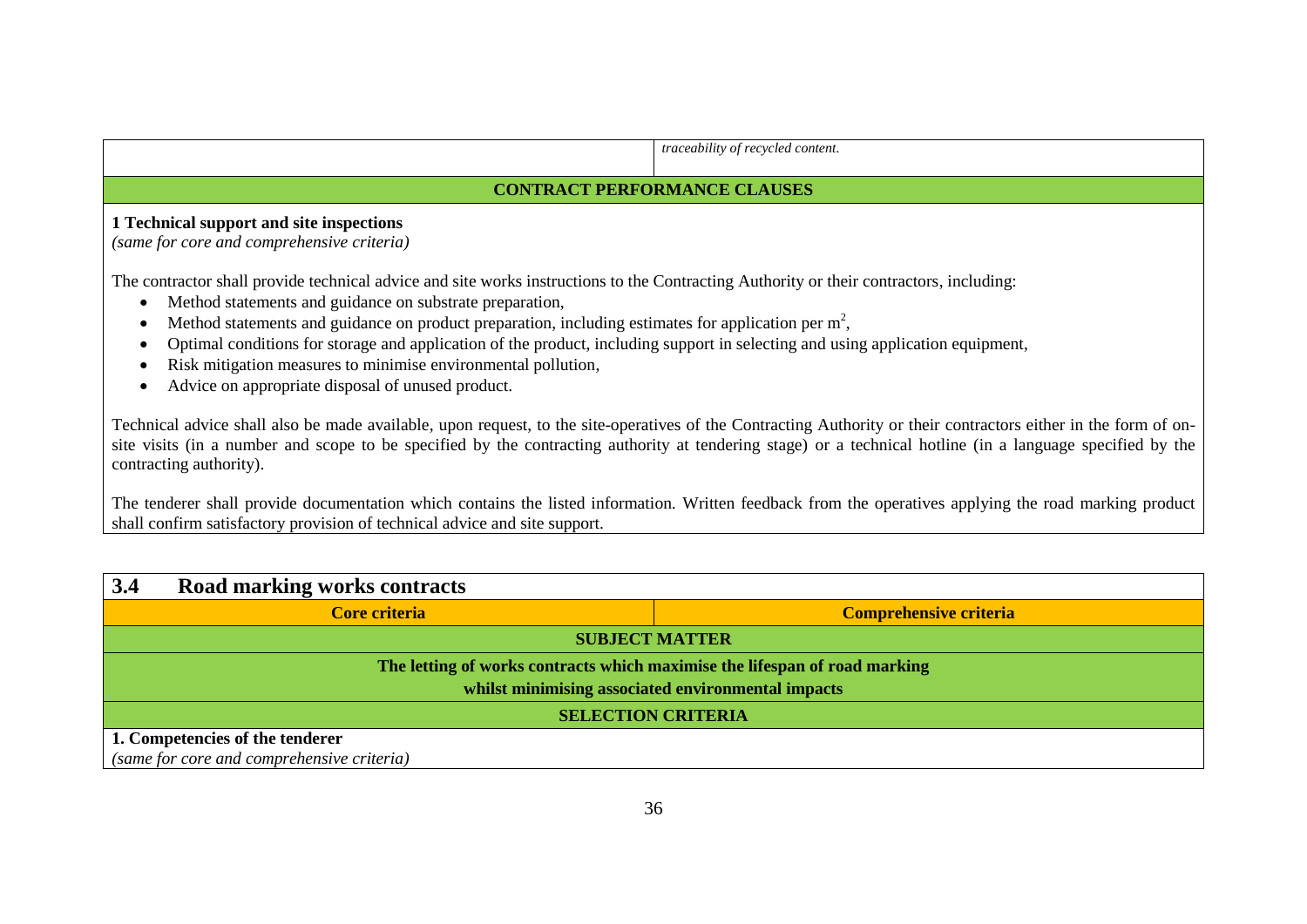The tenderer shall demonstrate professional competencies in the following areas, as relevant to the nature of the contract being let:

- Method statements for the efficient use of road marking on-site, including the preparation of estimates and the use of specialist equipment;
- Method statements for the preparation of substrates (including, where appropriate, safety procedures for removal of road markings which may have been made with lead pigment and are considered hazardous; or high pressure removal of road markings);
- Method statements for the preparation of road marking formulations and their handling during their application;
- The application of environmentally improved products, including those with reduced VOC content;
- The application of durable and high specification finishes, with reference to relevant EN standards or their equivalent;
- Policies and supporting management systems to minimise road markings waste, maximise the reuse or recycling of waste and unused road marking and to ensure their safe disposal and safe disposal of other chemicals such as road marking stripping agents.

#### **Verification**:

The tenderer shall provide evidence in the form of information and references related to relevant contracts in the previous 5 years in which the above elements have been carried out.

## **TECHNICAL SPECIFICATIONS**

## **1. Use of road markings meeting the EU GPP criteria**

*(same for core and comprehensive criteria)*

All work contracts shall be performed using road marking products that comply with the EU Green Public Procurement requirements as specified in Technical specifications for core criteria of EU GPP – Section 4.3 Road markings.

### **Verification**:

The tenderer shall provide supporting documentation that the products used meet the criteria specified above

### **2. Management of waste and unused road marking material**

*(same for core and comprehensive criteria)*

The tenderer shall submit a waste management plan for road marking material leftover from the preparation of the substrate and application. The plan shall include:

- Where demarking needs to be conducted, an assessment for the potential hazardous content of road marking material to be stripped from substrates and, if a risk is identified, a method statement for mitigating the risk by safe handling and disposal.
- A method statement for on-site practices in the cleaning of equipment and the storage of waste and unused road marking material for safe disposal as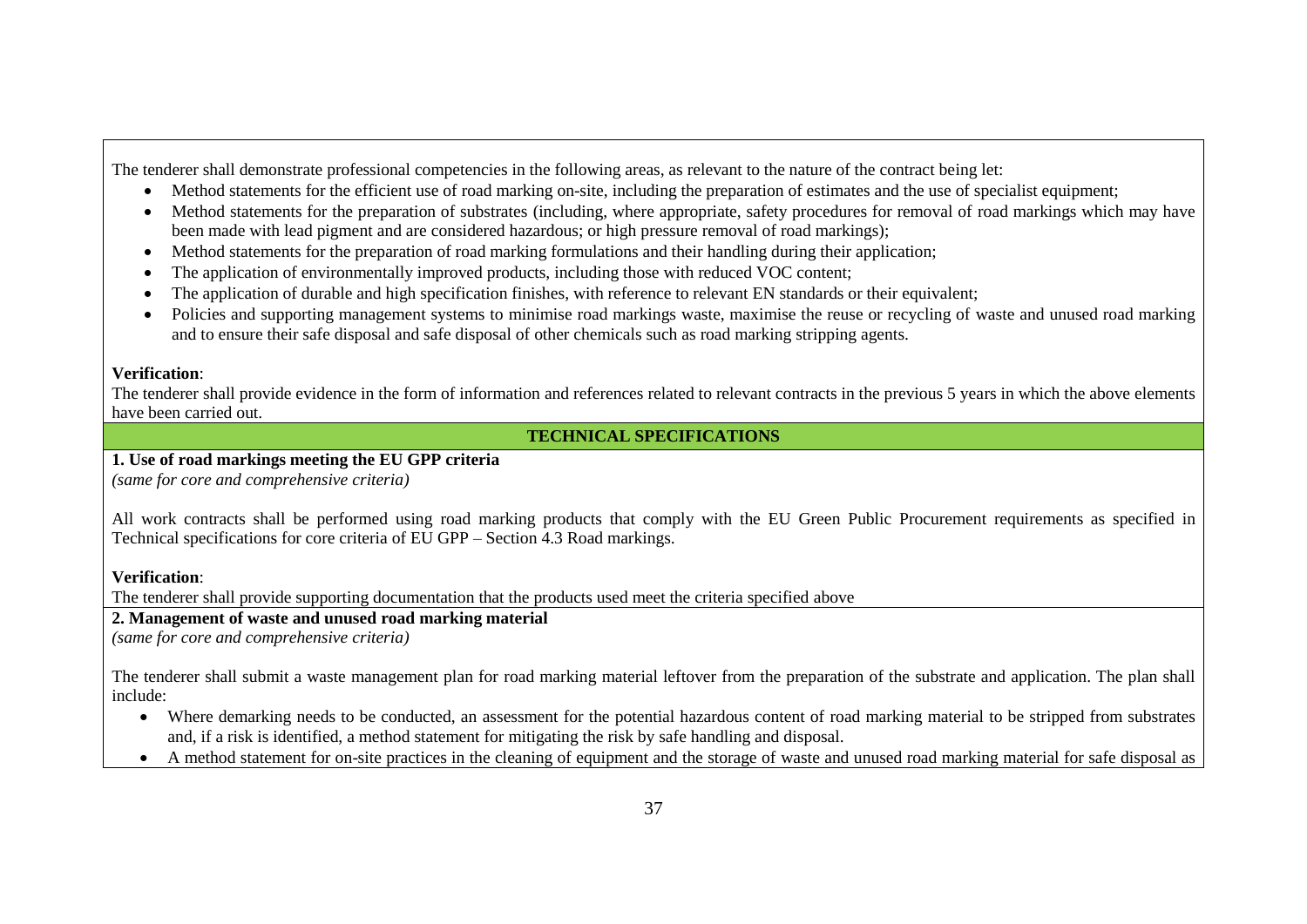hazardous waste.

Measures to minimise waste and unused road marking material.

#### **Verification:**

The tenderer shall provide a documented waste management plan which shall include method statements for safe demarking, equipment cleaning and waste and unused road marking material handling and disposal, as well as the measures applied to minimise waste and unused road marking material. *Monitoring of road marking material waste arisings shall be addressed as a contract performance clause.*

| <b>AWARD CRITERIA</b>                                                                                                                                                                                       |                                                                                                                                                                                                                                                                                     |
|-------------------------------------------------------------------------------------------------------------------------------------------------------------------------------------------------------------|-------------------------------------------------------------------------------------------------------------------------------------------------------------------------------------------------------------------------------------------------------------------------------------|
|                                                                                                                                                                                                             | 1 Performance based contracts<br>(Where long-term performance based road marking application and<br>maintenance contracts are tendered)                                                                                                                                             |
|                                                                                                                                                                                                             | Points shall be awarded according to the estimated volume of road marking<br>material used while maintaining the quality of the road marking during the<br>life-time of the contract.                                                                                               |
|                                                                                                                                                                                                             | <b>Verification:</b><br>The tenderer shall provide a document setting out the estimated quantities of<br>road marking material required during the contracted program, including<br>assumptions made about the required number of remarkings over the life-time<br>of the contract. |
|                                                                                                                                                                                                             | <b>CONTRACT PERFORMANCE CLAUSES</b>                                                                                                                                                                                                                                                 |
| 1. Management of road marking usage and application<br>(same for core and comprehensive criteria)                                                                                                           |                                                                                                                                                                                                                                                                                     |
| The contractor shall provide records of (for performance based contracts):<br>The quantity of road marking purchased;<br>The actual road marking quantities used in fulfilling the contract specifications. |                                                                                                                                                                                                                                                                                     |
| The contractor shall also provide records for waste and unused road marking arisings, including tracking where it has been:                                                                                 |                                                                                                                                                                                                                                                                                     |

• Reused by the contractor;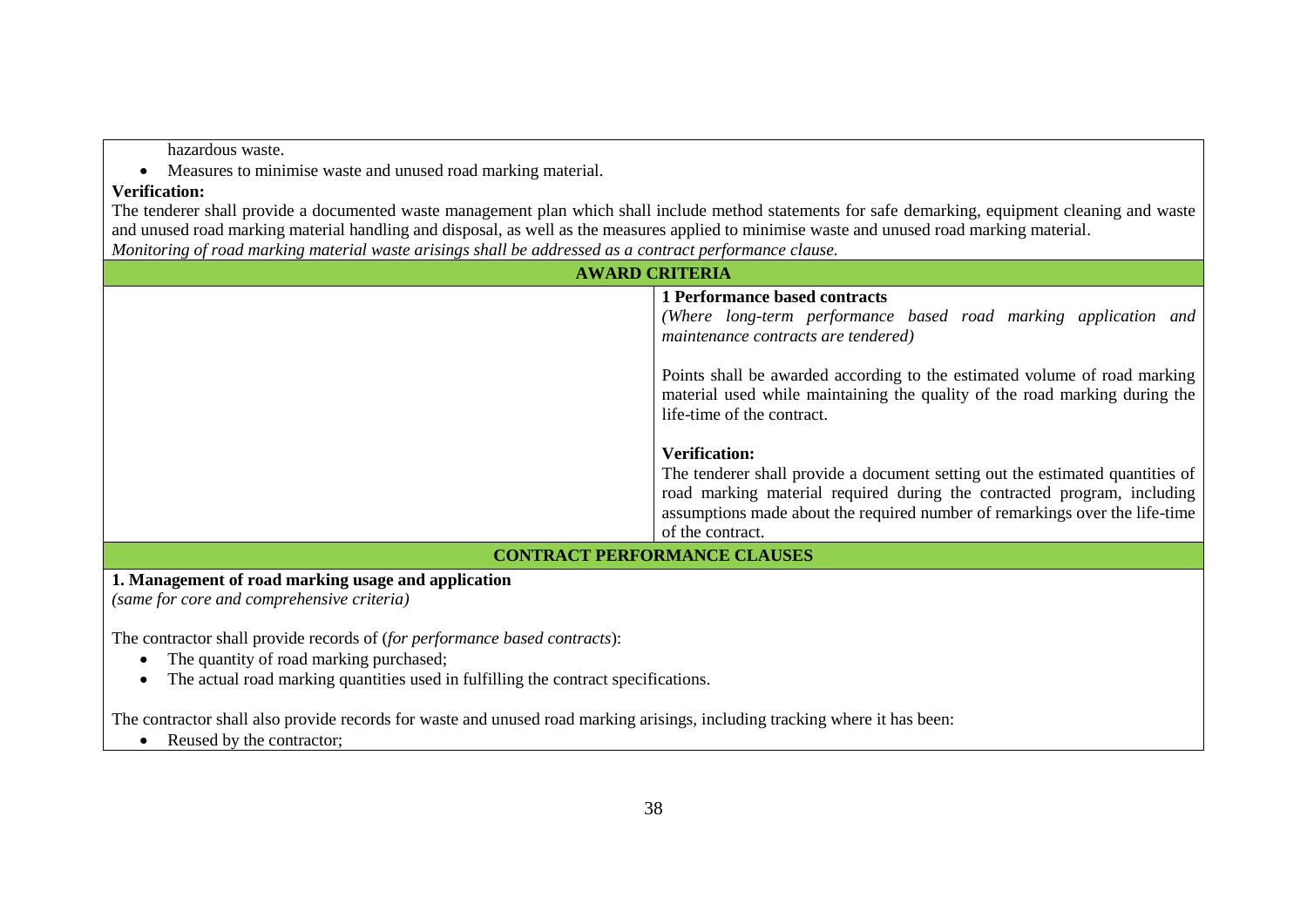- Reused externally;
- Recycled;
- Safely disposed of.

The contractor shall also provide records – in case old road marking layer needed to be removed from the substrate - that it has been:

- Handled safely:
- Disposed of safely for treatment as hazardous waste.

# **4 LIFE CYCLE COSTING**

In the development of Green Public Procurement criteria, one of the most important aspects to take into account is a life-cycle cost analysis of the best environmentally-performing products with respect to average products in the market. Cost considerations (using a life-cycle perspective) are very important in the public sphere as this contributes in the justification of public spending. Member states should be encouraged to make choices that are a good value in the long-term.

In order to allow public procurers to select the products that will be most cost-effective it is recommended to use a product life cycle perspective and apply a life cycle cost (LCC) approach. LCC considers the entire (physical) life cycle of a product, from production to disposal. Depending on the perspective taken in the LCC assessment, costs of different stages can be calculated with more or less detail. The use phase of the life cycle is relevant for the public procurers since this cost will be incurred. The production cost of the product to be purchased does not need to be calculated in detail, since the relevant cost element for the purchasing authority would be integrated in the final product price.

Many procured items, such as computers or printers, require electricity and consumables to function and the costs of these can often exceed the initial purchase cost of the item. For paints and varnishes the life time costs are generally only incurred at the point of painting. The main considerations for calculating the life cycle costs are the:

- cost of purchasing and delivery (e.g., cost per litre of paint or varnish as delivered);
- spreading rate to meet performance criteria (e.g., amount of paint required to cover a given surface area);
- lifetime performance (time between repaints to maintain performance criteria);
- disposals costs (disposal of unused paints).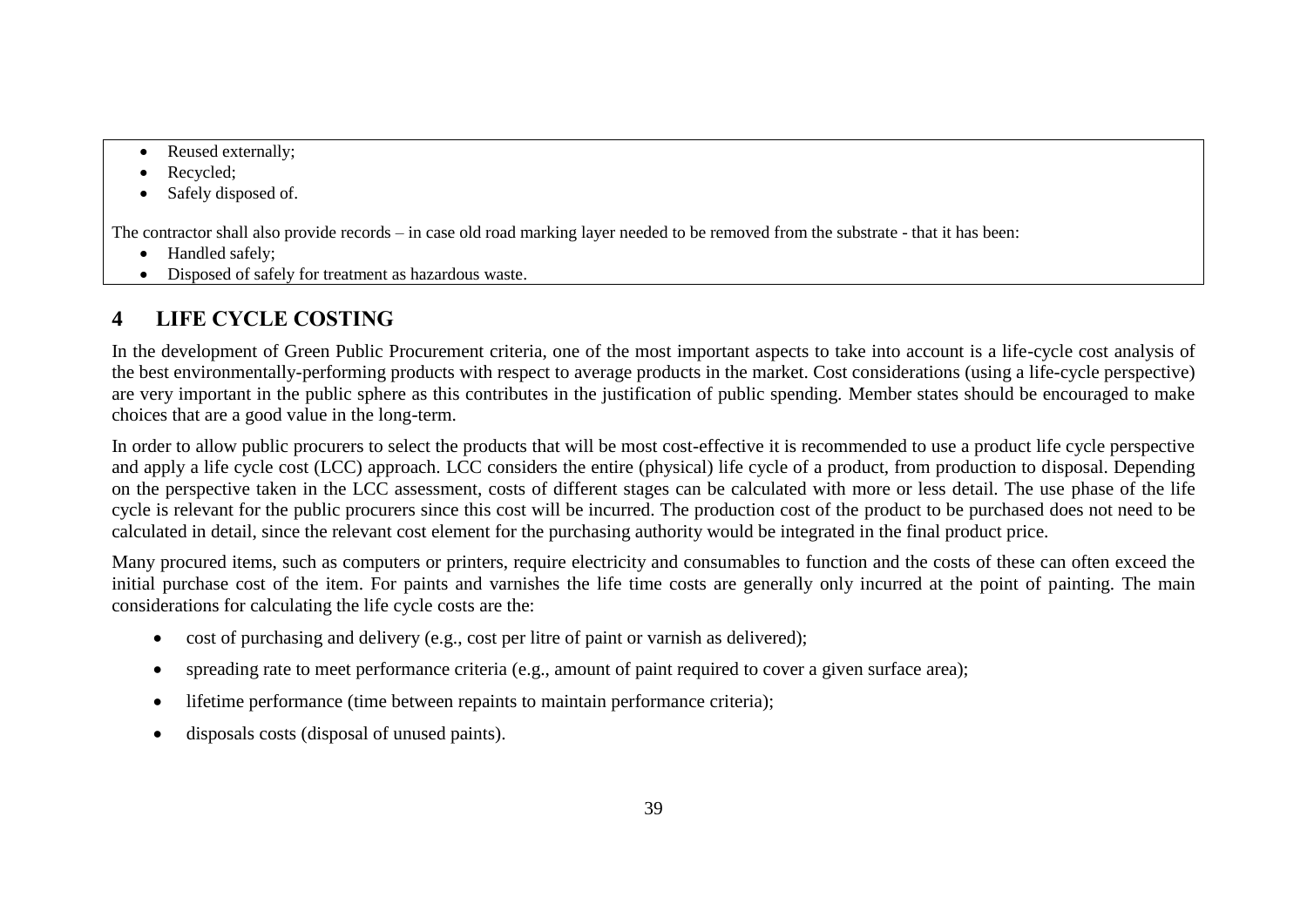Costs that may theoretically be incurred but were not considered were:

- For outdoor paints, the change in thermal performance for the building:
	- o The choice of colour is the dominant factor affecting thermal performance.
- Labour time and equipment cost for application of the paint:
	- o It would be impossible to meaningfully establish costs and differentiate products based on this variable.
- Additional disposal costs at the end of life for the painted surface:
- Disposal cost of the painted surfaces are unlikely to be affected by the paint that was applied;
- Indoor paints: any energy saving from having a lighter painted room and therefore less use of artificial light.

The aforementioned costs have also environmental costs which are commonly studied under the frame of "environmental externalities" but these were not considered relevant for a report supporting the development of GPP criteria and were not included in the analysis. It is important to highlight that in this context it is evident that when assessing the overall costs it is not sufficient to consider solely the advertised cost per litre of paint. In the investigation carried out it was found that all investigated factors (procurement cost, the spreading rate, the longevity of the finish and the paint wastage) had a large impact on the life cycle cost, with the exception of the disposal cost of waste paint. The majority of the cost from paint wastage occurred due to the additional paint that needed to be procured. The analysis also shows that the procurement cost cannot be considered in isolation and that even moderate improvements in performance can outweigh the additional cost of purchasing more expensive paint. For further details on the costing modelling and conclusions please refer to accompanying Technical Report.

Also notice that whilst the quality and cost of the procured paint or varnish were dominant factors in determining the life cycle cost, it is essential to consider the impact of the application and the use phase. Correct cleaning and pre-treatment of the surfaces may significantly extend the life of the painted surface and be a cost-effective step to carry out. Skilled decorators should be able to achieve the advertised spreading rates on suitable surfaces and leave a durable finish that will last a long time, whereas less skilled decorators may use more paint than is necessary and their work may not last as long. A labour cost saving may therefore not result in a life cycle cost saving.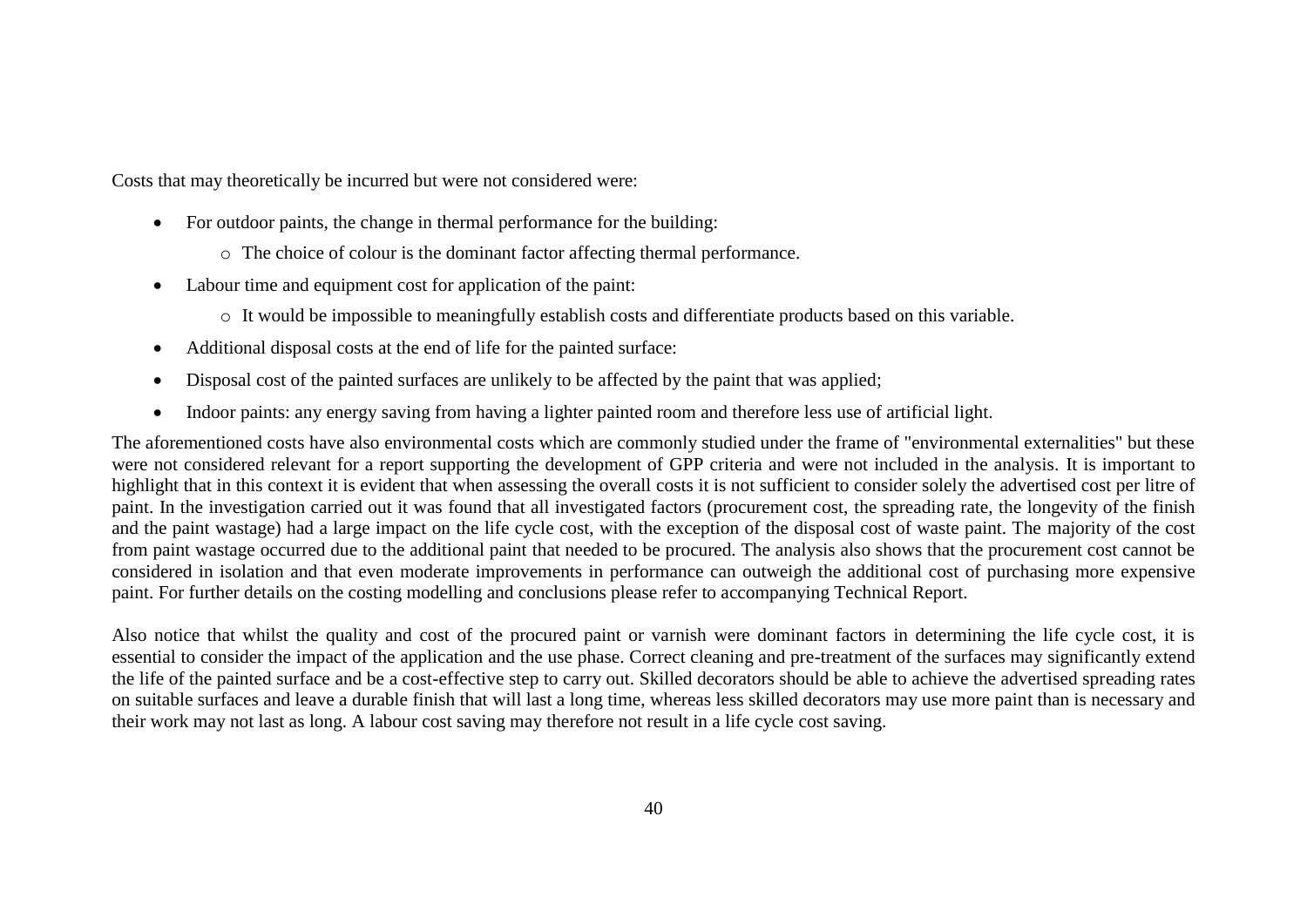The above described general observations, although done for decorative paints, apply also for road markings, with the durability and the times between repainting/refreshing being determinant in the overall life cycle costing.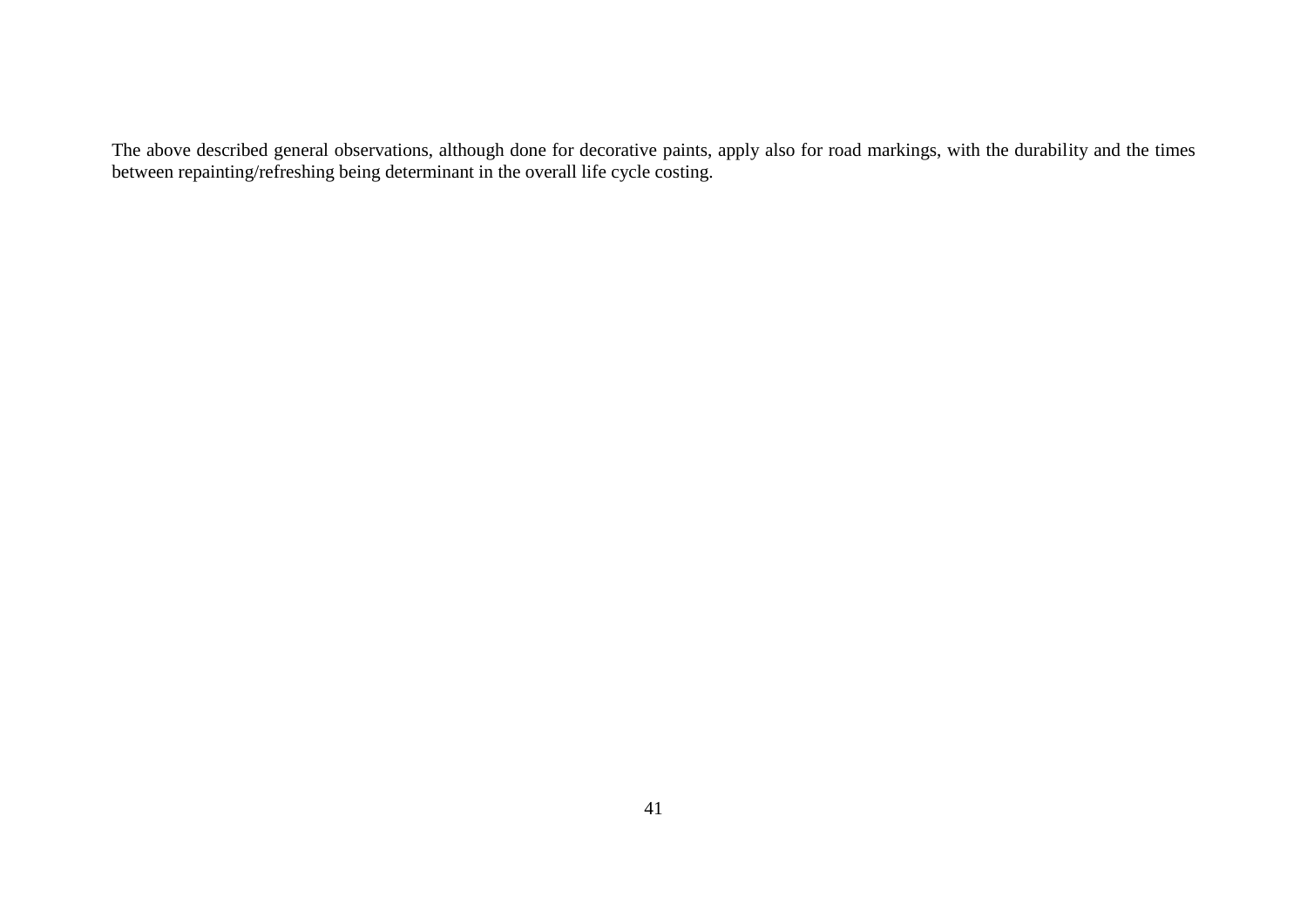#### **Annexes**

#### **Annex 1. Technical definitions related to paint and/or road marking specifications**

- (1) 'White and light coloured' paints are those with a tri-stimulus  $(Y-value) > 70\%$
- (2) 'Gloss paints' are those which at an angle of incidence of 60 $\degree$ show a reflectance of  $\geq$  60
- (3) 'Mid sheen paints' (also referred to as semi-gloss, satin, semi-matt) are those which at an angle of incidence of  $60^{\circ}$  or at  $85^{\circ}$  show a reflectance of  $< 60$  and  $> 10$
- (4) 'Matt paints' are those which at an angle of incidence of  $85^{\circ}$  show a reflectance of  $\leq 10$
- (5) 'Dead matt paints' are those which at an angle of incidence of  $85^{\circ}$  show a reflectance of  $\leq 5$
- (6) 'Transparent' and 'semi-transparent' means a film with a contrast ratio of  $\langle 98\% \text{ at } 120 \mu \text{ wet film thickness, }$
- (7) 'Opaque' means a film with a contrast ratio of > 98% at 120µ wet film thickness,
- (8) 'Volatile organic compounds' (VOC) means any organic compounds having an initial boiling point less than or equal to 250 °C measured at a standard pressure of 101,3 kPa as defined in Directive 2004/42/EC and which, in a capillary column, are eluting up to and including n-Tetradecane (C14H30),
- (9) 'Semi-volatile organic compounds' (SVOCs) means any organic compound having a boiling point greater than 250 °C and less than 370 °C measured at a standard pressure of 101,3 kPa and which, in a capillary column are eluting with a retention range after n-Tetradecane (C14H30) and up to and including n-Docosane (C22H46).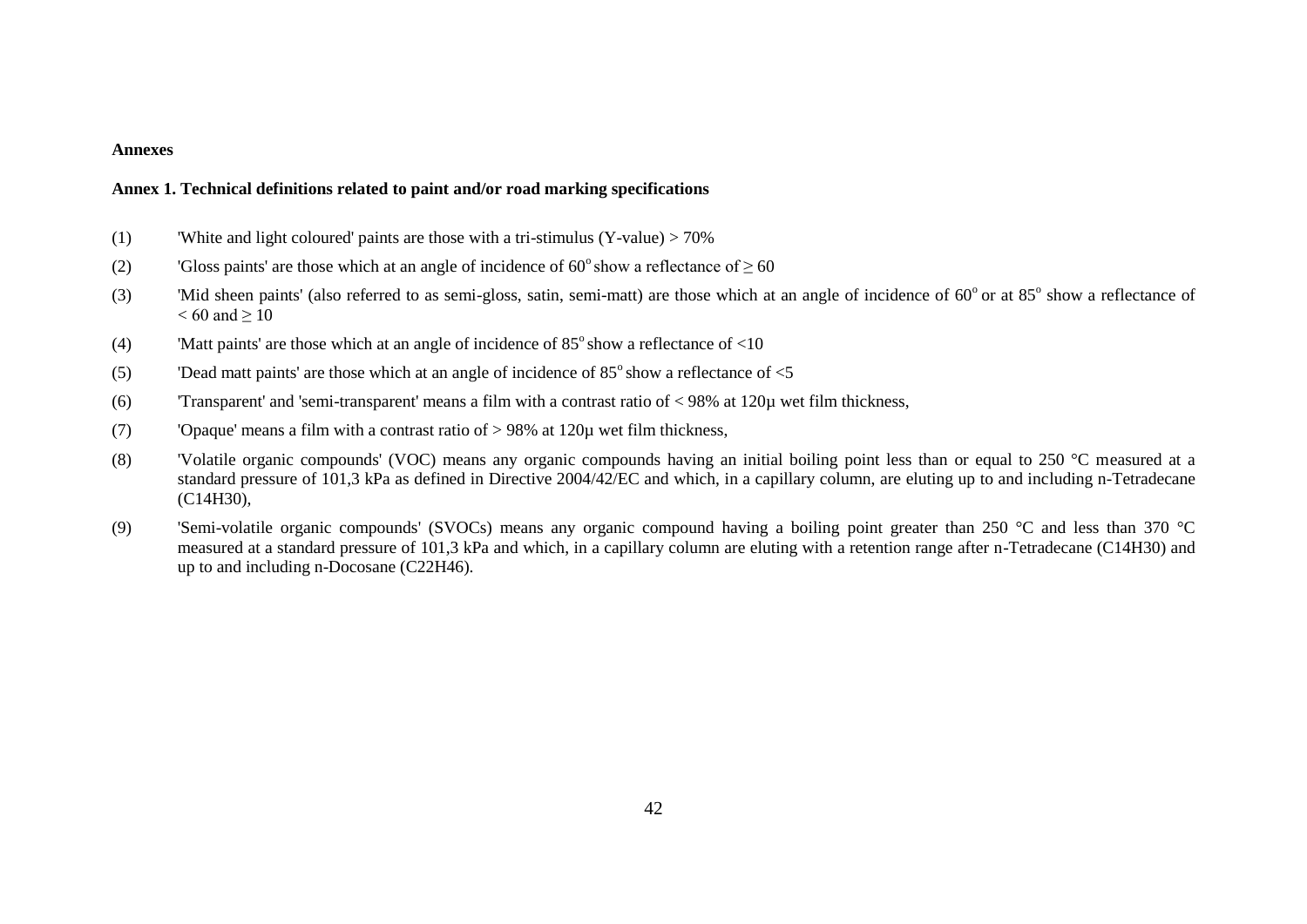## **Annex 2. Formaldehyde testing**

| Requirement                                                                                                                                                           | <b>Report method</b>                                                                                                                                                                                                                                          |
|-----------------------------------------------------------------------------------------------------------------------------------------------------------------------|---------------------------------------------------------------------------------------------------------------------------------------------------------------------------------------------------------------------------------------------------------------|
| A sum total formaldehyde limit of<br>$0.0010\%$ w/w applies unless a derogation<br>applies (see the row below).                                                       | The Merckoquant method shall be used. If the outcome is inconclusive, high-performance liquid<br>chromatography (HPLC) shall be used to confirm the in-can concentration.                                                                                     |
| A higher formaldehyde limit 0.010% w/w<br>applies where:                                                                                                              | Determination of the in-can formal dehyde concentration by means of analysis using VdL-RL 03 or high-<br>performance liquid chromatography (HPLC).                                                                                                            |
| (i) Preservatives that are formaldehyde                                                                                                                               |                                                                                                                                                                                                                                                               |
| donors are required as an in-can<br>preservative to protect a specific type<br>of paint or varnish and where the<br>formaldehyde donor is used in the                 | Indoor paints and varnishes: Determination by means of analysis <sup>1</sup> according to ISO 16000-3. Emissions must not<br>exceed 0.25 ppm upon first application and they must be less than 0.05 ppm after 24 hours from the first<br>application.         |
| place of isothiazolinone preservatives                                                                                                                                | Initial application is considered to be once stable air mixing in the test chamber has been achieved. It is<br>recommended that stable air mixing can be achieved after 1 hour with the aid of a fan.                                                         |
| (ii) Polymer dispersions (binders) provide,<br>through residual levels of<br>formaldehyde, the function of<br>formaldehyde donors instead of in-can<br>preservatives. | In all cases the results shall be corrected to reflect a ventilation rate of 1.0 air change/hour by dividing them by 2.<br>This ensures that the results reflect the chamber conditions used in EN 717-1 which form the basis for the<br>emission thresholds. |

<sup>1</sup>Equivalent standards exist which may be used, in particular CEN/TS 16516 which is intended to supersede the ISO 16000 series.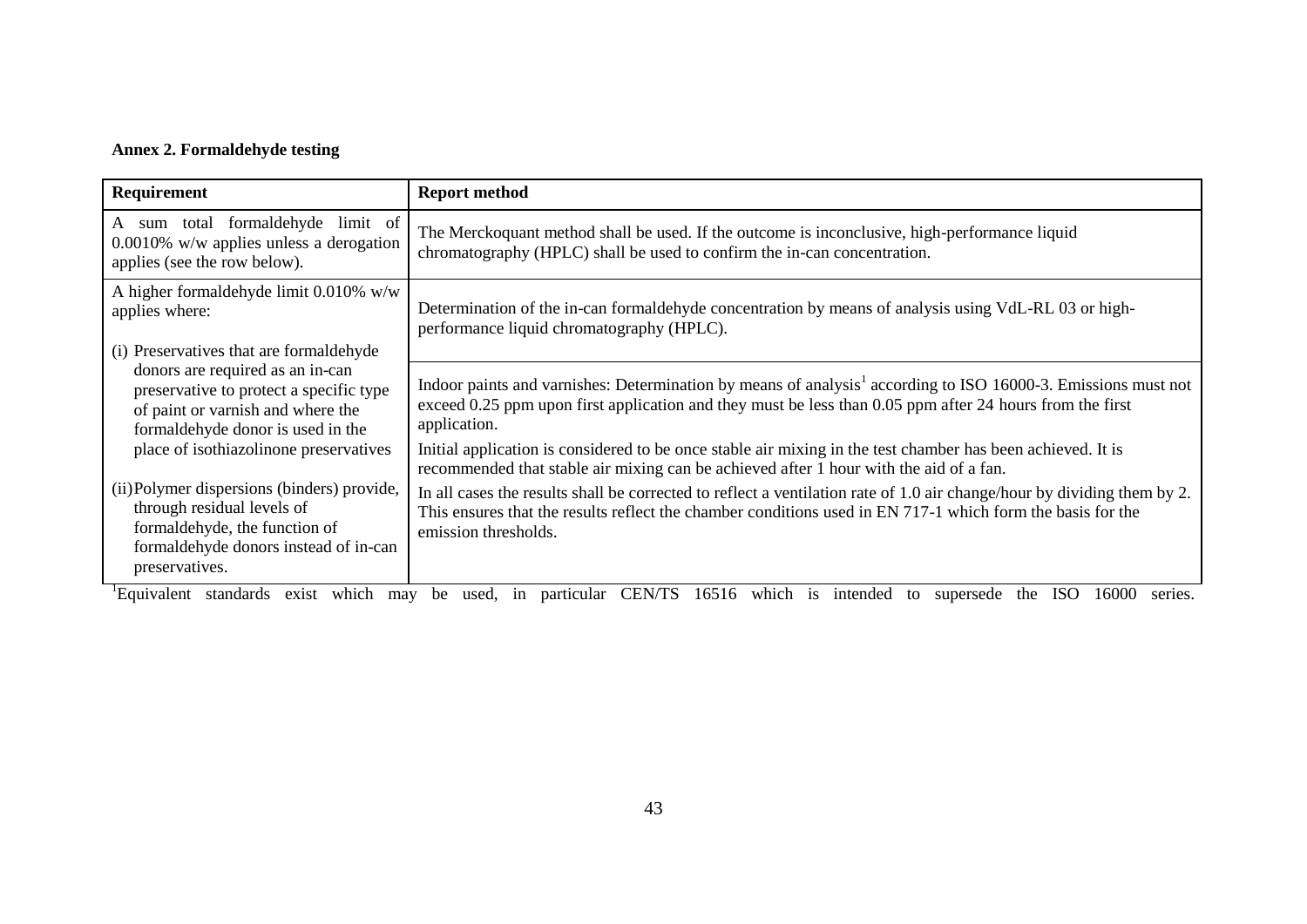#### **Annex 3. SVOC test method markers and modifications**

*Guidance on the determination of Semi-Volatile Organic Compounds (SVOC) using ISO 11890-2 (2013) (extending its scope)*

#### *Scope:*

*This guidance interprets the specifications of ISO 11890-2 to allow the running of a test to quantify paint SVOC content, either alone or in one run together with an ISO 11890-2 VOC test, so as to evaluate compliance with the requirements of the EU Ecolabel. This guidance should therefore be read alongside ISO 11890-2, but with the modified sample preparation method, apparatus and parameters specified taking precedence.*

#### *Sample preparation:*

*An organic solvent suitable for diluting the sample shall be used. It shall have a purity of at least 99% by mass. The recommended dilution solvent is methanol 100%. If necessary, the sample can be stirred during 30 minutes with application of ultrasound in order to achieve a homogenous liquid phase, or by mechanically stirring during two hours followed by centrifugation or a filtration step using a PTFE filter type for paints containing large, undissolved particles. In the case that a homogenous liquid phase cannot be achieved using methanol 100% then another suitable dilution solvent, such as acetonitrile or tetrahydrofuran, shall be used.* 

*Note:*

*The marker compounds to be used are n-tetradecane (n-C14) and n-Docosane (n-C22). It may be necessary to prepare a marker solution containing these compounds in acetone due to the limited solubility of n-Docosane in acetonitrile.*

#### *Apparatus:*

*Capillary column:* 

*- The preferred choice of column shall be one made of fused silica coated with 5% phenyl / 95% dimethyl polysiloxane (slightly polar type, DB5 or equivalent).*

*- A column coated with 100% dimethyl polysiloxane (non-polar type, DB1 or equivalent) may be used if it can be shown to perform better for predominantly non-polar paint ingredients.* 

*Note:*

*A suitable combination of column length (30m or 60m), diameter and temperature programme shall be selected such that compounds in the sample and the markers elute in the order of their increasing boiling points. A column length of 60m may be used to improve the elution order for the slightly polar column type.*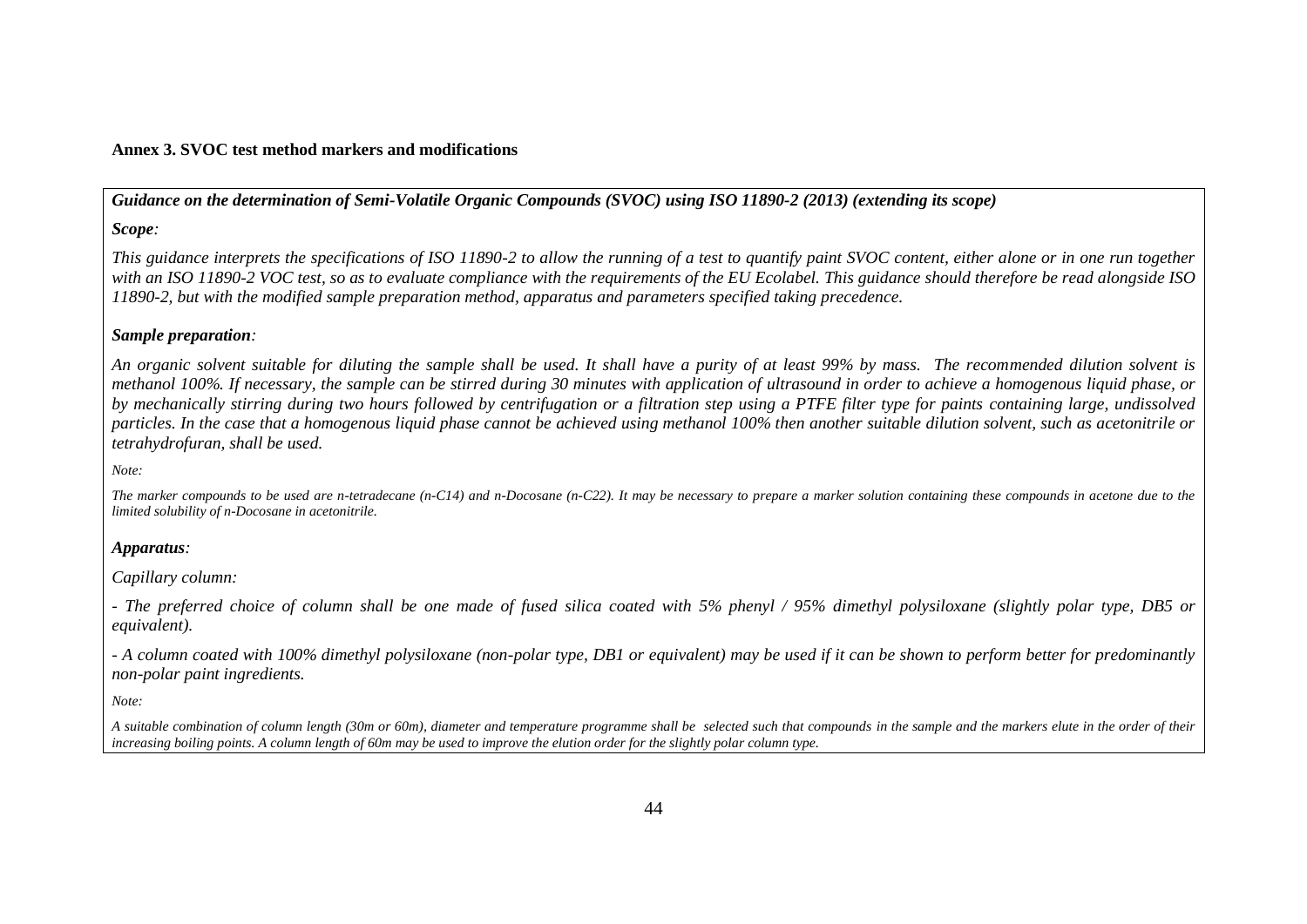#### *Oven:*

| - Oven initial temperature:                                                                                                                                                                      | between 40 and $100^{\circ}$ C                                                                    |  |
|--------------------------------------------------------------------------------------------------------------------------------------------------------------------------------------------------|---------------------------------------------------------------------------------------------------|--|
| - Isothermal holding time:                                                                                                                                                                       | between 2 and 5 min                                                                               |  |
| - Heating rate:                                                                                                                                                                                  | between 3 and $20^{\circ}$ C/min                                                                  |  |
| - Oven final temperature:                                                                                                                                                                        | between 280 and 325 $\degree$ C                                                                   |  |
| - Isothermal holding time:                                                                                                                                                                       | >2min                                                                                             |  |
| - Flow in the column:                                                                                                                                                                            | between 1 and 2 ml/min                                                                            |  |
| Detector:                                                                                                                                                                                        |                                                                                                   |  |
| - Identification by mass spectrometer                                                                                                                                                            |                                                                                                   |  |
| - Quantification by flame ionization detector (FID)                                                                                                                                              |                                                                                                   |  |
| - FID detector temperature:                                                                                                                                                                      | Final oven temperature or higher                                                                  |  |
| Carrier gas:                                                                                                                                                                                     |                                                                                                   |  |
| - helium                                                                                                                                                                                         |                                                                                                   |  |
| Hot injection system:                                                                                                                                                                            |                                                                                                   |  |
| - injector temperature :                                                                                                                                                                         | between 250 and $280^{\circ}$ C                                                                   |  |
| - injection volume:                                                                                                                                                                              | between $1$ and $2$ $\mu$ $l$                                                                     |  |
| Calibration:                                                                                                                                                                                     |                                                                                                   |  |
|                                                                                                                                                                                                  | - the preferred internal standard for quantification of SVOC peaks shall be n-tetradecane (n-C14) |  |
| - an alternative internal standard, 1,2-diethoxyethane (also named ethylene glycol diethyl ether) can be used in order to achieve improved recovery values<br>when analysing water-based paints. |                                                                                                   |  |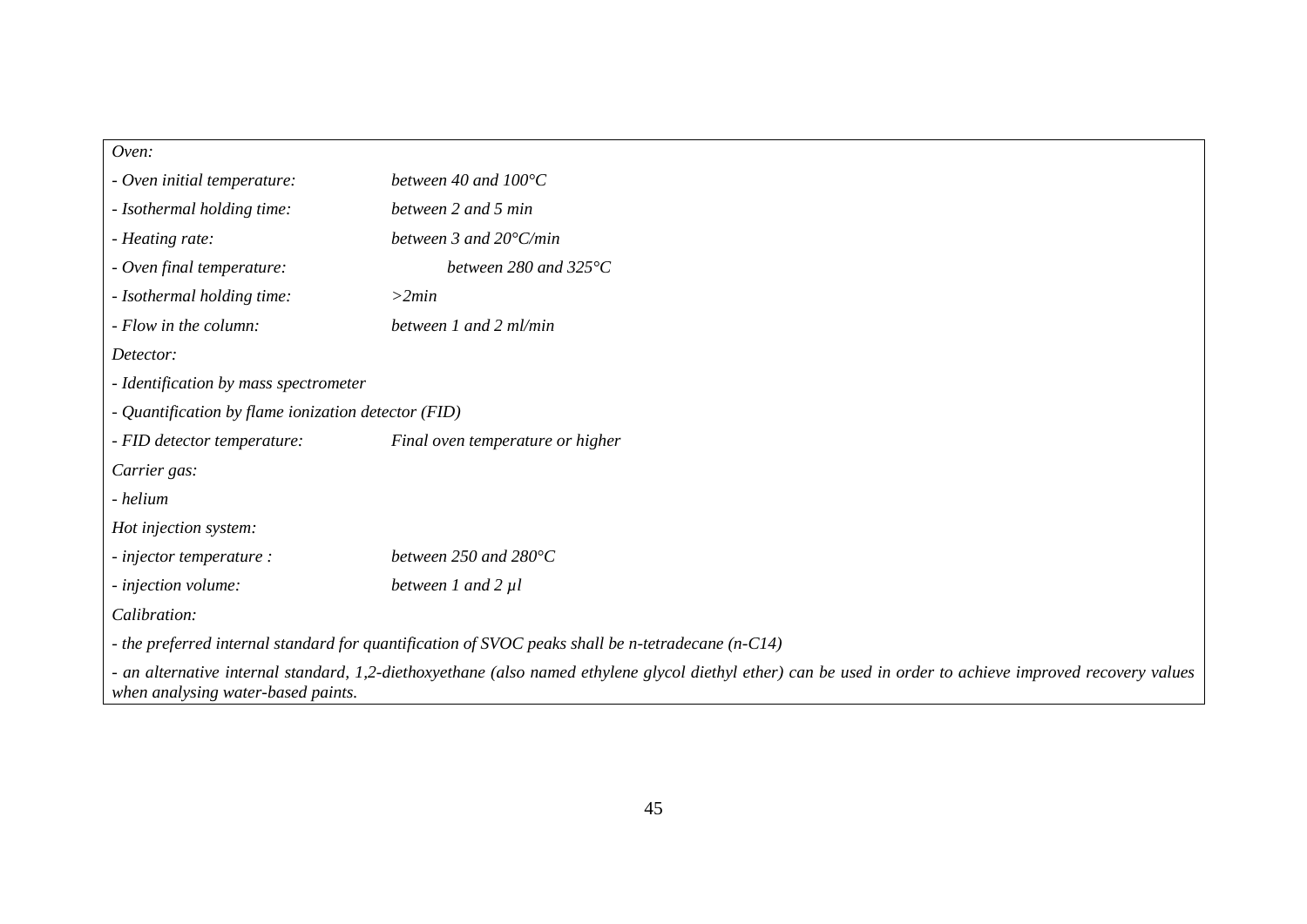#### *Note:*

If the calibration procedures are run in an appropriate manner the selection of the internal standard should have no impact on the test result. However, it is important to ensure that the internal *standard does not overlap or hide any peaks arising from the sample itself. It must therefore show a complete separation from other peaks in the chromatogram. A large choice of internal standards is thus possible but internal standards having very low boiling points (e.g. acetone…) or very high boiling points (C22 and more…) must be excluded to avoid any discriminatory phenomenon in the injector.* 

*- All SVOCs shall be identified as far as achievable, and then quantification shall be performed with their authentic calibration standards, as specified for VOCs in ISO 11890-2, or via their relative response factors.*

*- Remaining unknown SVOC peaks shall be quantified using the response factor of diethyl adipate, expressed in diethyl adipate equivalents.*

*During the validity period of the criteria it is likely that ISO 11890-2 will be revised and its scope extended to also provide a test method for SVOC's. This guidance shall therefore be used in the interim until the standard is revised.*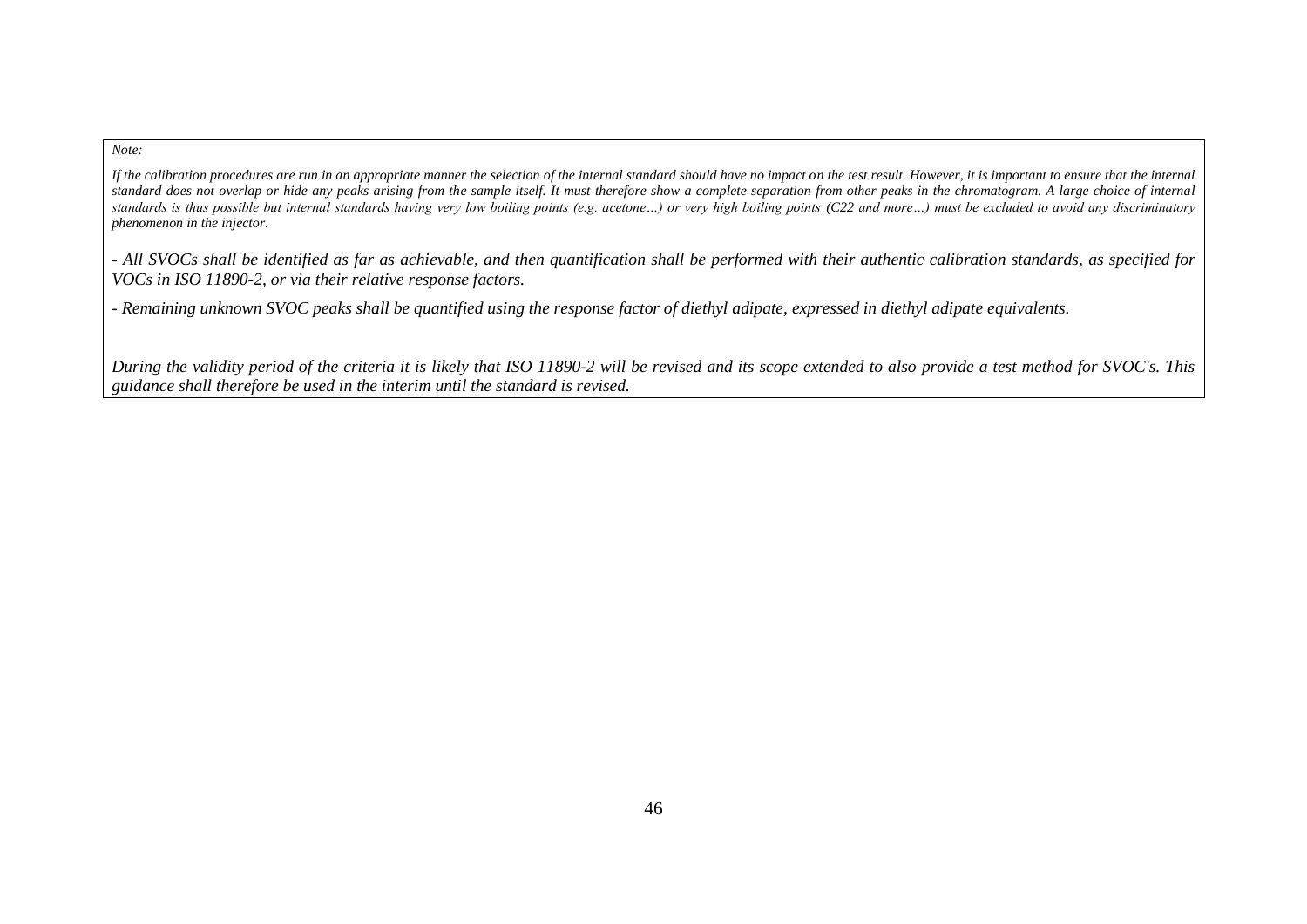#### **Annex 4. Exempted compounds**

- methane;
- ethane;
- methylene chloride (dichloromethane);
- 1,1,1-trichloroethane (methyl chloroform);
- 1,1,2-trichloro-1,2,2-trifluoroethane (CFC-113);
- trichlorofluoromethane (CFC-11);
- dichlorodifluoromethane (CFC-12);
- chlorodifluoromethane (HCFC-22);
- trifluoromethane (HFC-23);
- 1,2-dichloro 1,1,2,2-tetrafluoroethane (CFC-114);
- chloropentafluoroethane (CFC-115);
- 1,1,1-trifluoro 2,2-dichloroethane (HCFC-123);
- 1,1,1,2-tetrafluoroethane (HFC-134a);
- 1,1-dichloro 1-fluoroethane (HCFC-141b);
- 1-chloro 1,1-difluoroethane (HCFC-142b);
- 2-chloro-1,1,1,2-tetrafluoroethane (HCFC-124);
- pentafluoroethane (HFC-125);
- 1,1,2,2-tetrafluoroethane (HFC-134);
- 1,1,1-trifluoroethane (HFC-143a);
- 1,1-difluoroethane (HFC-152a);
- parachlorobenzotrifluoride (PCBTF);
- $-$  cyclic,
- branched, or linear completely methylated siloxanes;
- acetone;
- perchloroethylene (tetrachloroethylene);
- 3,3-dichloro-1,1,1,2,2-pentafluoropropane (HCFC-225ca);
- 1,3-dichloro-1,1,2,2,3-pentafluoropropane (HCFC-225cb);
- $-1,1,1,2,3,4,4,5,5,5$ -decafluoropentane (HFC 43-10mee);
- difluoromethane (HFC-32);
- ethylfluoride (HFC-161);
- 1,1,1,3,3,3-hexafluoropropane (HFC-236fa);
- $-1,1,2,2,3$ -pentafluoropropane (HFC-245ca);
- 1,1,2,3,3-pentafluoropropane (HFC-245ea);
- $-1,1,1,2,3$ -pentafluoropropane (HFC-245eb);
- $-1,1,1,3,3$ -pentafluoropropane (HFC-245fa);
- 1,1,1,2,3,3-hexafluoropropane (HFC-236ea);
- $-1,1,1,3,3$ -pentafluorobutane (HFC-365mfc);
- chlorofluoromethane (HCFC-31);
- 1 chloro-1-fluoroethane (HCFC-151a);
- 1,2-dichloro-1,1,2-trifluoroethane (HCFC-123a);
- $-1,1,1,2,2,3,3,4,4$ -nonafluoro-4-methoxy-butane  $(C_4F_9OCH_3$  or HFE-7100);
- 2-(difluoromethoxymethyl)-1,1,1,2,3,3,3-heptafluoropropane  $((CF<sub>3</sub>)<sub>2</sub>CFCF<sub>2</sub>OCH<sub>3</sub>);$
- 1-ethoxy-1,1,2,2,3,3,4,4,4-nonafluorobutane  $(C_4F_9OC_2H_5$  or HFE-7200);
- 2-(ethoxydifluoromethyl)-1,1,1,2,3,3,3-heptafluoropropane  $((CF_3)_2CFCF_2OC_2H_5);$
- methyl acetate; 1,1,1,2,2,3,3-heptafluoro-3-methoxy-propane (n-C3F7OCH3, HFE-7000);
- $-$  3-ethoxy- 1,1,1,2,3,4,4,5,5,6,6,6-dodecafluoro-2-(trifluoromethyl) hexane (HFE-7500);
- $-1,1,1,2,3,3,3$ -heptafluoropropane (HFC 227ea);
- methyl formate (HCOOCH3);
- $-1,1,1,2,2,3,4,5,5,5$ -decafluoro-3-methoxy-4-trifluoromethylpentane (HFE-7300);